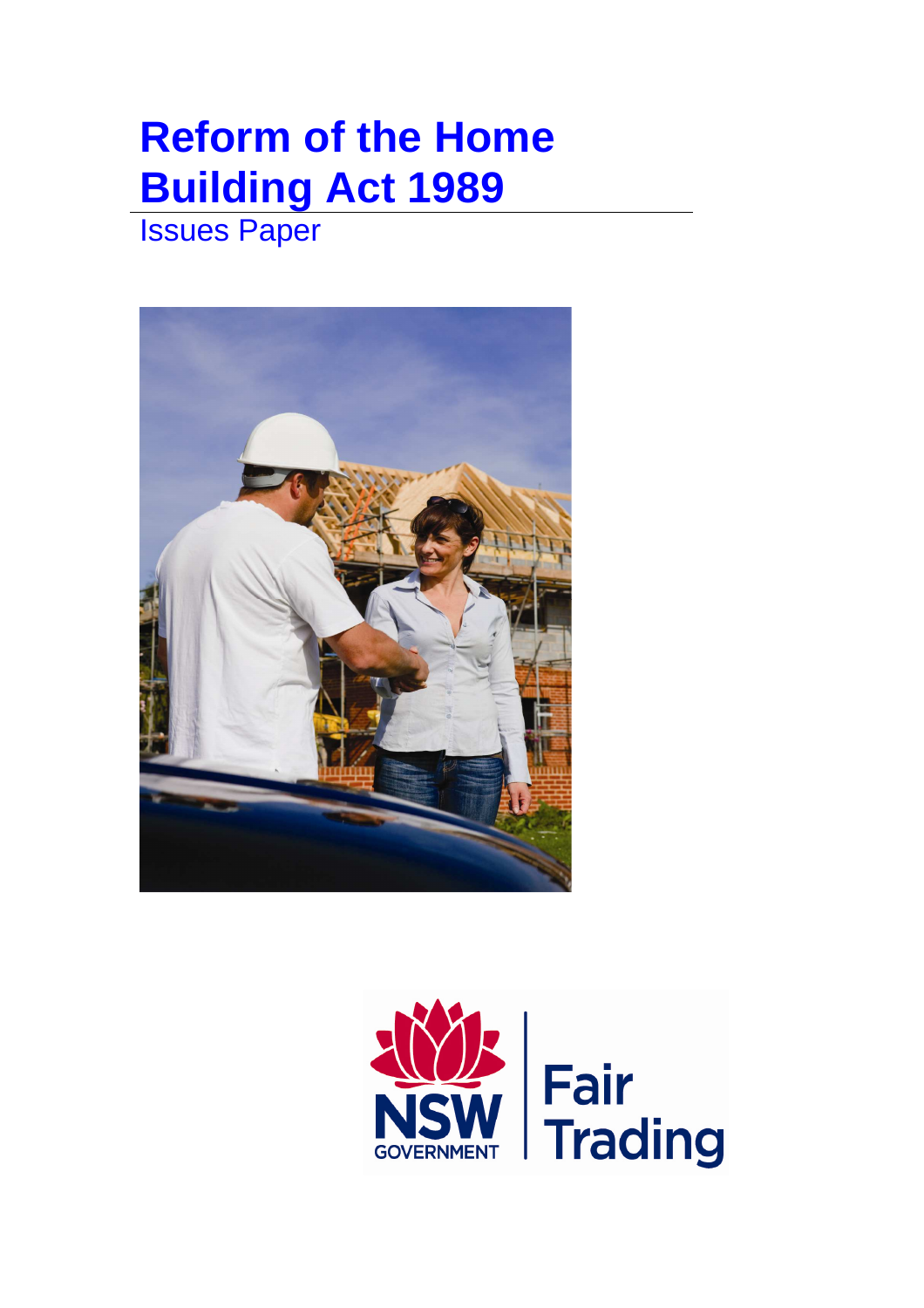**Published by:** 

NSW FAIR TRADING PO Box 972 PARRAMATTA NSW 2124

Tel. 13 32 20

© NSW Fair Trading 2012

This publication is copyright. It may be reproduced in whole or in part for study or training purposes subject to the inclusion of an acknowledgment of the source. It may not be reproduced for commercial use or sale. Reproduction for purposes other than those indicated above requires written permission from NSW Fair Trading.

### **Disclaimer**

Because this publication avoids the use of legal language, information about the law may have been summarised or expressed in general statements. This information should not be relied upon as a substitute for professional legal advice or reference to the actual legislation.

Further copies of this document can be downloaded from the NSW Fair Trading website www.fairtrading.nsw.gov.au

July 2012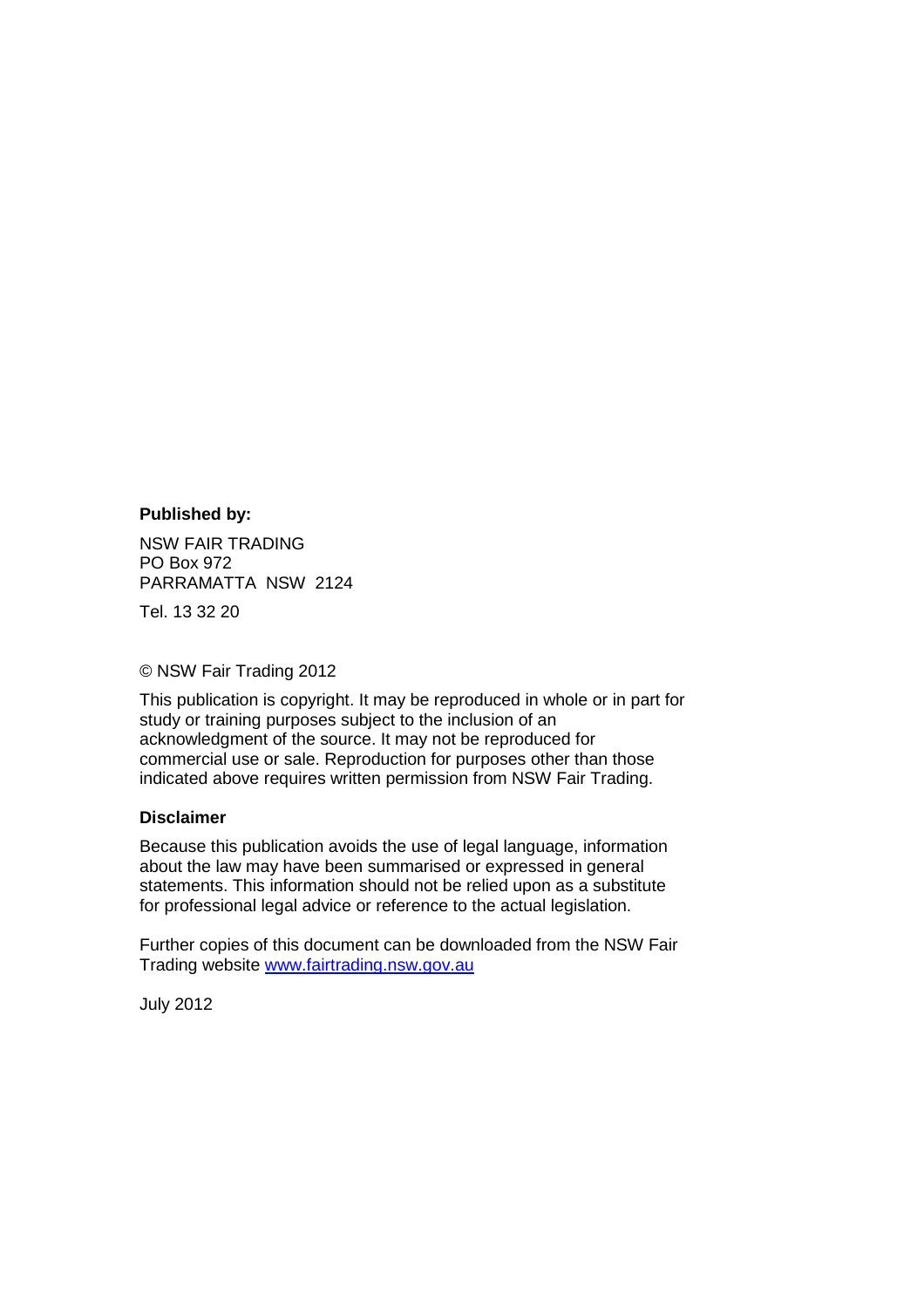# "Minister's Message"



Home building and renovating is one of the biggest expenses a homeowner will ever make. It is therefore crucially important for the home building industry to function effectively.

Some amendments to the Home Building Act 1989 were passed by Parliament in October 2011. These were an important and vital step in improving the operation of the home building legislation. However, the regulation of the home building industry needs further reform and this discussion paper is aimed at addressing these broader issues.

The NSW Liberals & Nationals Government is committed to improving the home building legislation to ensure that consumers are appropriately protected and industry can function efficiently.

One of my highest priorities as Minister for Fair Trading is to undertake further reform of the home building legislation to benefit both homeowners and the industry.

The NSW Government wants broad stakeholder input to ensure that the law in this area takes a balanced approach that provides appropriate protection for homeowners while also cutting red tape and paperwork for the industry.

I encourage you to take this opportunity to have your say, whether it is on all the matters raised in this issues paper or on one or two issues of particular interest to you. All submissions received will be given careful consideration.

I look forward to your contributions.

Anthony Roberts MP **Minister for Fair Trading**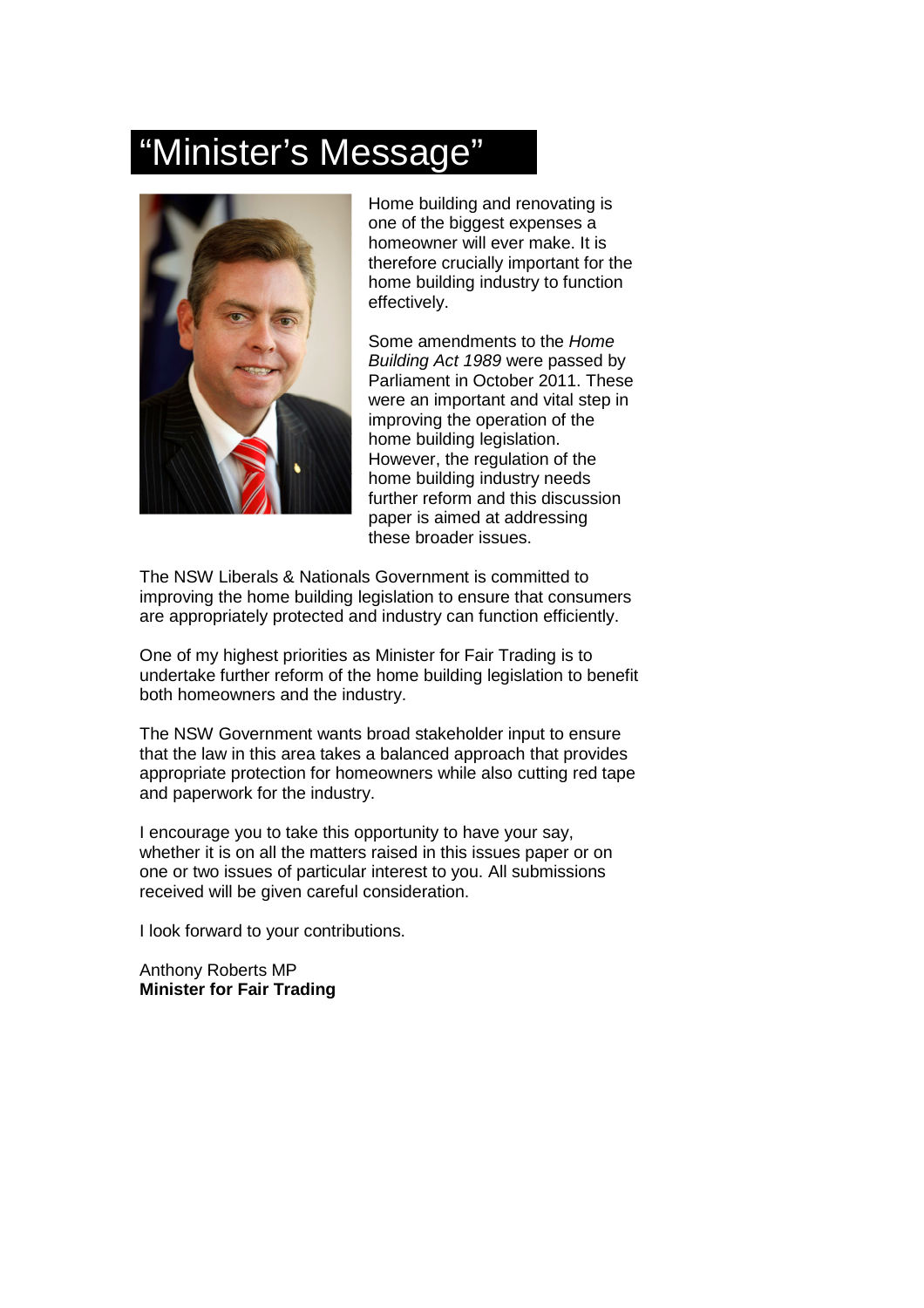# **CONTENTS**

| APPENDIX A: CONSULTATION SUBMISSION FORM  55       |  |
|----------------------------------------------------|--|
| APPENDIX B: DEFINITION OF "STRUCTURAL DEFECT"  60  |  |
| APPENDIX C: HOME WARRANTY INSURANCE OVERVIEW 61    |  |
| APPENDIX D: HOME WARRANTY INSURANCE COMPARISON  64 |  |
| APPENDIX E: HOME WARRANTY INSURANCE - NSW AND      |  |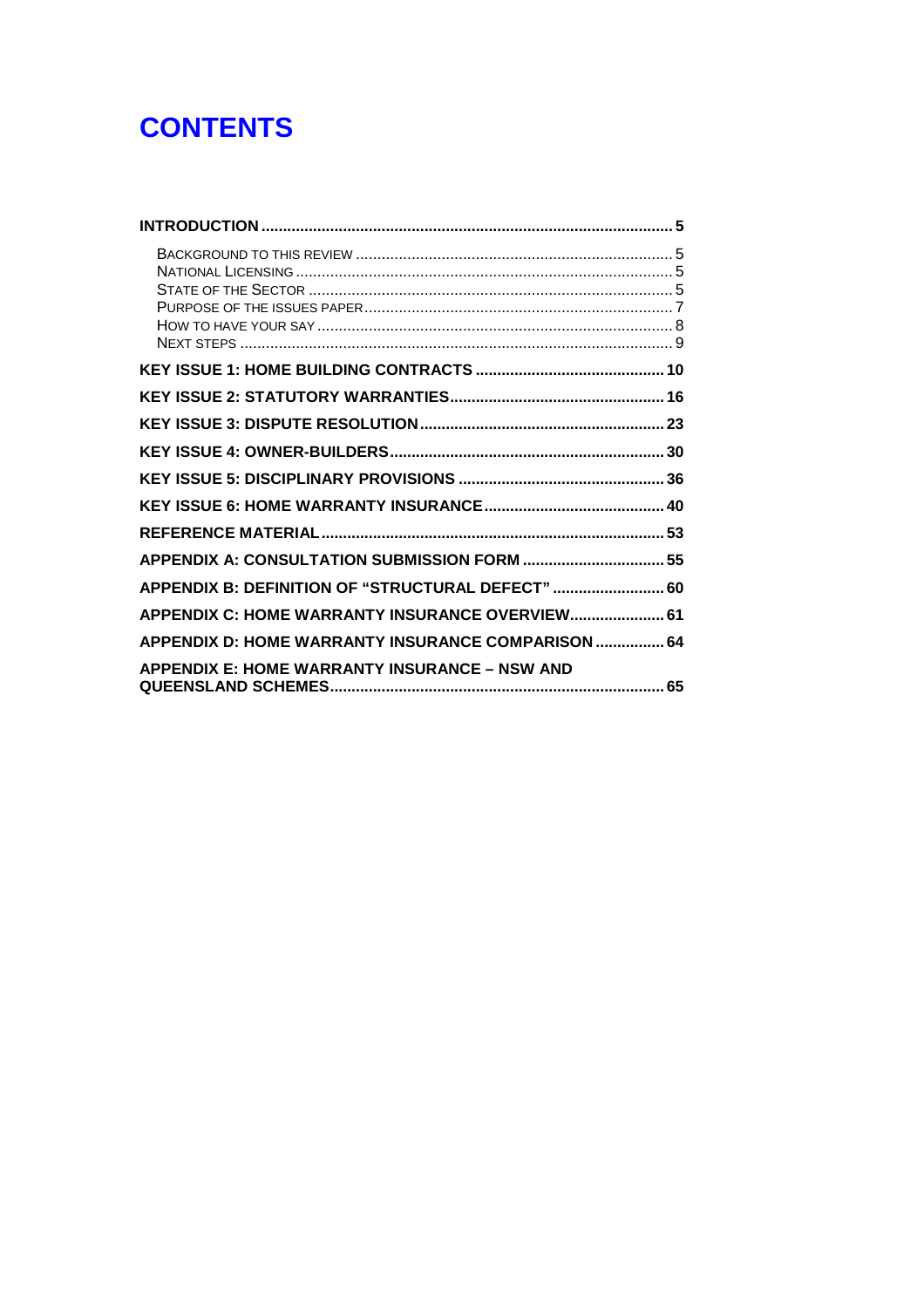# **Introduction**

### Background to this review

This paper is the first consultation phase in the review of the Home Building Act 1989 (Home Building Act). The Home Building Act is the pivotal piece of legislation in the regulation of the home building sector and the NSW Government has committed to undertake a broad review of the legislation. The issues raised in this paper reflect views and issues that have been raised with Fair Trading by industry, homeowners and other stakeholders.

Last year the NSW Government carried out a number of urgent amendments to the Home Building Act. These reforms were introduced to improve the operation of the home building legislation in the short term by addressing unexpected court decisions, cutting red tape and helping to stimulate home building and construction work in NSW. On 19 October 2011, Parliament passed the Home Building Amendment Act 2011. The changes commenced in two stages, with the first tranche taking effect on 25 October 2011 and the second tranche commencing on 1 February 2012.

However, at the same time as making these immediate changes, the Government acknowledged that a broader, more comprehensive examination of the legislation needed to take place, and that further reform was necessary in order to properly address the full range of issues raised by industry, homeowners and other stakeholders.

# National Licensing

Under the Council of Australian Governments' agreement to deliver a seamless national economy, jurisdictions have agreed to the creation of a national occupational licensing system. The electrical, refrigeration and air-conditioning, plumbing and gas fitting and building occupations will be included in the new national system.

For this reason, there is no consideration of issues or proposals to change any of the Home Building Act provisions directly related to the processes or qualifications for issuing licences in this paper. However, this paper will consider issues related to licensee conduct and compliance.

# State of the Sector

In the 2009/2010 financial year, the building and construction sector contributed \$24.5 billion to the NSW economy, representing 7.6 percent of the total State economy (note: this figure includes both commercial and residential building work). In addition to providing a strong contribution to the State's economy in dollar terms, the building and construction sector is also a major employer. This sector employed 292,600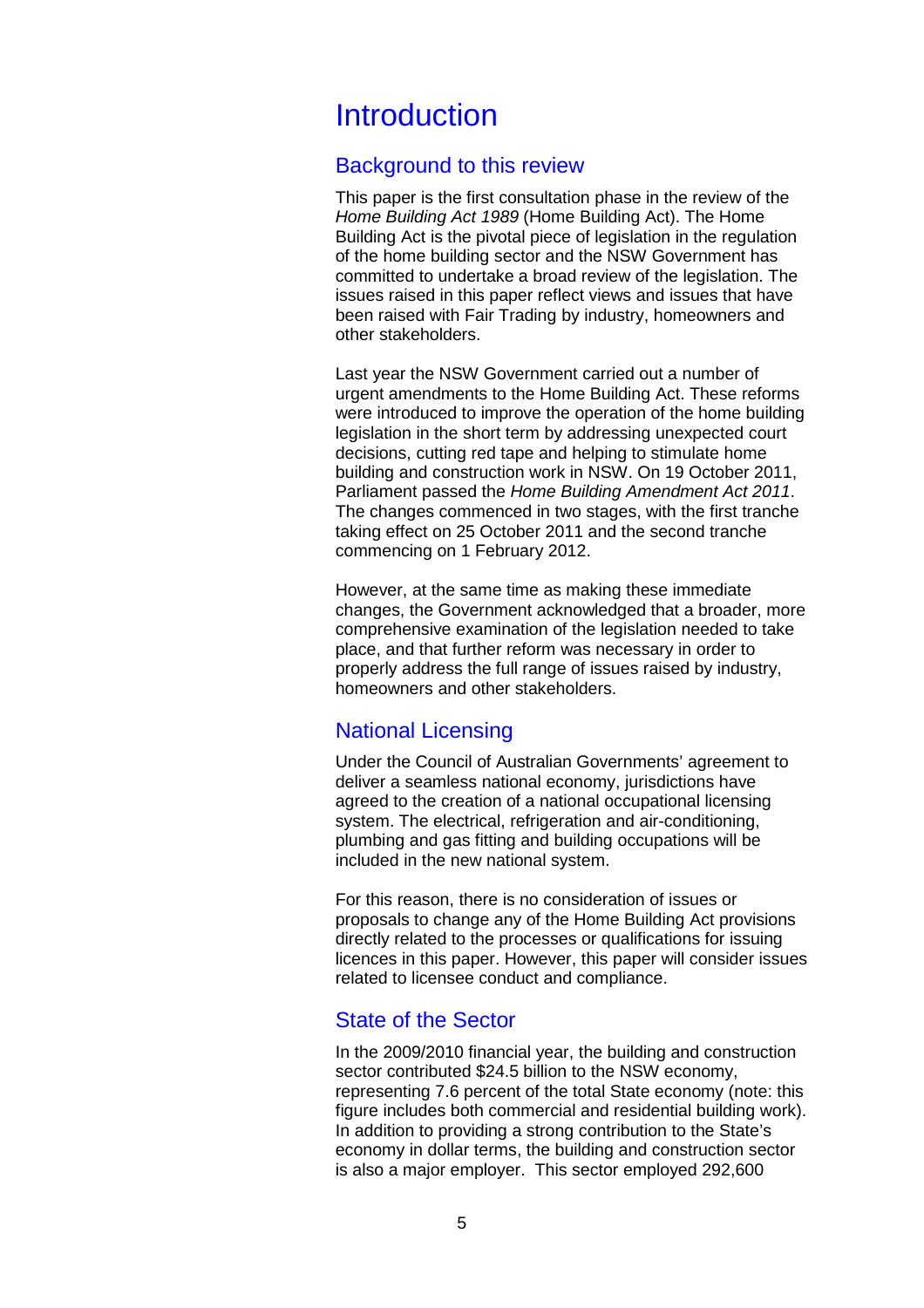people in 2009/2010, representing 8.5 percent of the NSW workforce.<sup>1</sup>

Given the extent of this activity, it is clear that the building and construction sector plays a key role in the NSW economy. Construction and related trades also provide the single largest source of training for apprentices and trainees in trade related occupations with 6,200 apprentices and trainees commencing training in 2010. $2$ 

A subset of overall employment in the residential building sector is shown in **Table 1**, which indicates that as at the end of the 2011 financial year there were 178,890 individuals, partnerships and companies holding contractor licences under the Act. This table shows that the number of licensees is growing overall, particularly in the individual and company categories.

| Year    | Individuals <sup>3</sup> | Partnerships | Companies | Total   |
|---------|--------------------------|--------------|-----------|---------|
| 2000/01 | 130,127                  | 5,703        | 14,478    | 150,308 |
| 2001/02 | 130,538                  | 6,071        | 15,368    | 151,977 |
| 2002/03 | 134,431                  | 6,513        | 16,123    | 157,067 |
| 2003/04 | 136,981                  | 6,757        | 16,665    | 160,403 |
| 2004/05 | 137,289                  | 7,032        | 17,464    | 161,785 |
| 2005/06 | 135,811                  | 6,881        | 17,778    | 160,470 |
| 2006/07 | 137,931                  | 6,811        | 18,508    | 163,250 |
| 2007/08 | 139,407                  | 6,529        | 19,005    | 164,941 |
| 2008/09 | 144,748                  | 6,424        | 20,820    | 171,992 |
| 2009/10 | 143,892                  | 6,276        | 21,086    | 171,254 |
| 2010/11 | 148,131                  | 5,908        | 21,851    | 178,890 |

### **Table 1 – Individuals, partnerships and companies holding licences under the Home Building Act, 2000/01 to 2010/11**

The contribution made by the building and construction sector in the NSW economy is forecast to be even more significant in the future.

A report to the NSW Innovation Council prepared by Access Economics Pty Ltd in late 2010 stated that:

 $1$  Sydney and NSW – Construction and Infrastructure profile – July 2011 from Industry and Investment <sup>2</sup> Australian Government, Department of Education, Employment and Workplace Relations, Australian

vocational education and training statistics, Apprentices and trainees, Annual 2010, p.12.<br><sup>3</sup> Due to the way that data has been historically recorded those holding Qualified Supervisor

Certificates are also included within the figures for individual licensees.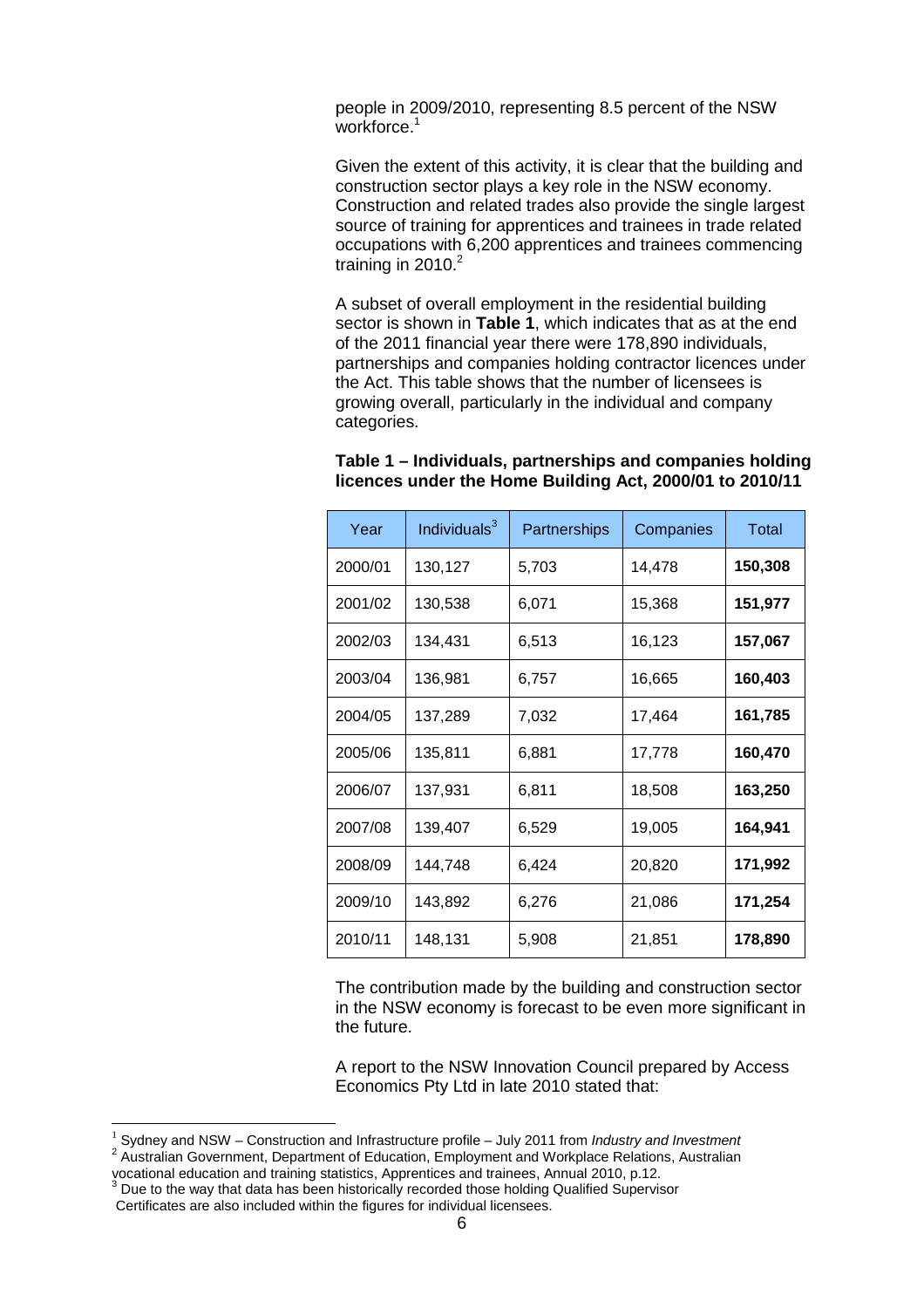The NSW construction industry's share of the NSW economy is projected to rise to 8.4% in 2020 compared with 7.6% in 2010. Engineering construction will benefit from greater infrastructure requirements into the future, while strong population growth will support demand for new dwelling construction.<sup>4</sup>

This report also forecasts that the construction sector will employ 9.18 percent of the NSW workforce by 2019/2020. One of the major influences on the make up of the State's economy in the next 10 years is demographic change. Much of this demographic change will be the result of a growing and ageing population, which is expected to drive housing demand and also change the type of housing and related infrastructure required. The report forecasts that growth within the State's construction sector will outpace the overall growth of the national economy.

However, it should be noted that recent figures indicate that the home building industry in NSW is contracting at a significant rate and if this continues, industry will struggle to meet housing demand and its full growth potential.

The NSW Government has acknowledged that ensuring an adequate supply of housing is one of the key policy challenges for NSW, particularly as building approvals and housing starts are at near multi-decade lows. In NSW, on average, 2,744 dwellings were approved per month in the December 2011 quarter, down by 14 percent, while the Australian average is down by 16 percent.

Housing starts paint an even gloomier picture for the residential building industry in NSW with the Australian Bureau of Statistics reporting that the seasonally adjusted number of new homes started in NSW was just 5158 for the March 2012 quarter. This was 37.4% less than the number of housing starts in NSW in the December 2011 and half the number of housing starts in Victoria in the March 2012 quarter.

In the face of the challenges confronted by this sector, a close examination of the regulatory framework governing home building in NSW is a timely and necessary step in securing the future of this industry.

# Purpose of the issues paper

The purpose of this paper is to generate discussion on the current issues in the regulation of home building work in NSW, the need for change and possible proposals for reform.

The NSW Government is seeking comments on the issues raised and proposals presented in this paper, as well as more general comments on the operation of the current regulatory framework.

 4 Access Economics, The NSW Economy in 2020 – A foresighting study, September 2010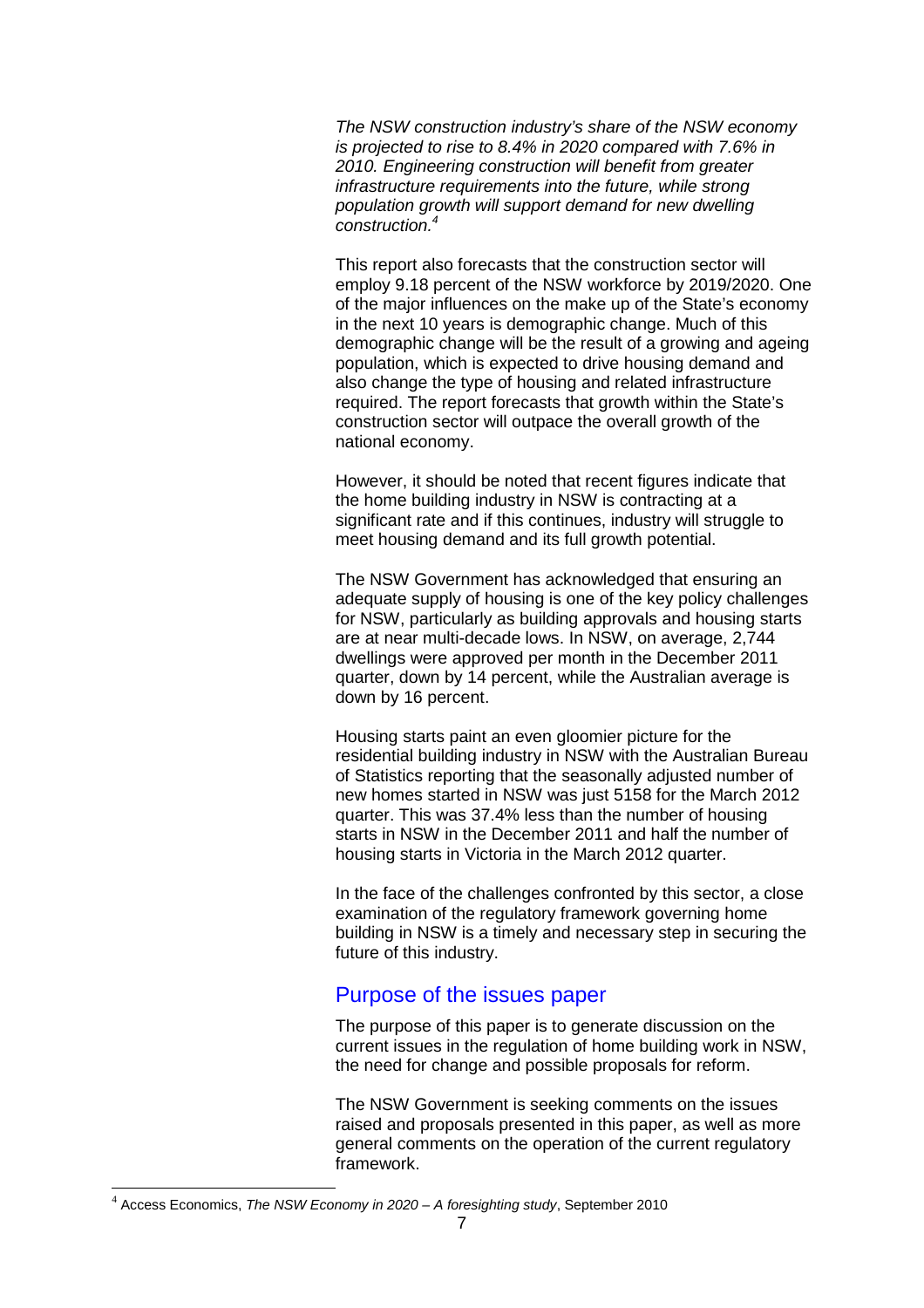Previous correspondence and complaints received by NSW Fair Trading, relevant decisions from the Consumer, Trader and Tenancy Tribunal and the approach taken to issues by interstate and overseas jurisdictions were considered in preparing this paper. Advice received from the Minister for Fair Trading's Home Building Advisory Council was also incorporated.

The Home Building Act is only one of a number of regulatory frameworks which operate in the building and construction sector. Other relevant regulation includes the planning laws, which are currently being reviewed by the NSW Government, and the Building and Construction Industry Security of Payment Act 1999, which deals with contractor to contractor disputes. The building certification process is also a key factor affecting the home building industry. This is governed by the planning legislation. This review is focussed on matters directly relating to the Home Building Act.

### How to have your say

You are invited to read this discussion paper and provide comments/submissions.

To assist you in making a submission, an optional submission form is provided at Appendix A and is also available online at www.fairtrading.nsw.gov.au However, this form is not compulsory and submissions can be made in any written format.

You may wish to comment on only one or two matters of particular interest or on all of the issues raised in this discussion paper.

We would prefer to receive submissions by email to: policy@services.nsw.gov.au

You can also send submissions by fax to (02) 9338 8990, or by mail to:

Home Building Act Review Fair Trading Policy PO Box 972 PARRAMATTA NSW 2124

Please take careful note of the deadline for submissions:

### **Submissions close at 5pm on 18 August 2012.**

All submissions will be made publicly available in due course. If you do not want your personal details or any part of your submission released, please indicate this clearly in your submission together with reasons. You should be aware, however, that even if you state that you do not wish certain information to be published, there may be circumstances in which the Government is required by law to release that

**Submissions** close at **5pm on 18 August 2012**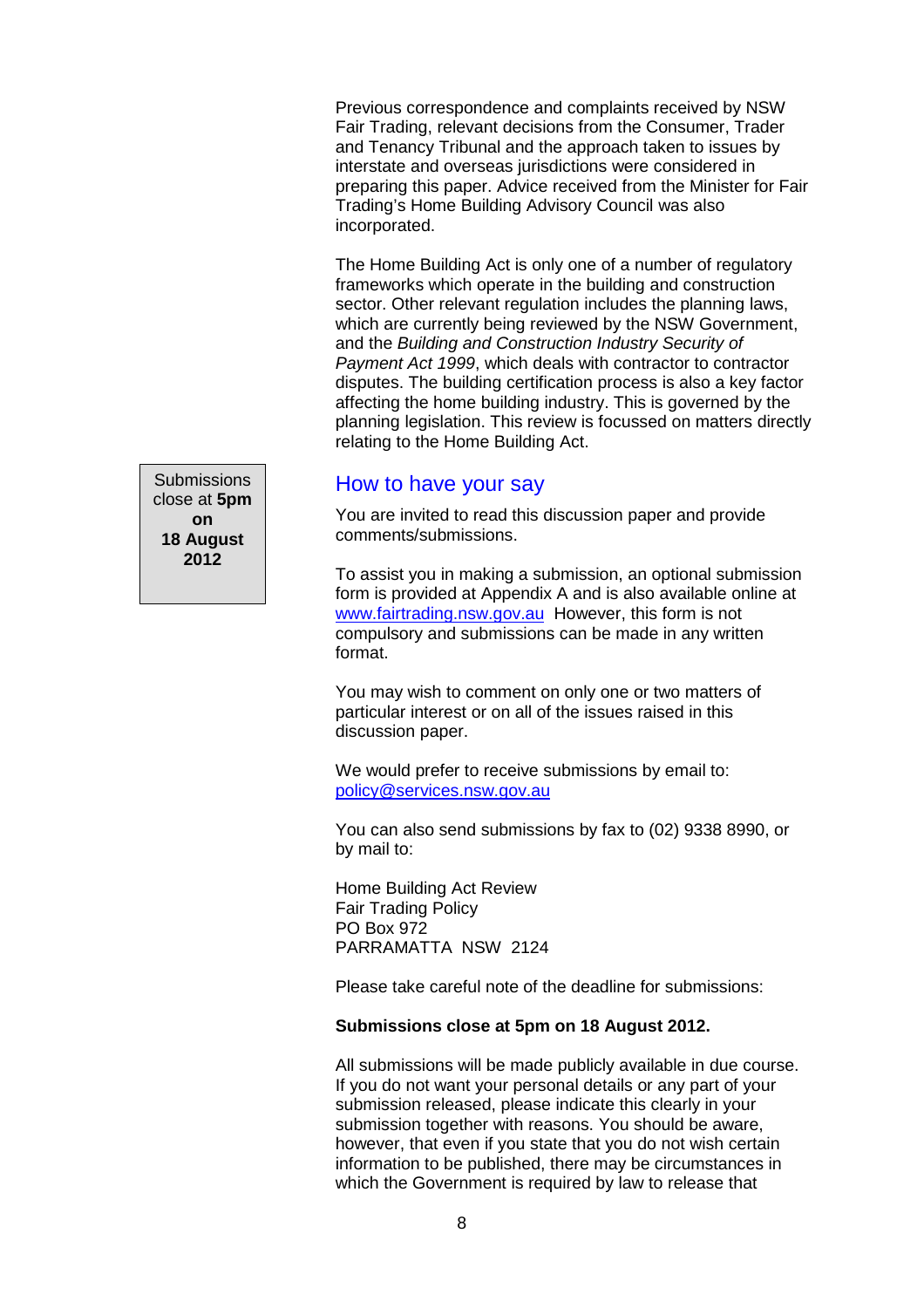information (for example, in accordance with the requirements of the Government Information (Public Access) Act 2009).

### Next steps

All submissions received will be acknowledged.

Once the consultation period has closed, feedback will be analysed and all potential options assessed. Preferred options for reform will be selected based on the following criteria:

- Cost benefits: will any change provide more benefits than the costs involved?
- Efficiency: will any change result in greater consistency, clarity and certainty in the law leading to fewer disputes?
- Effectiveness: Will any change strengthen the industry, adequately protect homeowners and meet the NSW Government's policy objectives now and in the future?

It is anticipated that NSW Fair Trading will make recommendations on the most appropriate way forward to the NSW Government for consideration later in 2012.

More information about the progress of the review will be made available from time to time on NSW Fair Trading's website at www.fairtrading.nsw.gov.au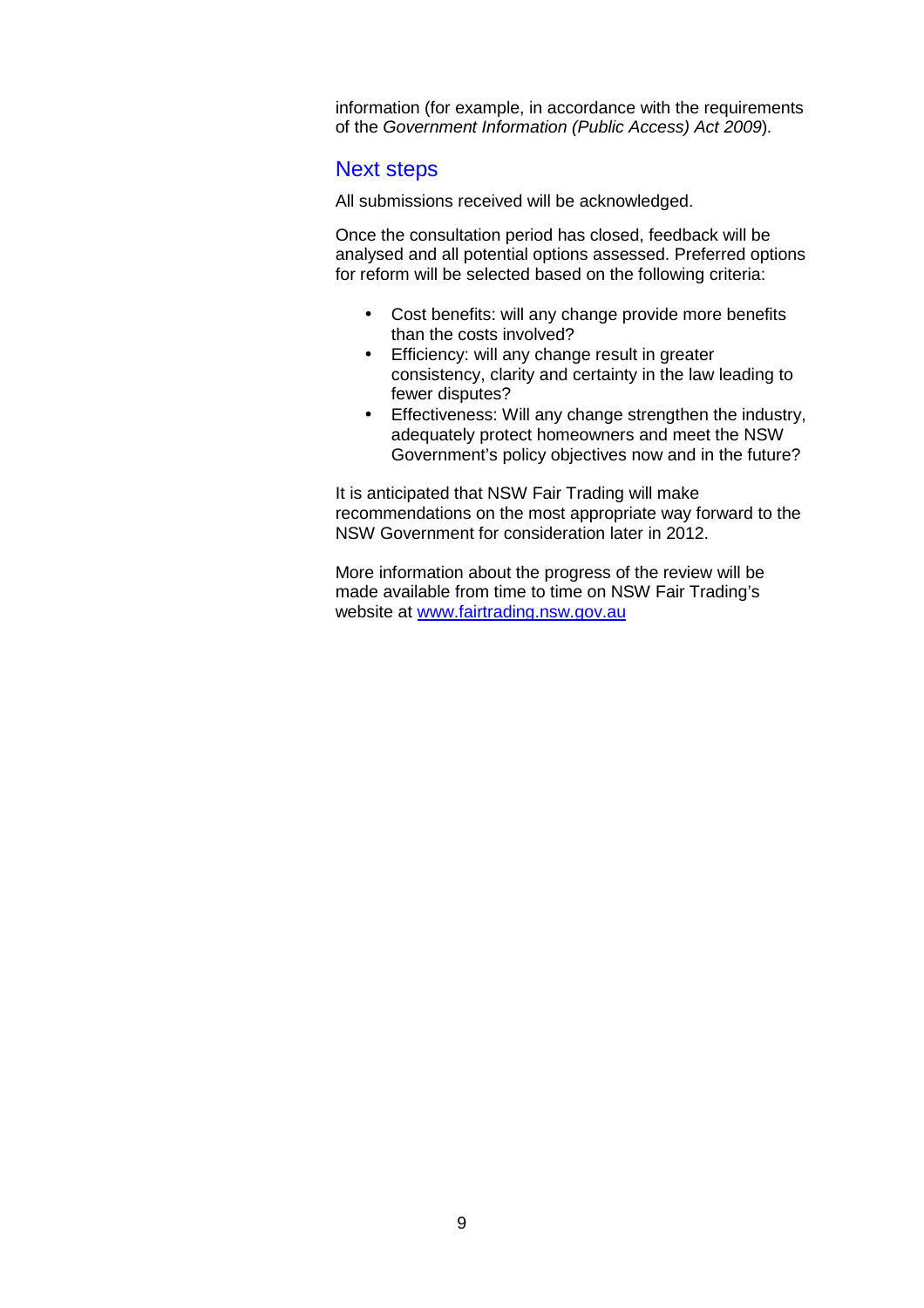# Key Issue 1: Home building contracts

### **Background**

Nearly all jurisdictions regulate home building or "domestic building" contracts. This is an important protection mechanism for homeowners and licensees as it removes many causes of disputes and assists both parties in the event of a dispute.

Any licensees contracting to carry out home building work directly with a homeowner must provide a written contract for that work if the contract price, or the value of total work, is over \$1,000 (including GST).

As a result of the 2011 amendments to the Home Building Act, jobs worth between \$1,001 and \$5,000 require a written "small job" contract with minimum basic information, while building jobs worth more than \$5,000 must be covered by more extensive written contracts.

The Act does not require the use of a standard contract but rather prescribes some of the matters that must be included in home building contracts.

### **Contracts for jobs over \$5,000**

Home building work worth more than \$5,000 requires a more extensive home building contract than the contract required for less expensive work. This type of contract is suitable for new homes, major alterations and additions and home swimming pool installations. These contracts must contain certain provisions as required by the legislation.

A licensee or homeowner may use their own contract or one purchased from an industry association, provided the contract contains all of the required items as well as a mandatory homeowner checklist. To assist homeowners and licensees, NSW Fair Trading produces standardised home building contracts that fulfil all the legislative requirements and can be downloaded from the NSW Fair Trading website for free.

A contract for work worth more than \$5,000 must contain:

- the date and signatures of both the licensee and homeowner;
- the homeowner's name and the exact name on the licensee's licence and licence number;
- a sufficient description of the work to be carried out:
- attached plans and specifications;
- relevant warranties required by the Home Building Act;
- the contract price, which must be prominently displayed on the first page and a warning with an explanation if the contract price is not known or is subject to change;
- a clause that states that any agreement to vary the contract or any plans and specifications to be done under the contract (including variations):

All home building work over \$1,000 requires a written contract.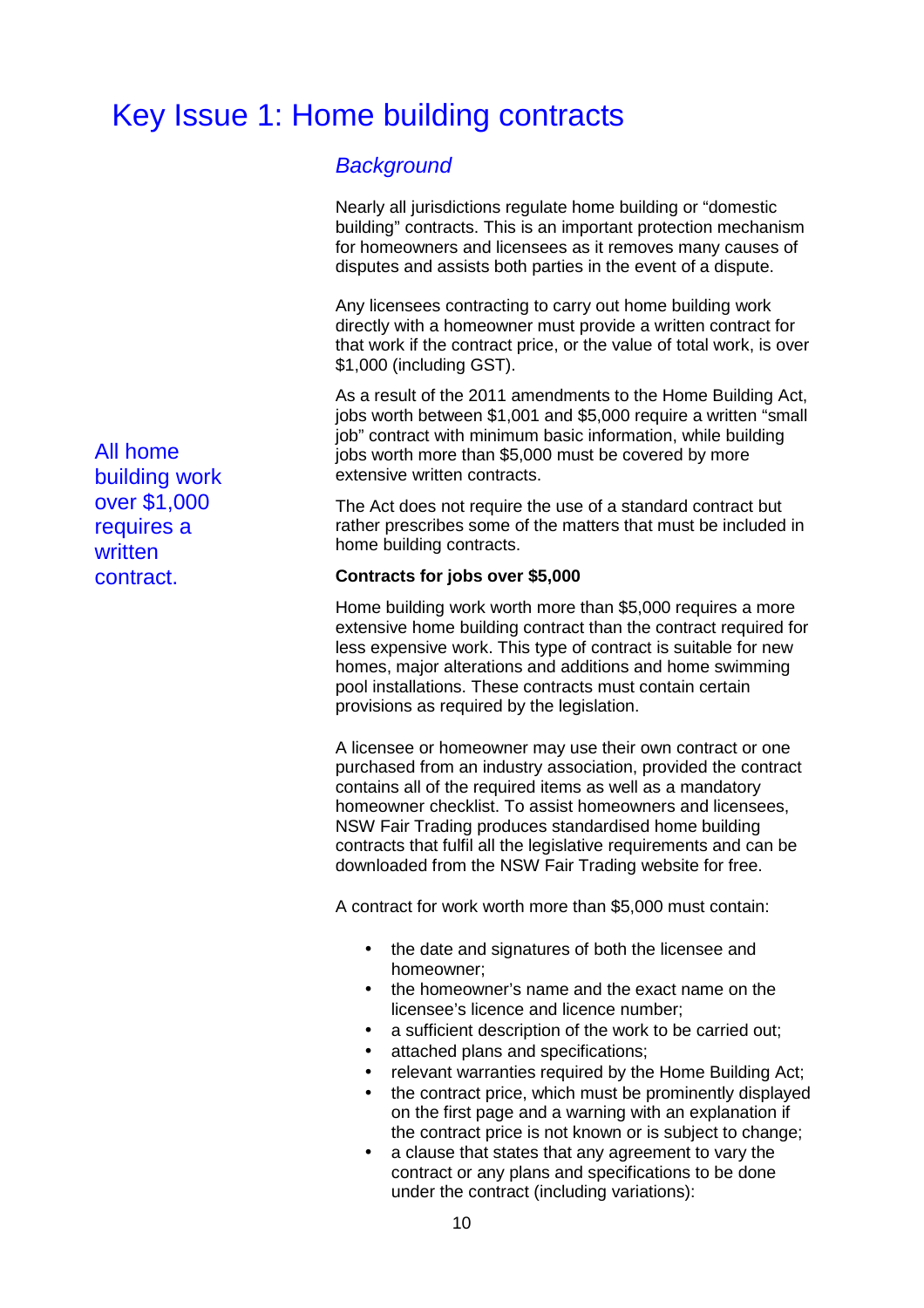i) are taken to form part of the contract ii) must be in writing and signed by both the homeowner and licensee;

- a check list of 12 items and a caution about signing the contract if the homeowner cannot answer yes to all items in the check list;
- a note about the homeowner's entitlement to a copy of the signed contract within five days of signing;
- a note about the licensee's obligation to give a certificate of home warranty insurance if the contract value is over \$20,000 (or \$12,000 if the contract was entered into before 1 February 2012);
- a clear statement setting out the cooling-off period of five clear business days within which the homeowner may cancel the contract, applicable to contracts valued at over \$20,000 (or \$12,000 if the contract was entered into before 1 February 2012);
- a statement by the homeowner that they acknowledge they have:

i) read and understood the Consumer building guide which explains procedures for the resolution of contract and insurance disputes;

ii) completed the checklist and answered yes to all items on it;

• a "work compliance clause" that states the work will comply with:

i) the Building Code of Australia, to the extent required under the Environmental Planning and Assessment Act 1979;

ii) all other relevant codes, standards and specifications that the work is required to comply with under any law; iii) the conditions of any relevant development consent or complying development certificate; and

• a clause that states that the contract may limit the liability of the licensee for failure to comply with the above work compliance clause if the failure relates solely to:

i) a design or specification prepared by or on behalf of the homeowner; or

ii) a design or specification required by the homeowner if the licensee has advised the homeowner in writing that they go against the "work compliance clause".

In addition, the licensee must provide the homeowner with a copy of the Consumer building guide, an information guide produced by NSW Fair Trading.

### **New small job contracts category**

From 1 February 2012 a new category of written contracts for "small jobs" worth between \$1,001 and \$5,000 came into effect for new building jobs. This type of contract is suitable for trade work, maintenance and repair work as well as smaller alterations or improvements.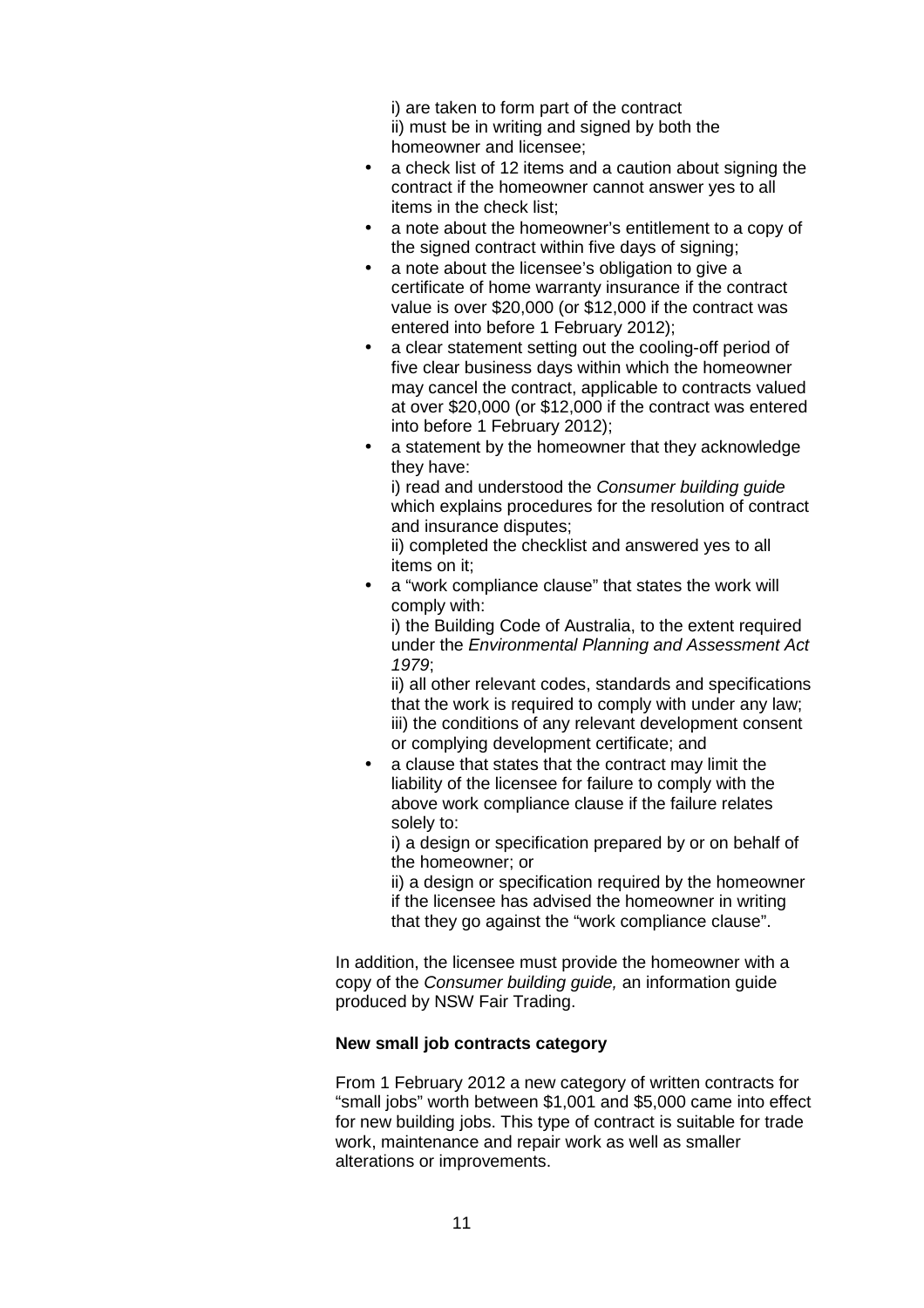A small job contract must be in writing, dated and signed by or on behalf of both of the parties and contain the following minimum information:

- names and signatures of both parties;
- the licensee's licence number;
- a description of the work, including any plans and specifications; and
- the price (if known).

### Issue 1 – Current contract requirements

Since the recent introduction of the small jobs contract, it has been suggested that this less onerous form of contract would be suitable for work up to \$20,000 in value. This would align with the current home warranty insurance threshold of \$20,000.

Comment is therefore sought on whether it would be appropriate to increase the monetary threshold of the small jobs contract up to \$20,000. This would mean that the more detailed contract requirements would only apply to jobs worth more than \$20,000 in value. This proposal would still provide protection for homeowners at the same time as reducing the regulatory burden on licensees.

### Issue 2 – Progress payments

There are risks when homeowners make payments in advance of the actual progress of building work. Accordingly, the size of advance deposits is capped under the Act specifically to address this issue. However, there are no requirements for, or regulation of, the progress payments made throughout the course of the contract.

### **Advance deposits**

Under NSW home building laws, there is a maximum deposit that homeowners can be asked to pay:

- if the contract price is \$20,000 or less, you cannot be asked to pay more than 10 percent deposit; and
- if the contract price is more than \$20,000, you cannot be asked to pay more than 5 percent deposit.

#### **Progress payments**

If building work is several thousand dollars or more, it is reasonable for the licensee to ask the homeowner to make progress payments. This is usually so the licensee can pay for materials and labour as the work progresses.

If the building work is being financed by a bank loan, banks often impose their own requirements on the schedule of payments to the licensee, particularly where large sums of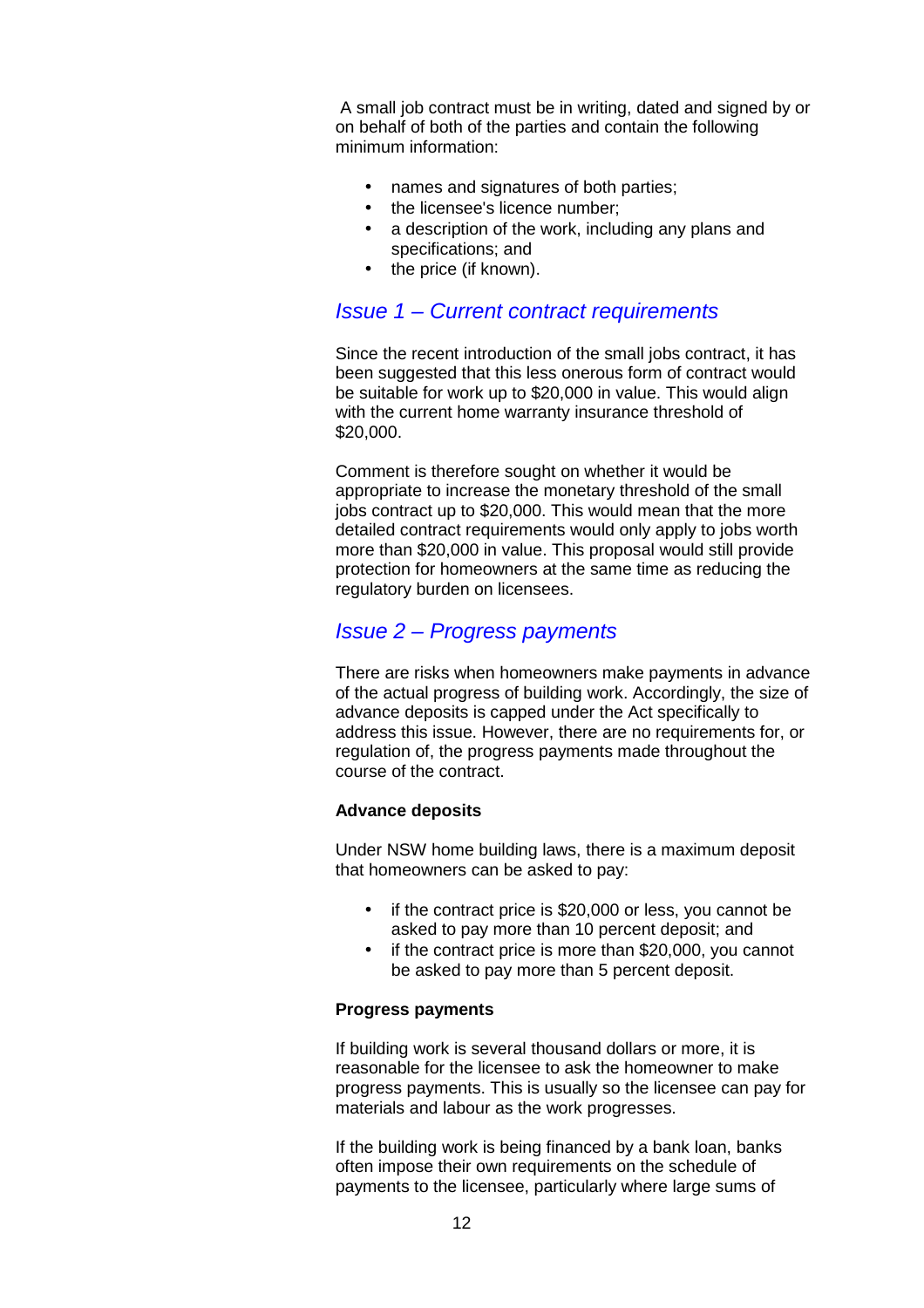money are involved. A clause covering the process for making such progress payments may need to be included as an additional clause in the contract.

A homeowner's home warranty insurance policy does not provide coverage for losses suffered by a homeowner as a result of additional or forward payments made to the licensee which are not made in accordance with the contract or which exceed the legally allowable advance deposits. In addition, if progress payments made by a homeowner far exceed the actual value of work done, the homeowner runs of the risk of any home warranty insurance payout not meeting the full cost of completing the building work.

Disputes over payment issues between licensees and homeowners remain relatively common, particularly where the contract does not contain a progress payment schedule. In addition, many homeowners remain susceptible to demands for additional or forward payments to ensure work continues on their particular building project, even where these payments exceed the staged milestones for payment set out in the contract.

Ensuring that payments match the progress of building work is a fundamental precaution for homeowners, given that the cost of home building work is often one of the largest outlays an individual will ever make.

One reform proposal to address this issue is to require all contracts for home building work to contain payment schedules showing the initial advance deposit and agreed payment milestones. A prescribed list of what these payments must be could be included in the legislation, however this may not accommodate the great variations in home building work.

Another possible proposal is to amend the legislation to require that building contracts contain a progress payment schedule with details of the works contained in the milestone to be claimed and for it to be an offence for a licensee to demand payment for work not carried out (other than the allowable deposit). Under this approach, there could be exemptions for certain matters like payments for bespoke building elements created off-site.

# Issue 3 – Termination clauses

Currently there is no legislative requirement for a termination clause in home building contracts. While some contracts may voluntarily include a termination clause, the content of any such clause is not regulated. A termination clause in a contract is good business practice and provides guidance on the process that will be followed should the contracting arrangement come to an end, at the request of one or both of the parties, before the full scope of work is finished.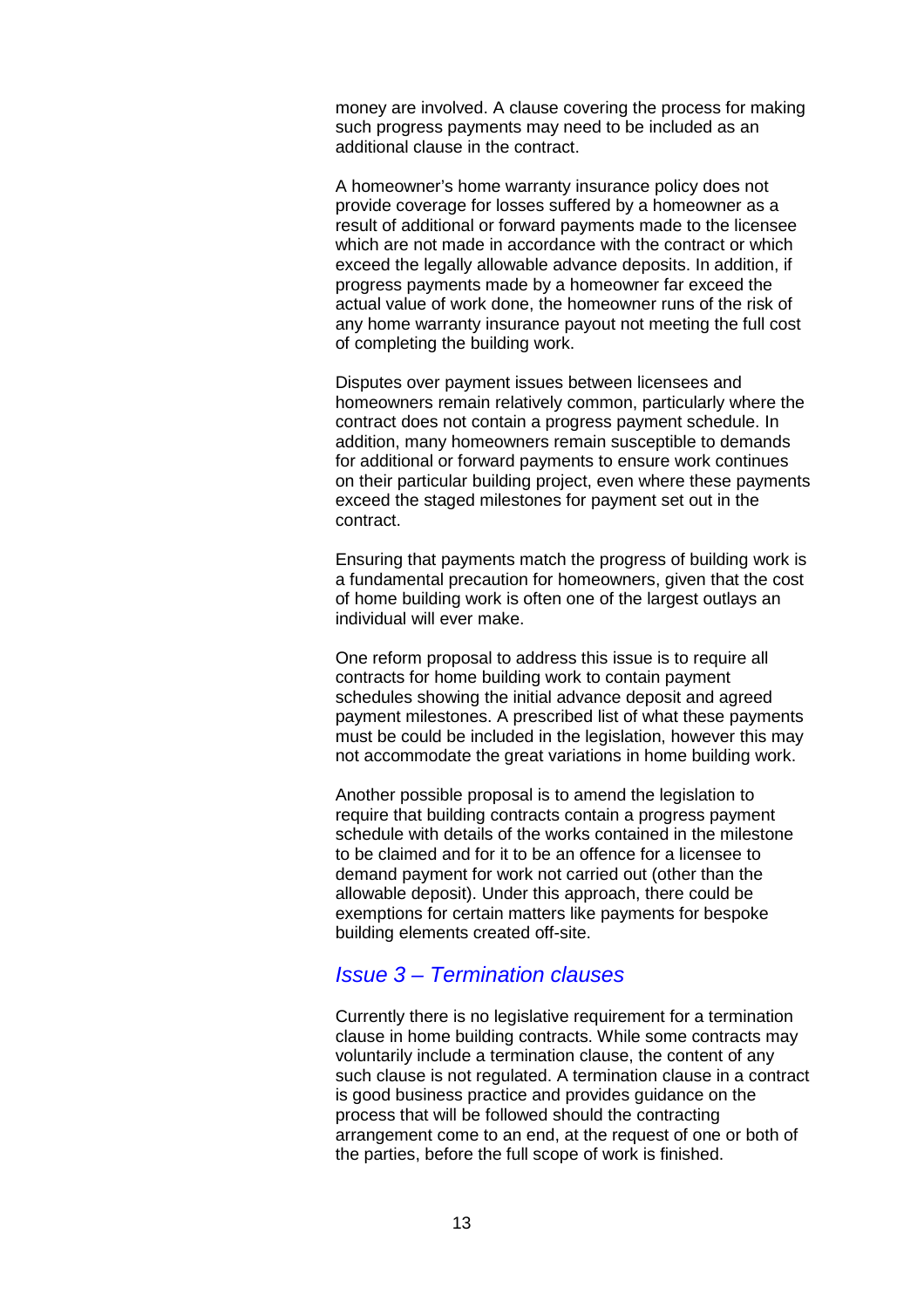Consumer advocates have suggested that there may be merit in introducing a requirement for mandatory termination clauses in home building contracts. Termination clauses could be introduced for both types of contracts or just the major works contract (presently contracts for work more than \$5,000 in value).

The items to be contained in a termination clause and the processes for termination are matters which could be considered for inclusion in a legislative requirement. It is important that a regulated termination clause be balanced, equitable and fair to both the homeowner and the licensee.

### Issue 4 – Cost-plus contracts

Under a cost-plus contract, a homeowner is charged for the actual cost of construction plus profit, which is normally expressed as a percentage of the cost of construction. This may in fact save the homeowner money as there may be a significant difference between actual cost incurred and speculative contingencies included in the fixed price quote. However, there is also the risk that the licensee may have underestimated costs and underpriced the job.

One of the most frequent causes of disputes arising from work carried out under a cost-plus contract occurs when the cost of doing the work exceeds the homeowner's initial expectations. Sometimes it is the licensee's initial "guesstimates" on costs that set a homeowner's expectations. Cost-plus contracts have been widely criticised for being heavily weighted in the licensee's favour.

Cost-plus contracts are generally used when it is not possible to give final costings, for example, when excavations are needed before the scope of the job may be determined. Although cost-plus contracts must contain a warning that the contract price is not known, a poorly calculated estimate may expose the licensee to liability under the Australian Consumer Law as it may be considered to be misleading and deceptive practice.

At present, the use of cost-plus contracts in NSW is subject to the same fixed-price contract requirements under the Home Building Act.

The Victorian and Queensland Governments have passed legislation regulating the use of cost-plus contracts. In those States, a licensee must not enter into a cost-plus contract for home building works unless certain conditions are met.

In Victoria, cost-plus contracts may only be used in two instances. The first instance is where the reasonable estimate of the cost of the work is \$500,000 or greater. This is because it is considered that contracts of this value are more likely to be for unusual or special work where it is commonly difficult to cost the work at the outset. The second instance is if the work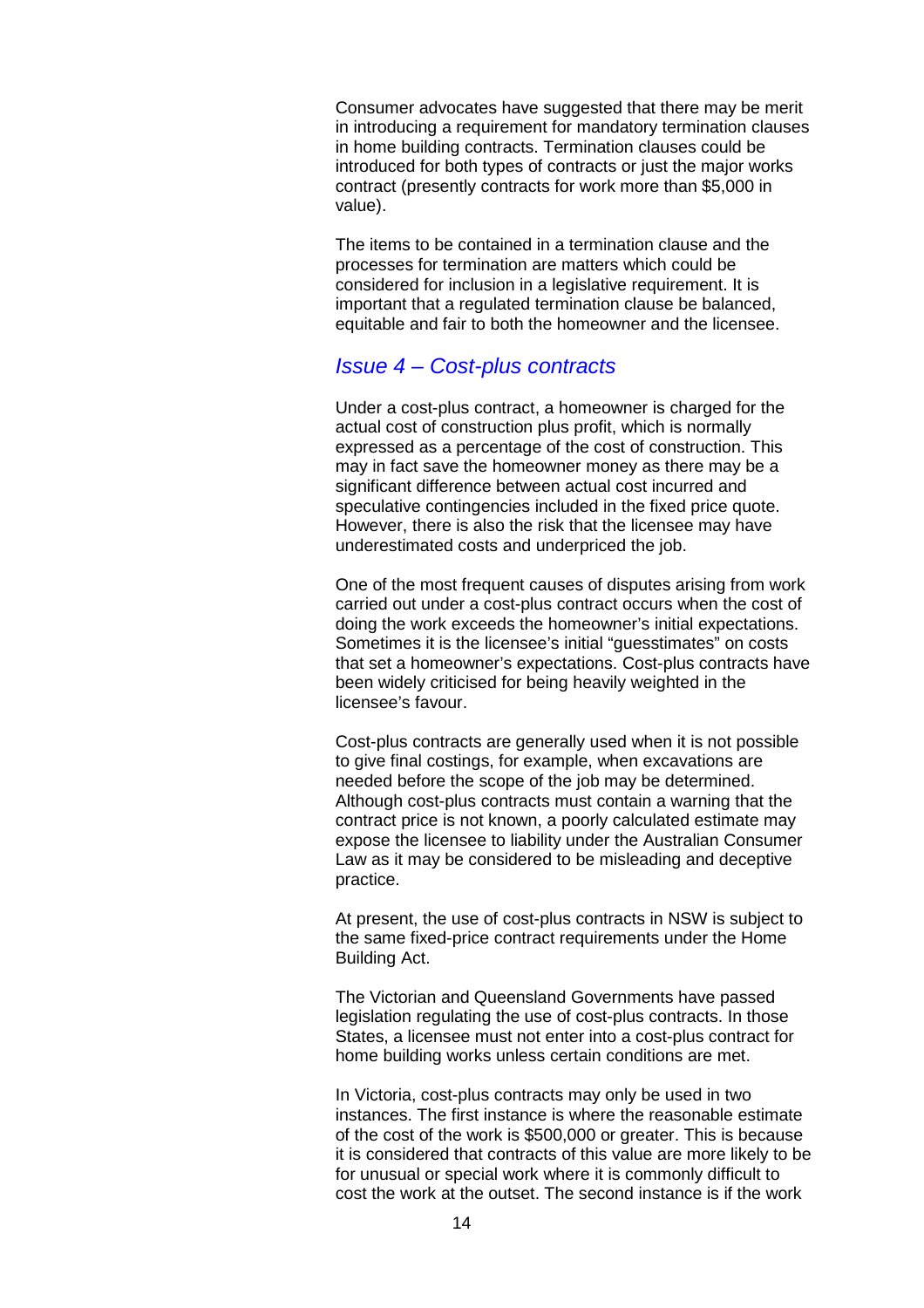to be carried out involves renovation, restoration or refurbishment of an existing building, and it is not possible to calculate the cost of a substantial part of the work without carrying out some building work.

In Queensland, cost-plus contracts may only be used where the cost of a substantial part of the work cannot be reasonably calculated without some of the work first being carried out  $-$  for example, for rectification of termite or fire damage where the extent of the damage cannot be accurately determined until after the work has started. In addition, cost-plus contracts in Queensland must contain a fair and reasonable estimate of the total amount that the licensee is likely to receive under the contract to ensure that the licensee does not underbid and later charge the homeowner more.

Cost-plus contracts in NSW could be subject to similar controls to minimise any adverse impacts on homeowners. Such regulation should achieve balance, fairness and equity between licensees and homeowners.

- **1. What aspects of the regulation of home building contracts could be improved and why?**
- **2. Should the threshold for large contracts be raised from \$5,000 to \$20,000?**
- **3. Will further regulation of progress payments provide greater clarity and certainty in home building contracts?**
- **4. What items, if any, should be included in a termination clause?**
- **5. If cost-plus contracts are to be regulated, in what situations should they be allowed and what controls should apply?**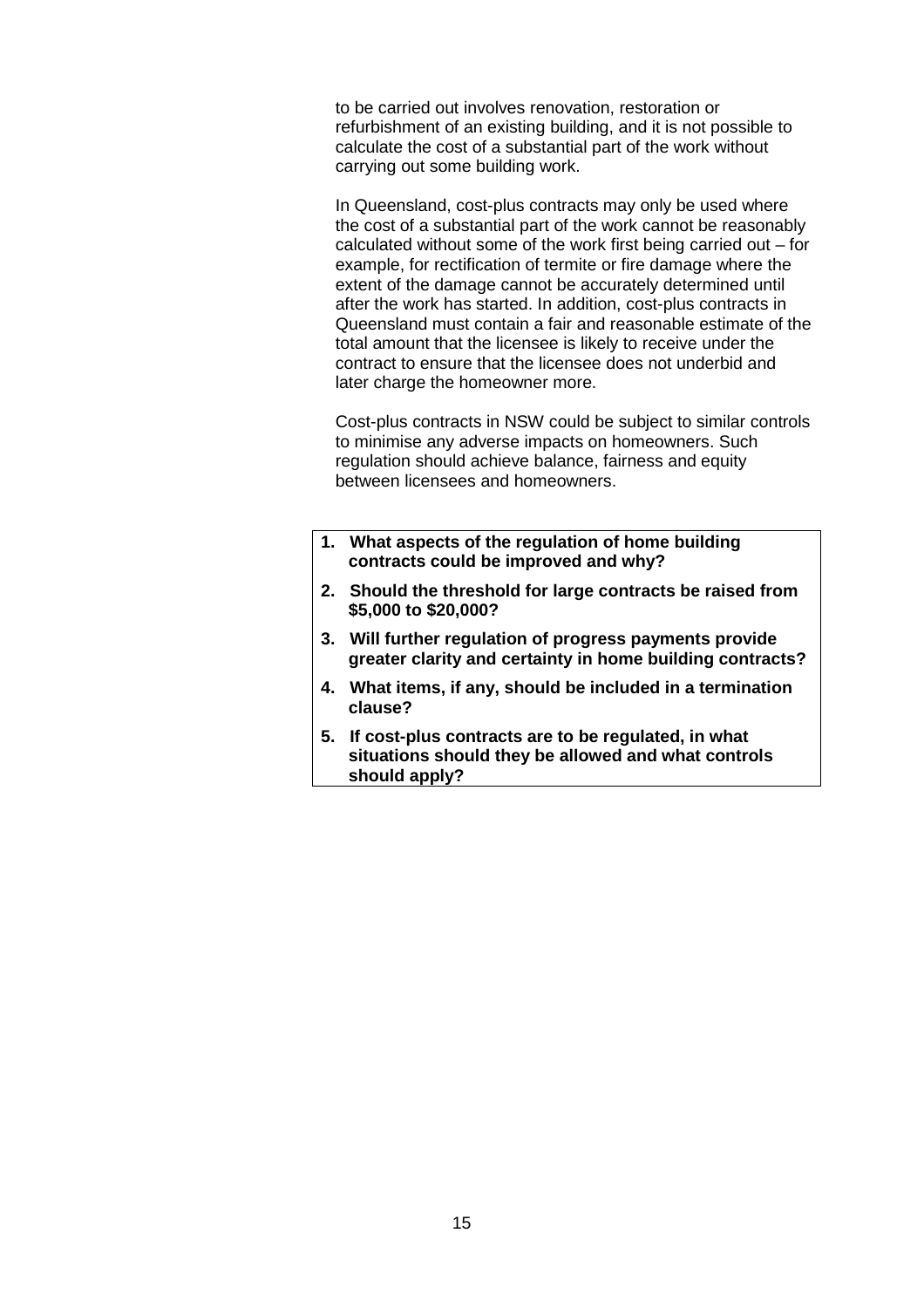# Key Issue 2: Statutory Warranties

### **Background**

Under the legislation, statutory warranties are implied in all contracts for home building work carried out by "the holder of a contractor licence, or a person required to hold a contractor licence" (section 18B of the Home Building Act). This means that a licensee is warranting that the work they perform will comply with the following requirements:

- a) the work will be performed in a proper and workmanlike manner and in accordance with the plans and specifications set out in the contract;
- b) all material supplied by the licensee will be good and suitable for the purpose for which they are used and, unless otherwise stated, those materials will be new;
- c) the work will be done in accordance with, and will comply with, the Home Building Act or any other law;
- d) the work will be done with due diligence and within the time stipulated in the contract, or if no time is stipulated, within a reasonable time;
- e) if the work consists of the construction, the making of alterations or additions or the repairing, renovation, decoration or protective treatment of a dwelling, the work performed will result in a dwelling that is reasonably fit for occupation as a dwelling; and
- f) the work and any materials used will be reasonably fit for the specified purpose or result (where the homeowner expressly informs the licensee or their agent of the particular purpose for the work or the desired result of the work).

As a result of the 2011 amendments to the Home Building Act, statutory warranty periods are now aligned with the current periods of cover for home warranty insurance of six years for structural work and two years for non-structural work. Prior to this amendment, the period for statutory warranties was a blanket seven years for all types of work.

The changes provide consistency and equity and reflect the time periods in which the vast majority of complaints about defects are made to NSW Fair Trading. It is important to note that the new time periods commenced on 1 February 2012, and only apply to work done under new contracts entered into on or after this date. This means that work carried out under contracts entered into before 1 February 2012 continues to be subject to a seven year statutory warranty period.

The 2011 amendments also provided a clear definition of when home building work is considered to be "complete". The date of completion plays a key role in the regulatory framework, as this determines the beginning of the time periods for both statutory warranties and home warranty insurance.

Even though statutory warranties do not have to be written into the contract between a homeowner and licensee, the law says they still apply to all home building work.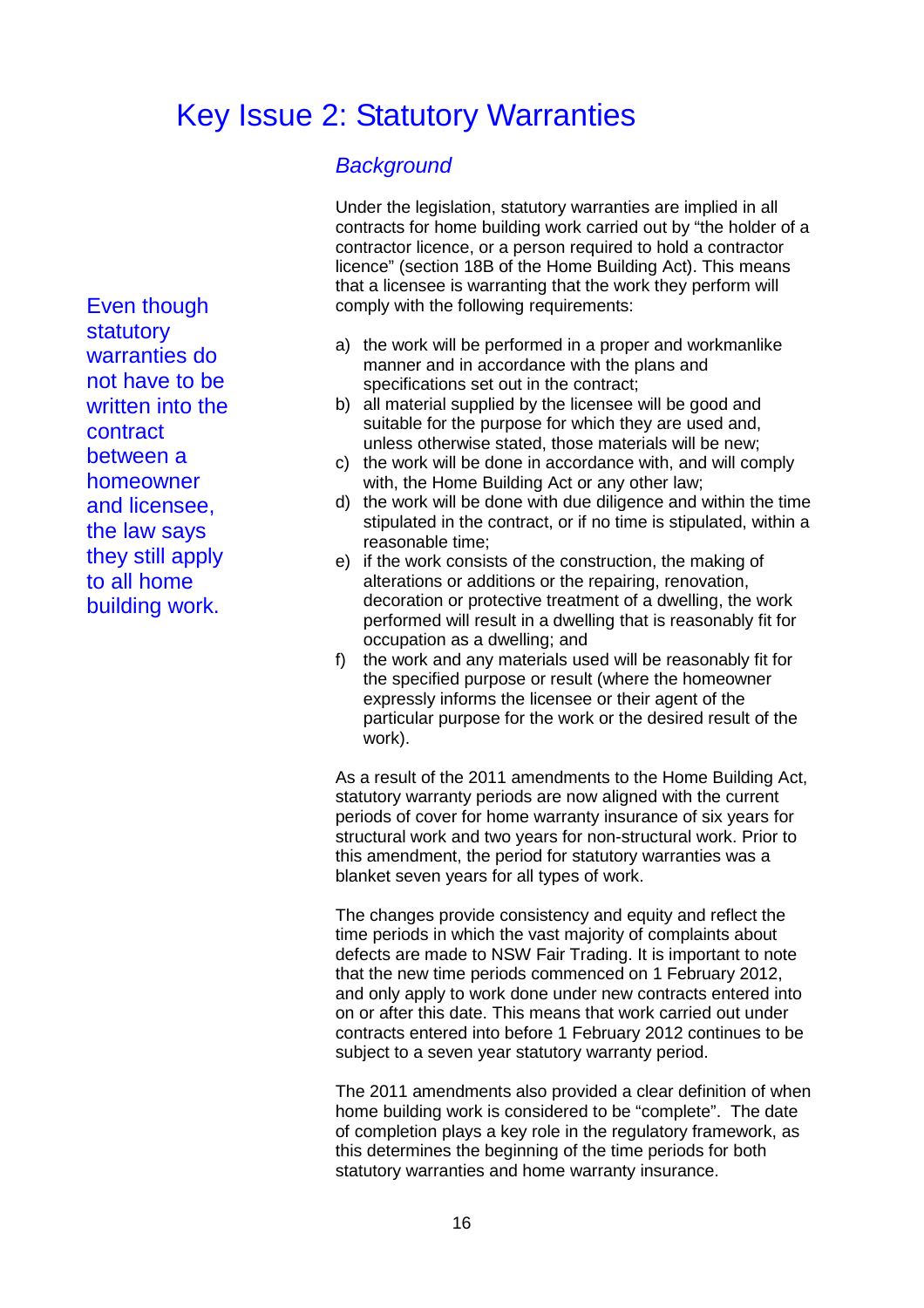### **Definition of "completion"**

The 2011 amendments inserted a definition of "completion" providing that home building work is "complete" when it is completed in accordance with the requirements of the contract. If there is no contract, or the contract does not specify "completion", the work is regarded as "complete" when it can be used for its intended purpose and is free of major defects.

The earliest of the following events can be used to determine when this occurs:

- the date the licensee "handed over" the project to the homeowner;
- the date the licensee last carried out work (other than remedying minor defects);
- the date of the issue of an occupation certificate; or
- 18 months after the owner-builder permit was issued (in the case of an owner-builder).

Providing a single definition of "completion" of building works for home warranty insurance and statutory warranties will help reduce litigation in this area.

### Issue 1 – Subsequent purchasers

The Home Building Act bestows rights on subsequent purchasers that are not available under ordinary law. In that regard, subsequent purchasers have the benefit of the statutory warranties in the same way as if they had entered into the contract with the licensee.

By definition, subsequent purchasers did not actually enter into the contract for work with the licensee and were not involved in the undertaking of the work. They are people who have bought a property after home building work was carried out on that property by a previous owner.

Extending the benefits provided to homeowners by statutory warranties to subsequent purchasers affords them strong consumer protections. However, their position as a subsequent purchaser also places them in a materially different position from the original homeowner. This unique position has both advantages and disadvantages, and gives rise to the question of whether the legislation should reflect this different position.

One advantage that the subsequent purchaser has stems from their ability to negotiate with the original homeowner through the property sale process. For instance, if, at the time of purchase, the subsequent purchaser detects any defective work, they can use this information to either not proceed with the sale or, as is often the case, bargain on price with the homeowner and secure the property for less than the asking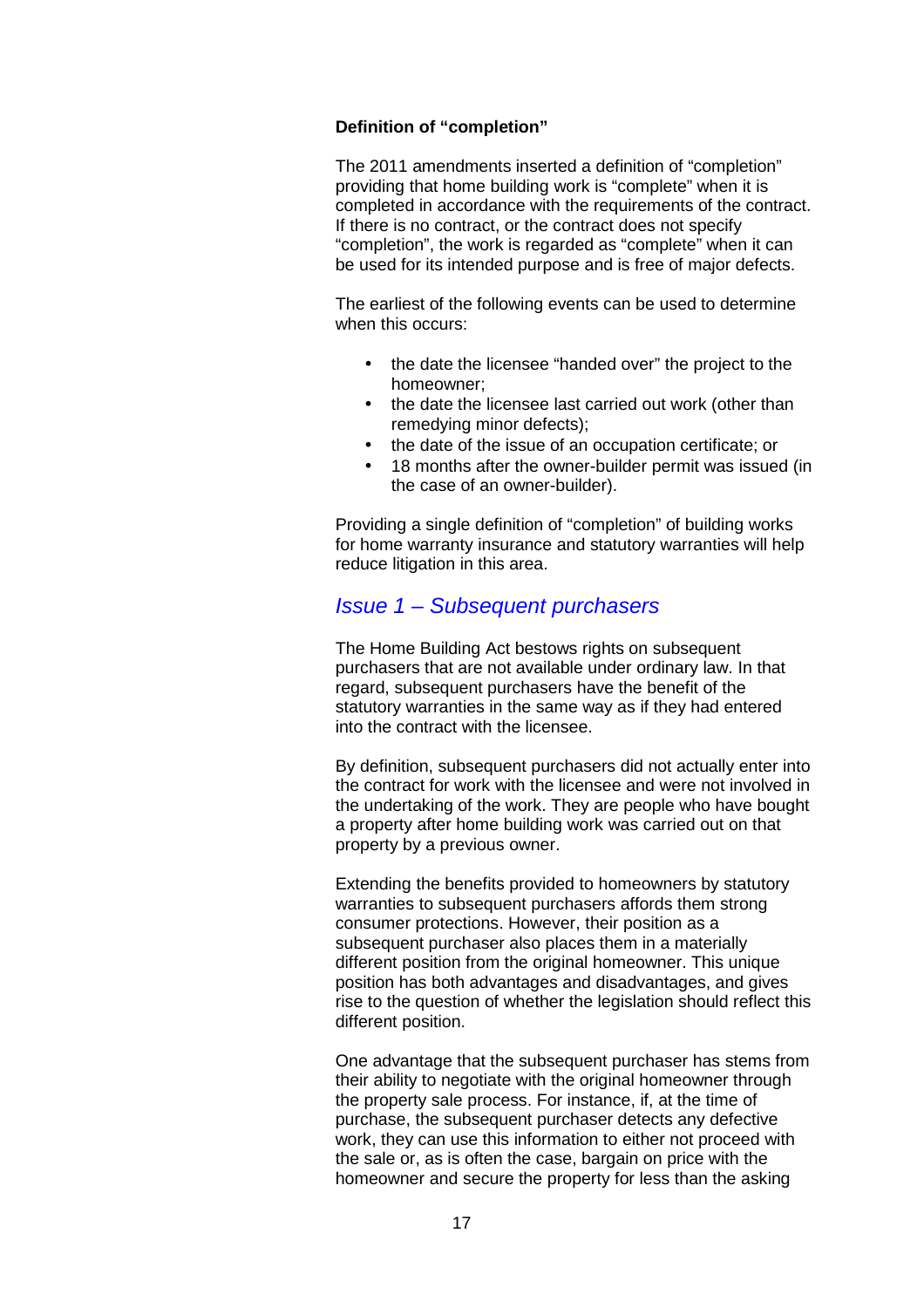price. The money saved can then be used by the subsequent purchaser to remedy the identified defects.

However, subsequent purchasers are also at a relative disadvantage to the original homeowner in that they generally do not have access to the original building contract. This can make establishing the date that the work was completed, and therefore the commencement of statutory warranties, very difficult.

One way to address this issue would be to further amend the definition of completion so that there is a separate definition of completion for subsequent purchasers. For example, completion for subsequent purchasers could be the date of issue of the occupation certificate in the first instance. Another possible resolution is to create a legislative requirement for owners to provide subsequent purchasers with the relevant details in the contract at the time of sale, or in the case of a strata building, require the builder or developer to provide this information at the first meeting of the owners corporation, similar to the requirement for owner-builder insurance under section 95 (2A) of the Home Building Act.

# Issue 2 – Sub-contractors responsibility for statutory warranties

Even though it is clear that the licence holder who contracted for the work is responsible for statutory warranties, it is not always clear whether any sub-contractors employed by the head contractor hold similar responsibilities.

The 2011 amendments specify that when a homeowner takes action against a licensee for defective or incomplete work, the licensee cannot limit their responsibility to the part of the work for which they were directly responsible, regardless of the provisions contained in the Civil Liability Act 2002. This does not mean that the licensee cannot use the provisions contained in the Civil Liability Act in separate legal proceedings with sub-contactors or other relevant parties.

The policy intent of the statutory warranties scheme is to ensure that a homeowner is protected against any defective or incomplete building work, and to provide that, where work is defective or incomplete, the homeowner need only pursue the licensee (person or entity) with whom the homeowner had a direct, contractual relationship. In most instances, this party will be the principal contractor. This framework prevents homeowners from having to pursue multiple parties for substandard work, substantially reducing costs and uncertainty for homeowners.

While the statutory warranties scheme places direct responsibility for ensuring home building work will be properly carried out on the principal contractor, this does not mean that sub-contractors can operate free from responsibility for performing their duties to a proper standard.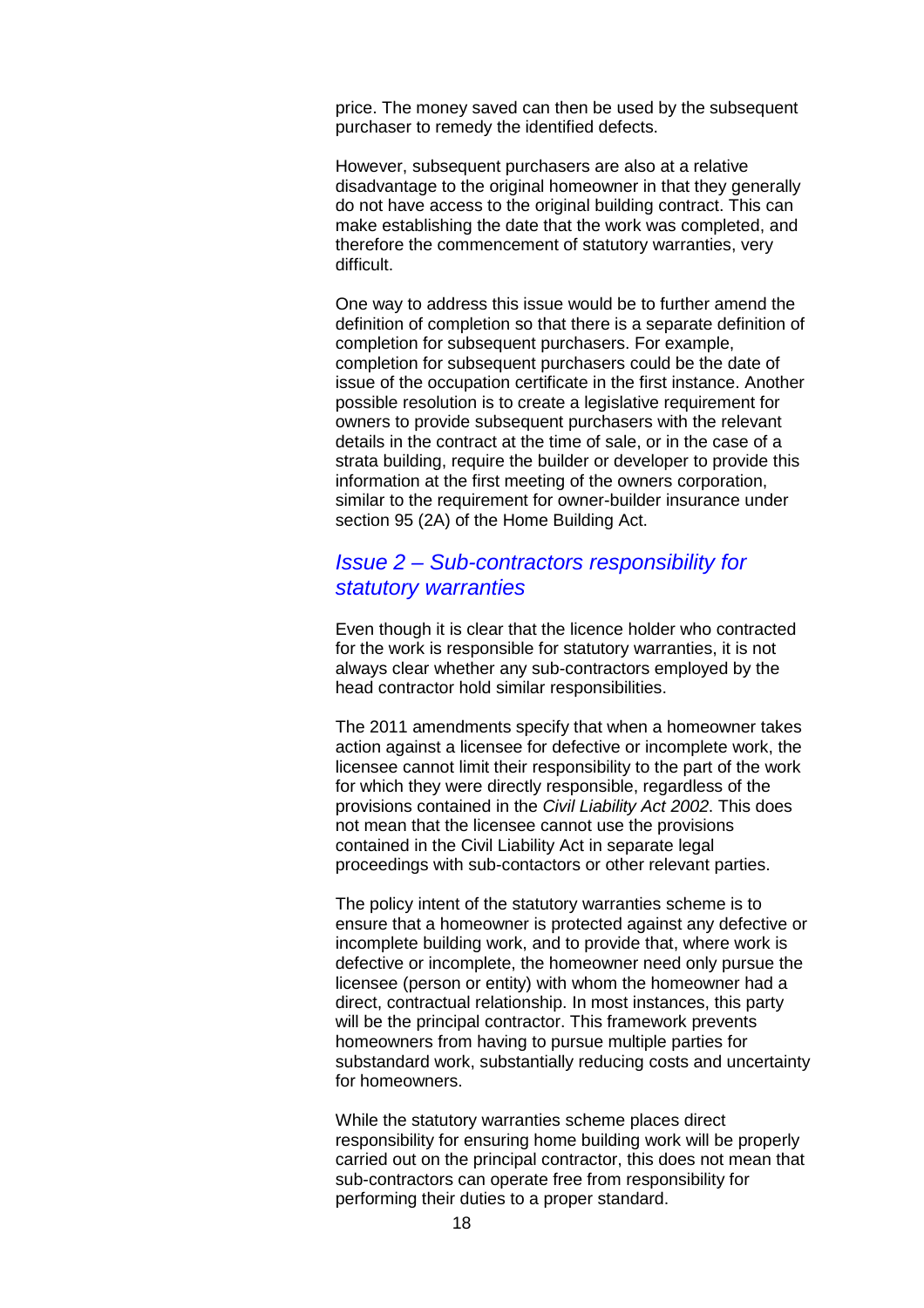However, the duty of the sub-contractor to perform their work properly is owed to the principal contractor rather than to the homeowner, given that the sub-contractor is in a direct contractual relationship with the principal contractor and not the homeowner. As such, principal contractors are free to pursue sub-contractors for defective or incomplete work which they actually carried out. Usually, the way this would be pursued at law would be through a breach in contract claim.

There appears to be uncertainty in the industry as to whether or not sub-contractors are liable for statutory warranties. Accordingly, the question that has been raised is whether it is necessary to clarify in the legislation that it is the principal contractor who is ultimately responsible for the statutory warranties to the homeowner and in any disciplinary action taken by NSW Fair Trading. If this were to be done, the responsibilities of sub-contractors may need to be clarified as well.

# Issue 3 –Maintenance schedule for strata **buildings**

One suggestion that has been made by stakeholders is that new strata buildings would benefit from being required to establish and comply with a programmed maintenance of the building. Such a requirement may help in the reduction of statutory warranty claims relating to non-structural defects that result from "fair wear and tear" and inadequate maintenance, and also provide a body of evidence for owners corporations to rely upon in cases where adequate maintenance has been carried out.

The Minister for Fair Trading's Home Building Advisory Council has supported the idea of maintenance schedules on the basis that they may be beneficial for strata schemes.

The Government is currently carrying out a separate review of the strata and community title laws. That review is also considering issues relating to maintenance by owners corporations. Accordingly, if supported, this suggestion would need to be considered as part of that review. However, it should be noted that if this suggestion was to be adopted, it would be necessary to define the term "maintenance" to ensure it does not include repairing or altering the contract work, as this may affect a homeowner's rights to enforce the statutory warranty.

# Issue 4 - Refining existing statutory warranties including requiring homeowners to mitigate losses

At common law, homeowners have a legal duty to take reasonable steps to maintain their property and mitigate their losses to avoid situations where minor defects become a much bigger problem over time. These duties and other related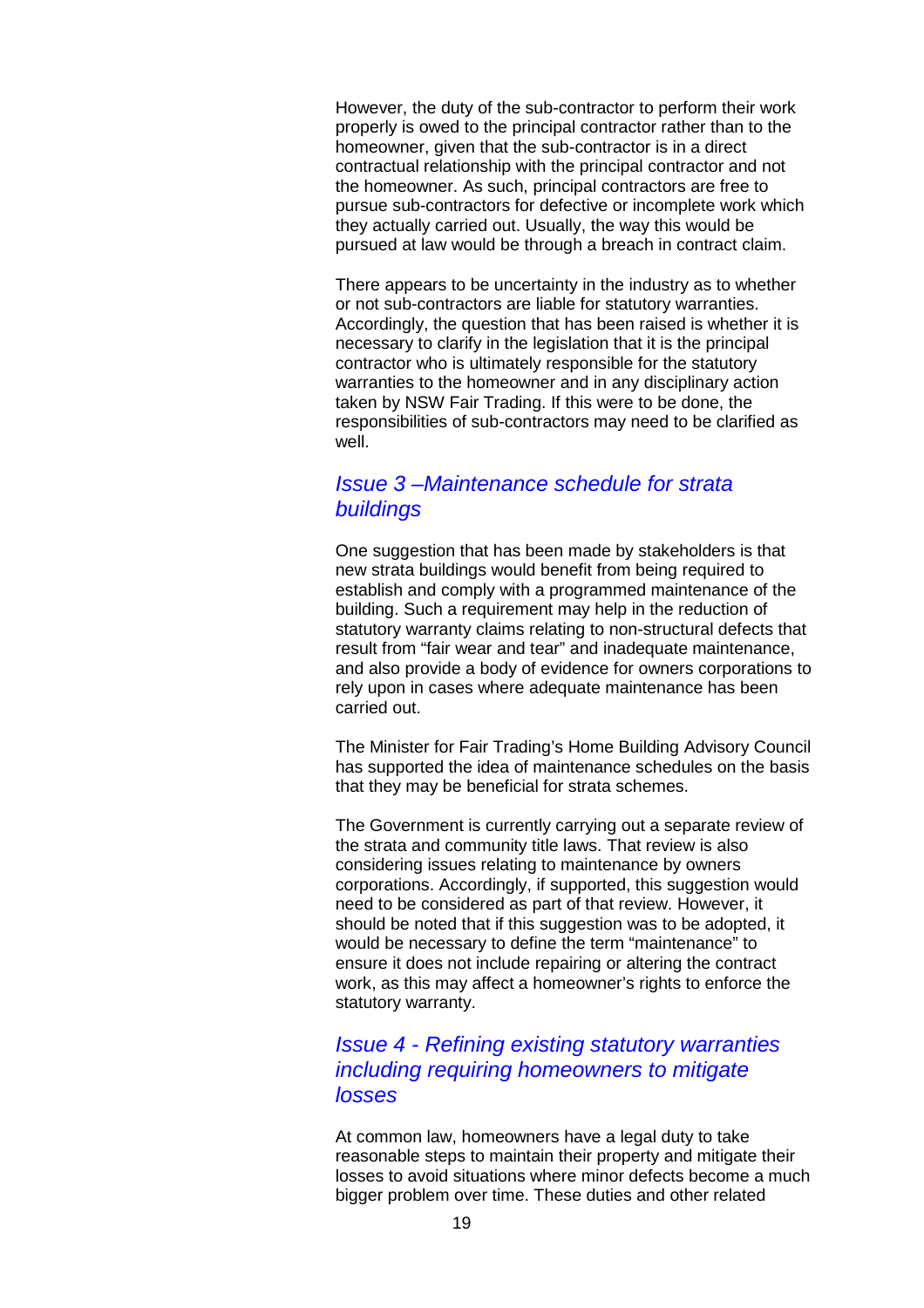limitations on rights, such as damage resulting from fair wear and tear, which currently apply to home warranty insurance claims, are codified in clause 58 of the Home Building Regulation 2004.

It has been suggested that the obligations on homeowners regarding maintenance, fair wear and tear and the obligation to mitigate losses should be clarified more generally in relation to the statutory warranties scheme. One option would be to codify certain common law duties and exclusions within the Act's statutory warranty provisions.

These proposed changes would not reduce the rights of homeowners to claim against statutory warranties, but would clarify the obligations they are under. This could help ensure that all homeowners, including those who own individual dwellings, are aware of their obligations to adequately maintain their property and reduce litigation in this area.

# Issue 5 – Definition of "structural defects"

Statutory warranty and home warranty insurance time periods have been aligned and are now six years for structural defects and two years for non-structural defects for consistency and equity. These reflect the time periods in which most complaints about defects are made to NSW Fair Trading.

Clause 71 of the Home Building Regulation prescribes what is considered to be a structural defect for the purposes of the statutory warranty and home warranty insurance periods. Overall, the definition is broad and refers to the effects of the defect on the building rather than listing specific defects which would be considered to be structural defects. The specific definition is set out in **Appendix B**. It is considered reasonable for owners to be delivered a building that will perform the basic functions for at least 6 years including keeping out water and not requiring significant unexpected restorative work.

Non-structural defects are defined by default as anything else that is not covered by the structural defect definition. This means that non-structural defects are those that do not affect the structural integrity or weatherproofing of the property, or the strength and capacity of a load bearing component of a dwelling.

Some stakeholder groups have proposed that the definition of structural defect should be made less general and particularised through the insertion of an exhaustive list of potential structural defects. One concern with this approach is it could result in important defects being potentially omitted or, on the other hand, the inclusion of defects which, in a particular scenario, may not have structural repercussions on the building. The current high level approach is intended to allow for a degree of flexibility to take into account the circumstances of a particular case.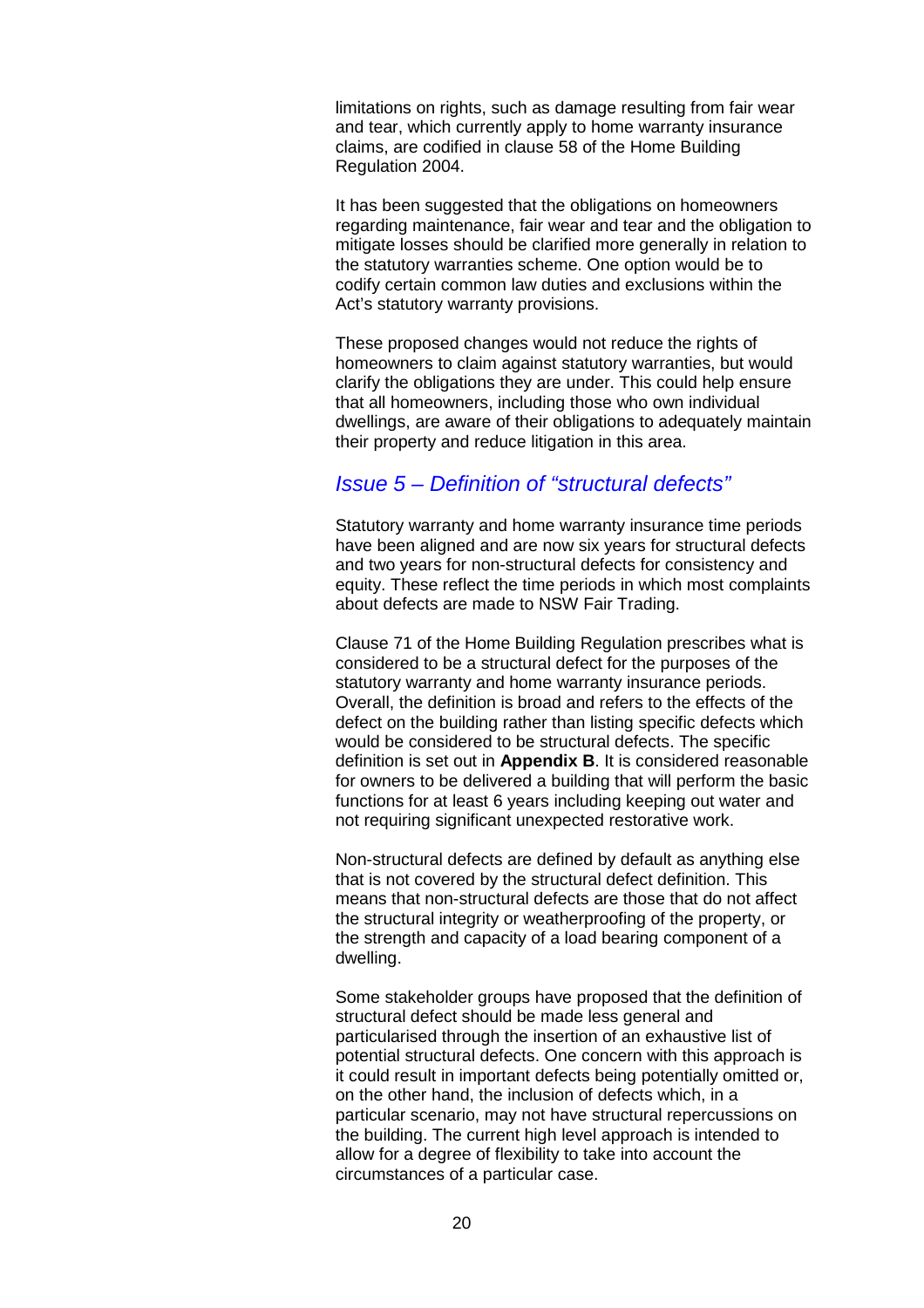Some stakeholders have suggested that most homeowners would not regard leaking windows or loose tiles as structural defects because they do not present the same degree of risk as defects with the building's foundations, floors, walls, roofs, columns or beams. It has been argued that this latter group of defects is more serious, and that this distinction should be reflected in the legislation. However, as the current definition stands, these defects are only considered to be structural defects if they result in, or are likely to result in, the destruction of, or physical damage to, the building or any part of the building.

In addition, there is a concern that the existing definition does not focus solely on the structural integrity of a dwelling, and instead allows such defects as: ill-fitting doors; cosmetic waterproofing issues; cracks in plaster etc, to be considered structural defects.

An argument has also been made that it would be more appropriate for the definition of structural defect to be included in the Act, rather than the Regulations, on the basis that this would provide more certainty.

It has been suggested that a more appropriate definition for the most serious form of structural defect would be:

A defect in an element that provides essential supporting structure to the whole, or any substantial part of, a dwelling (for example, a footing, beam, column or a suspended slab):

- a) that is attributable to defective design, defective or faulty workmanship or defective materials (or any combination of these); and
- b) which renders the element inadequate for its structural purpose.

The Minister for Fair Trading's Home Building Advisory Council has also considered the adequacy of the current definition for structural defect. The Advisory Council suggested that Queensland's system of categorising defects be adopted in NSW. In Queensland, defects are divided into two categories: Category 1 (leaking roof, shower, health and safety issues, structural inadequacy etc); and Category 2 (poor finishing detail, minor cracking of plasterboard, cornice etc).

The Advisory Council also considered that key terms such as 'non-structural', 'defect' and 'maintenance' should be further defined in the legislation.

- **6. Should the definition of "completion" include a specific definition for subsequent purchasers?**
- **7. Is it necessary to clarify that the principal contractor is ultimately responsible for the statutory warranties to the home owner?**
- **8. Do you think maintenance schedules should be required for strata schemes and why?**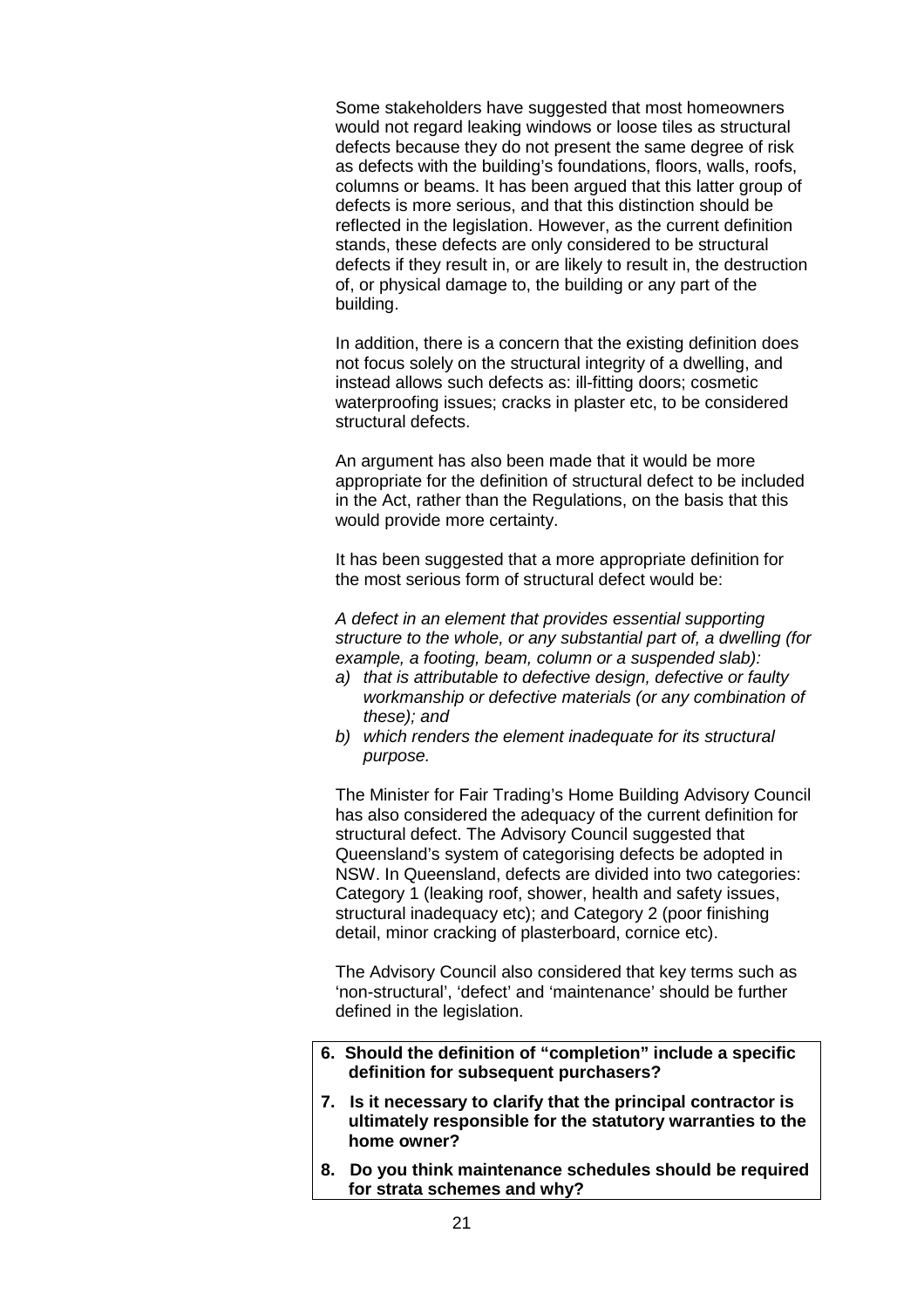- **9. Should home owners' obligations relating to maintenance be further clarified in the legislation? Why?**
- **10. Should "structural defect" and other terms be further defined in the Act? If so, which ones and what would be the definition?**
- **11. In what ways could the statutory warranties be improved (if at all)?**
- **12. Are the statutory warranty defences currently contained in the legislation adequate?**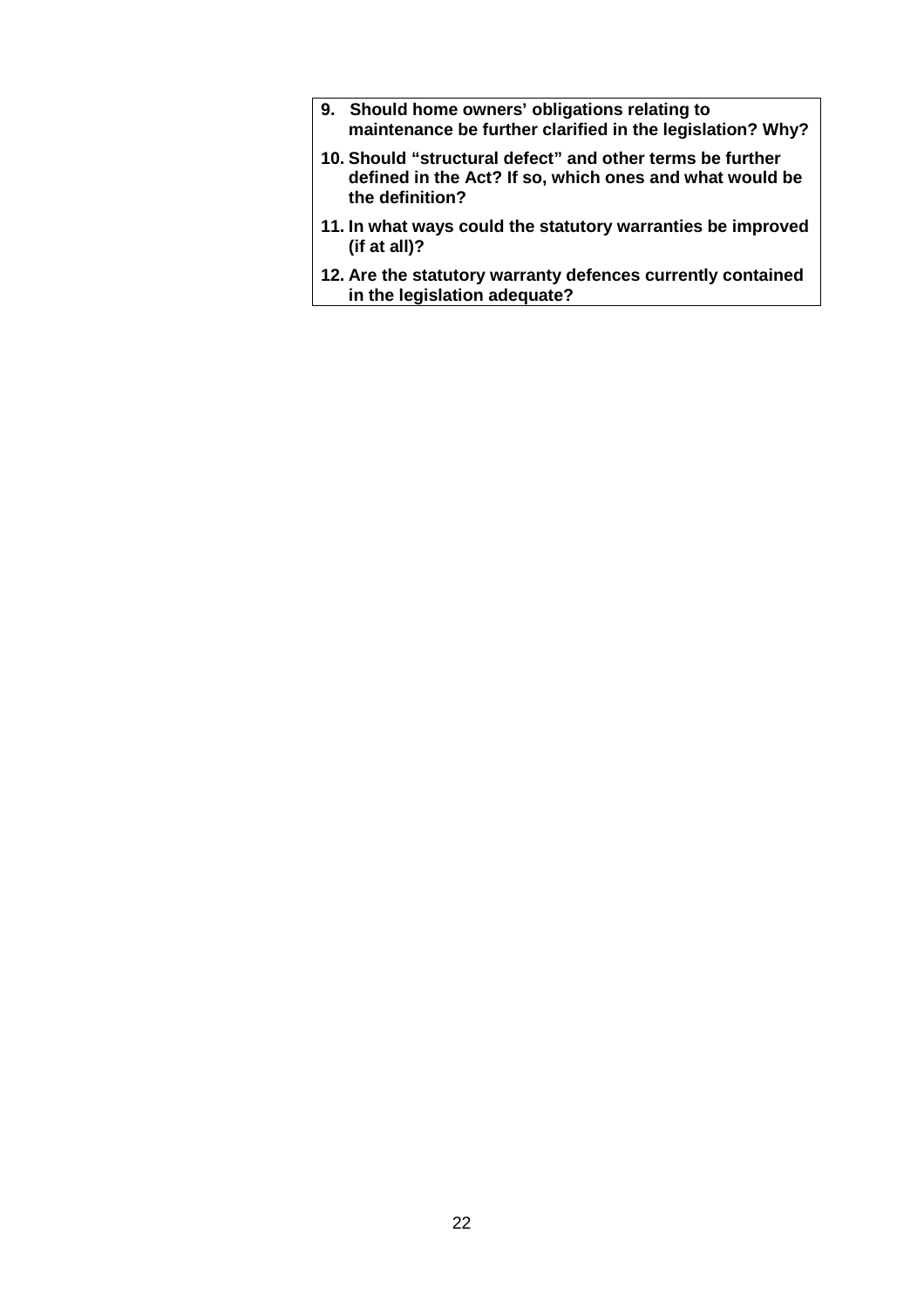# Key Issue 3: Dispute Resolution

### **Background**

Despite the best intentions and efforts of licensees and homeowners, disputes over home building work do occur. In NSW, the Home Building Act provides legislative protections for homeowners in the form of the statutory warranties scheme, a mandatory licensing regime and dispute resolution mechanisms.

Informal dispute resolution assistance is provided by NSW Fair Trading to assist in resolving home building disputes between homeowners and licensees. Part 3A of the Home Building Act provides for NSW Fair Trading to receive and investigate complaints about home building work and to resolve disputes. NSW Fair Trading is empowered to deal with disputes about incomplete and/or defective home building work, and/or damage caused to other structures as a result of home building work completed in NSW.

Both homeowners and licensees can lodge a dispute with NSW Fair Trading and access its free dispute resolution service. Initially, once a homeowner or licensee has lodged a dispute with NSW Fair Trading, a Customer Service Officer will attempt to negotiate a suitable outcome between the parties. If negotiation is not successful, then Home Building Service Inspectors will attempt to mediate an outcome suitable to all parties concerned. The Inspector will arrange to meet with the parties on-site to inspect the work under dispute and discuss the issues reported in the complaint. NSW Fair Trading Building Inspectors do not undertake a general inspection of the work. They look at the specific items that are the subject of the dispute.

If agreement between the parties is reached, the Inspector will complete a Complaint Inspection Advice which records what has been agreed upon and what each party is to do in order to resolve the identified issues. If agreement cannot be reached, the Inspector will assess the alleged defective or incomplete work. If it is their opinion that the work is the responsibility of the licensee, they may issue a Rectification Order directing the licensee to undertake rectification work by a due date. Both a Complaint Inspection Advice and a Rectification Order can include things that the homeowner has agreed to do to assist in resolving the dispute. If there is no defective work or materials and the matter is solely contractual in nature, the parties may be advised of the option to lodge an application with the Consumer, Trader and Tenancy Tribunal (CTTT) as NSW Fair Trading has no power to intervene in contractual disputes.

Despite the best intentions of **licensees** and homeowners, disputes over home building work do occur.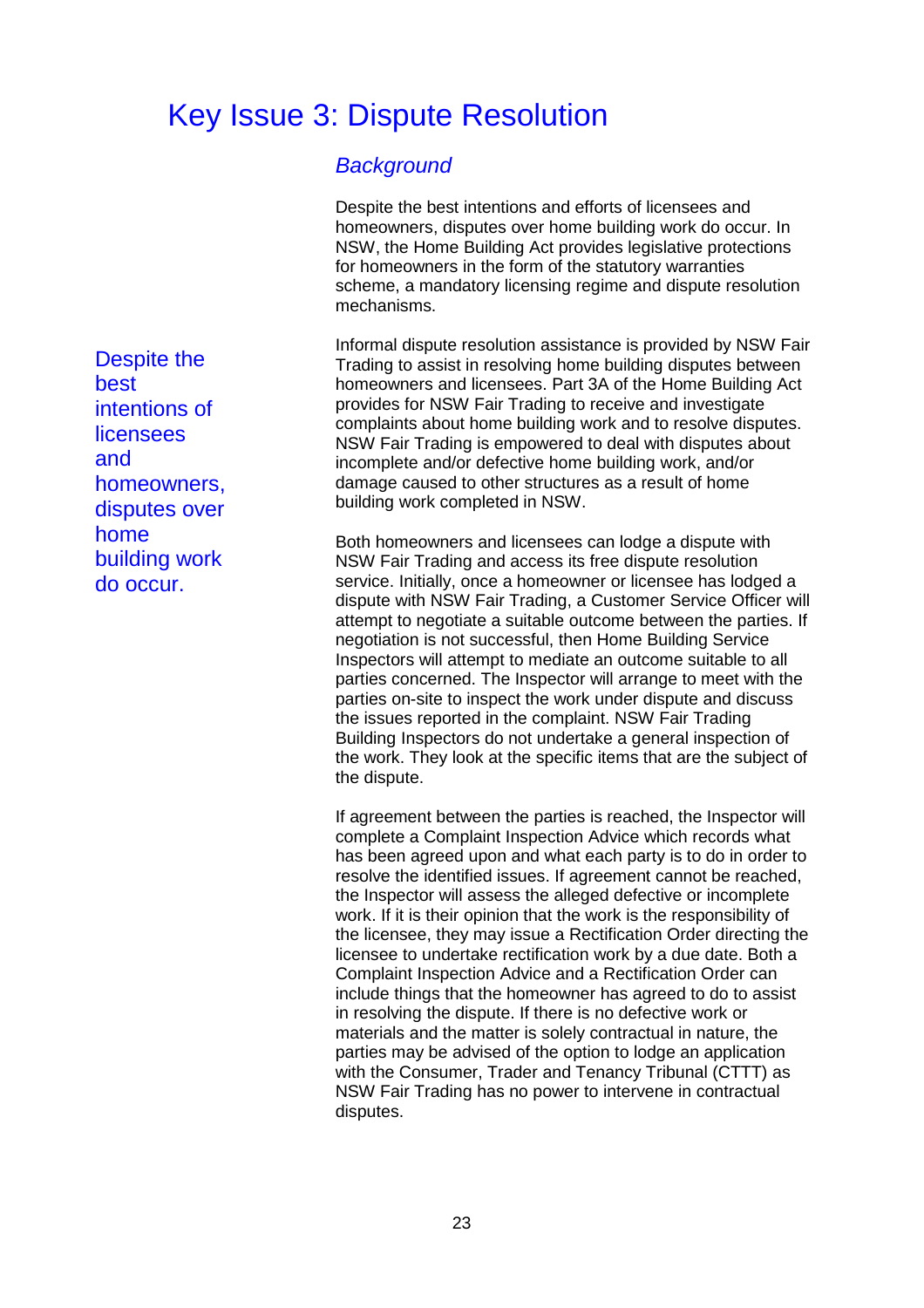There is no monetary limit to the matters that NSW Fair Trading may deal with under Part 3A. However, NSW Fair Trading's process primarily caters to disputes with a value of less than \$500,000. This matches the \$500,000 jurisdictional limit that applies to disputes that the CTTT may deal with. In matters where the dispute exceeds this amount, the dispute still may be brought to NSW Fair Trading for assistance and resolution or dealt with in the District or Supreme Court. A significant portion of NSW Fair Trading's involvement in disputes over \$500,000 relate to strata developments.

If a Rectification Order is complied with and the parties are satisfied with the outcome, the dispute is resolved. If the Rectification Order is not complied with, or the parties are not satisfied with the outcome, they may lodge a claim with the CTTT or court. Furthermore, if a Rectification Order is not complied with, the licensee may be subject to disciplinary action by NSW Fair Trading. However, it is not currently one of the offences under the Act that can be dealt with by way of a penalty notice. The disciplinary action is in the form of a "show cause" process where the Commissioner for Fair Trading requires a licensee to "show cause" as to why the Commissioner should not take disciplinary action against the licensee concerned. The licensee is then given a period of time in which to present their case, and if not accepted by the Commissioner, a disciplinary determination is then made. Such disciplinary action could range from a caution or reprimand to cancellation or disqualification of licence. A licensee can apply for an internal review of the determination and a review by the Administrative Decisions Tribunal.

Part 3A of the Home Building Act enables homeowners and licensees to lodge building claims with the CTTT. When parties first appear before the CTTT, they are encouraged to actively participate in a range of alternative dispute resolution processes including conciliation to try and resolve the dispute. If parties reach an agreement during conciliation, the terms of the agreement will be made into an enforceable CTTT order.

If parties are unable to reach an agreement, the matter will proceed to a hearing presided over by a CTTT member. Parties will be given the opportunity to present their evidence and ask questions of each other. After both parties have given evidence, the member will make binding orders.

In more complex home building matters, a conclave of experts may be used to help resolve the dispute. A conclave is a joint meeting between experts engaged by the applicant and the respondent which is held on-site and facilitated by a CTTT member with home building expertise. During a conclave, the experts discuss the issues on which they have prepared reports with a view to clarifying the matters in dispute and to reduce as far as possible the number of issues to be determined at the final hearing.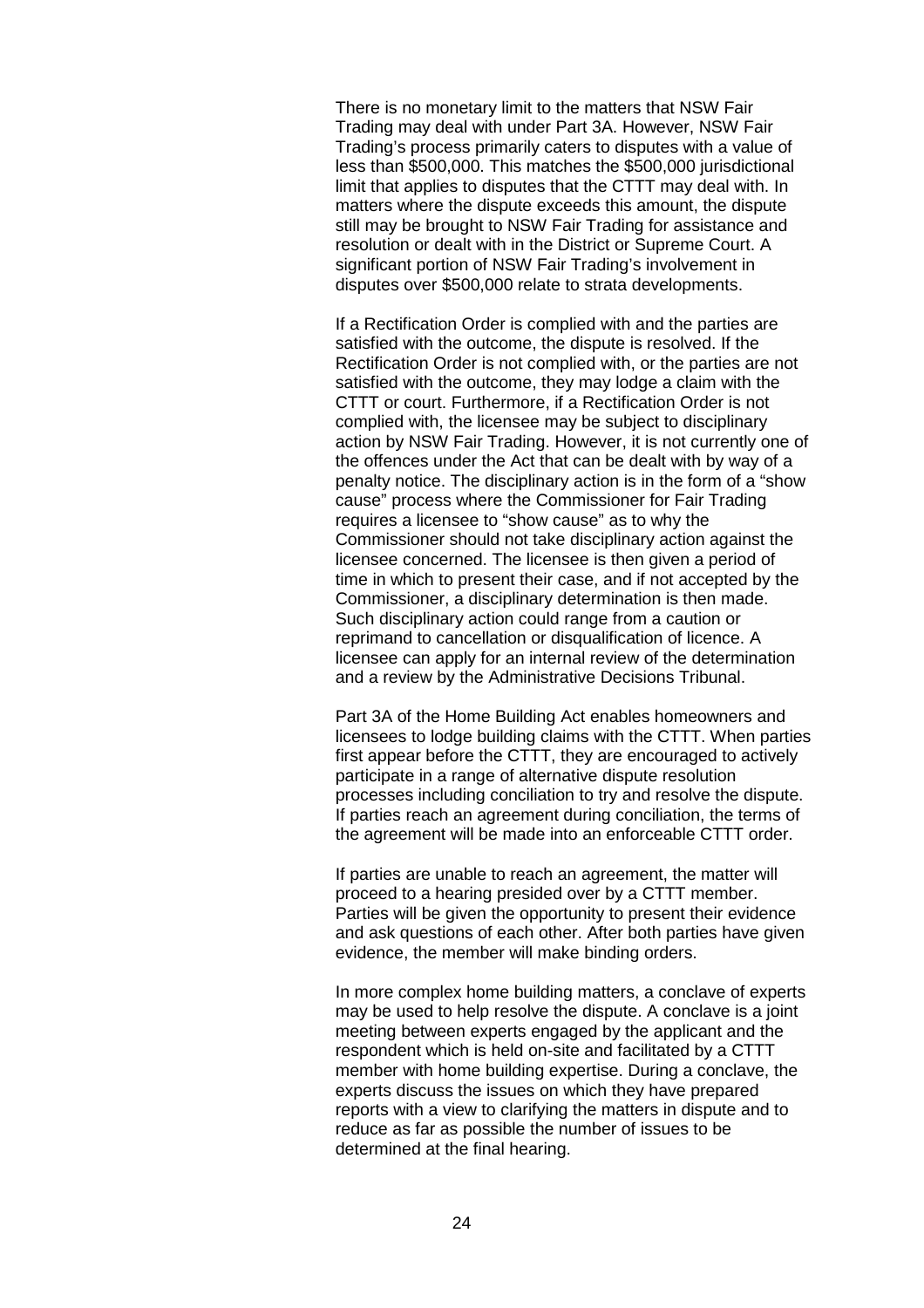Statistics compiled by NSW Fair Trading indicate that in most cases, the current dispute resolution processes are effective and efficient at resolving disputes. In 2010-11 NSW Fair Trading received over 42,000 complaints, of which over 9,000 relate to home building matters. NSW Fair Trading Centres resolved 3,529 of these complaints. While many of the complaints were resolved by the parties themselves, withdrawn or dealt with in another way, some were referred straight to the CTTT because they related to contractual or monetary matters. Of these complaints, over 2,500 were referred to the Home Building Service for mediation, investigation and/or inspection. Of the matters that came to the Home Building Service, only 8 per cent were subsequently referred to the CTTT.

The CTTT has a similar success rate. In 2010-2011, the Home Building Division of the CTTT received 3,475 applications. Some of these would have been the approximately 1,350 matters that were referred by NSW Fair Trading and others would be where the applicants decided to proceed directly to the CTTT as it was a contractual matter or monetary dispute. Of the 3,475 applications, 606 were claims worth over \$30,000. Just under 60 percent of these claims were resolved prior to, or at, the first hearing. The other 40 percent were resolved at the second or subsequent hearings.

In October 2011, the NSW Government commenced a review of all NSW Tribunals. The review includes consideration of opportunities for consolidation. The report of the Legislative Council's Standing Committee on Law and Justice was tabled in March 2012. The Government has six months to respond to the recommendations outlined in the Report. There were no specific recommendations made in the Report to alter the arrangements in the CTTT's Home Building Division.

| Year                                                                                | 2007/08 | 2008/09 | 2009/10 | 2010/11 | 2011/12<br>(to date) |
|-------------------------------------------------------------------------------------|---------|---------|---------|---------|----------------------|
| Number of<br>complaints<br>and<br>disputes<br>received<br>by NSW<br>Fair<br>Trading | 8,258   | 7,781   | 10,754  | 11,617  | 9,255                |

#### **Table 2 – Complaints and disputes received by NSW Fair Trading <sup>5</sup>**

 $<sup>5</sup>$  Source: Customer Services performance report July 2010 page 2</sup>

Home Building Service Monthly Status Report July 2010 – page 7 Dispute Resolution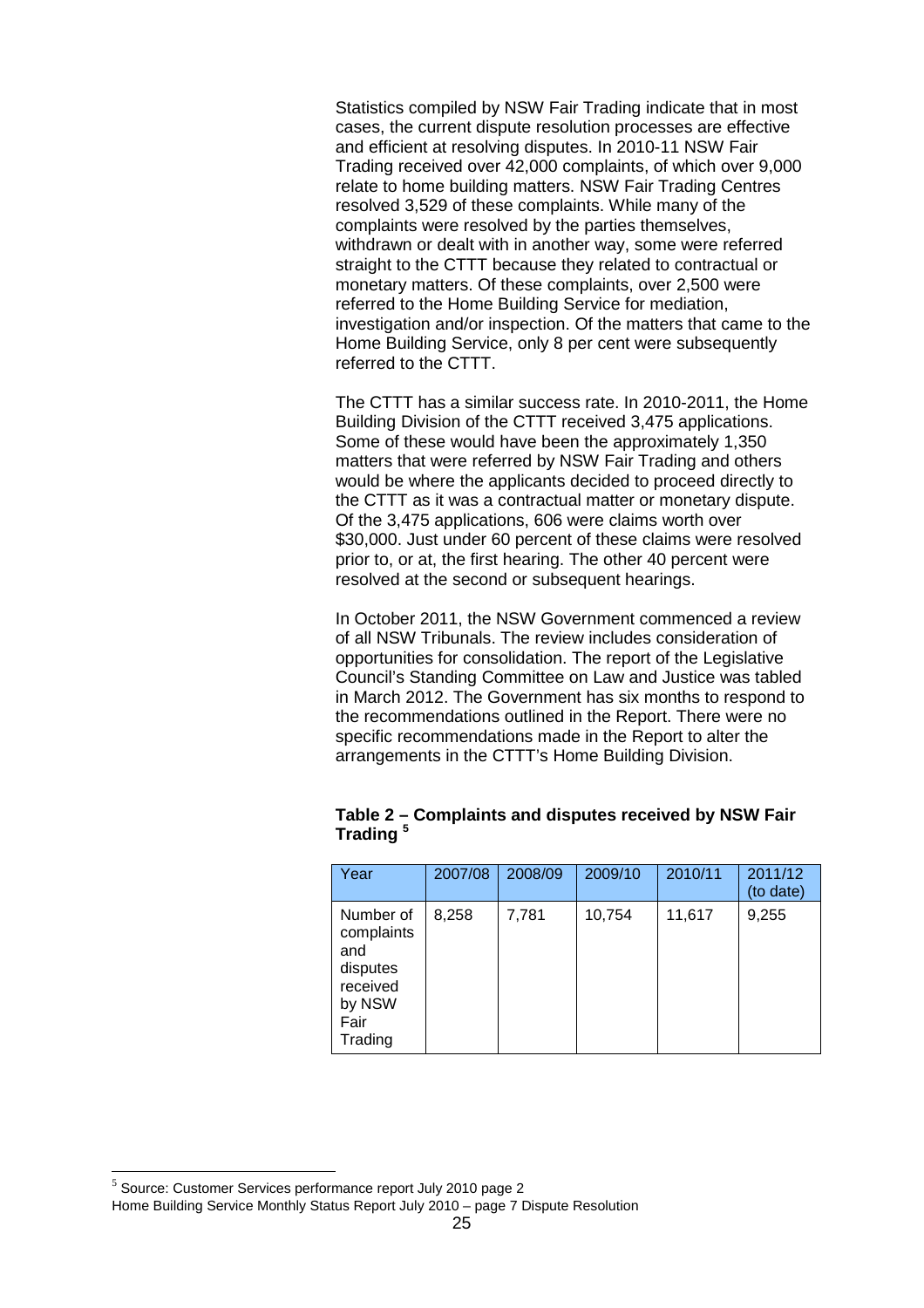### **The Queensland approach**

Some stakeholders have requested that the Queensland model of dispute resolution be considered for introduction in NSW. The Queensland system operates in a very similar way to the current NSW system, with a couple of notable differences.

In Queensland, large and complex disputes may be outsourced to a specialist Building Inspector for resolution. There are also penalties for non-compliance with a 'Direction to Rectify' (the equivalent of a NSW Rectification Order). Owners are compelled to allow licensees back on site to rectify defects, and there is no monetary jurisdictional limit to Queensland's Civil and Administrative Tribunal.

# Issue 1 – Compel homeowners to allow licensees back on site to rectify defects

In some instances when there is a dispute between a homeowner and licensee, the licensee is willing to perform rectification work, however the homeowner will not allow them access to the property. NSW Fair Trading Building Inspectors currently deal with this by encouraging homeowners to allow access. However, there is no legislative requirement for homeowners to allow licensees onto the property to carry out the rectification work.

It has been suggested that the dispute resolution process could be improved if homeowners were compelled to allow licensees back onto the property to comply with a Complaint Inspection Advice and/or Rectification Orders. This could resolve disputes in their early stages and prevent them from becoming complex and protracted.

It is noted that Queensland's home building legislation already contains a similar provision. If a Direction to Rectify is issued by a Queensland building inspector, the homeowner must allow the licensee access to the property to comply with the Direction.

If a similar requirement was to be introduced in the NSW legislation, it could also provide for circumstances where a homeowner would not be compelled to provide that access, such as when there has been an issue with violent or threatening behaviour.

# Issue 2 – Complaint Inspection Advices and Rectification Orders

In the first instance, the dispute resolution process encourages both parties to negotiate their own agreement to resolve the dispute. If this is successful, Building Inspectors will document the agreement in the form of a Complaint Inspection Advice.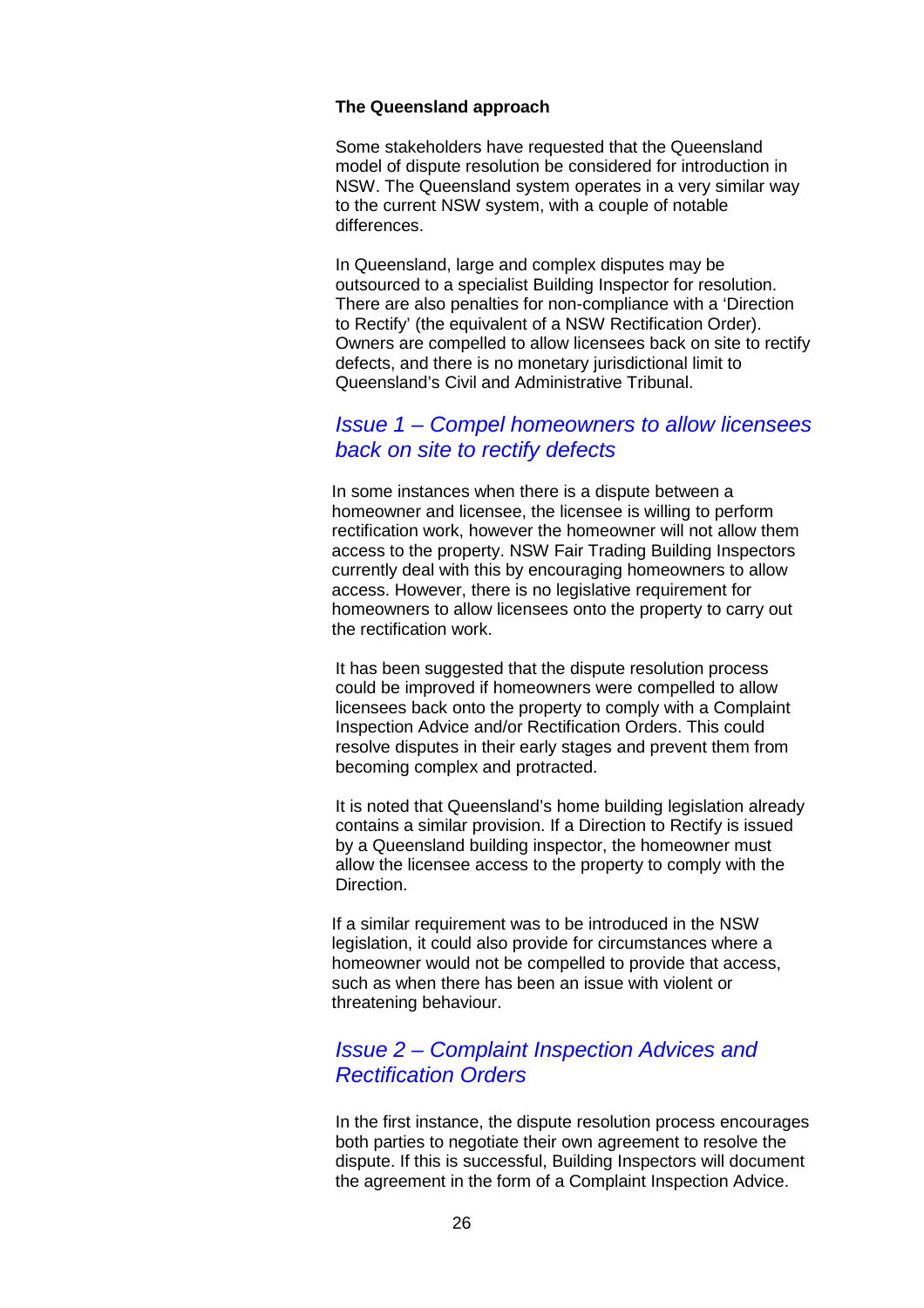This is an informal process that assists both parties to mutually agree to a resolution without proceeding immediately to a Rectification Order. If parties are unable to reach their own agreement, a Building Inspector may issue a Rectification Order if there is work that the licensee is required to rectify or complete. A Rectification Order can also be issued in circumstances where the licensee has failed to fulfil a voluntary agreement reached in a Complaint Inspection Advice.

It has been suggested that issuing Complaint Inspection Advices can prolong the dispute resolution process unnecessarily. Building Inspectors have the ability to determine whether a Complaint Inspection Advice or a Rectification Order is more appropriate, depending on the individual case. However, the question that has arisen is whether the issuing of a Complaint Inspection Advice assists or detracts from the dispute resolution process. If there was no Complaint Inspection Advice, Rectification Orders would be issued by Building Inspectors in their place.

Another issue that has arisen is whether the inclusion of stages or time schedules in Rectification Orders relating to larger jobs would make the dispute resolution process more effective. This could include specifying a date that certain works have to be completed by. The number of stages and the time required to comply with the stages would take into account how complex the job is, the time period required to complete the job, and the licensee's other work commitments.

The implementation of this suggestion would allow the dispute resolution process to be expedited to the next level, such as the CTTT or disciplinary action, if stages are not reached by the specified date. This would provide increased homeowner protection as they would not have to wait until the final date of the Rectification Order to find that the work may not have been completed.

It is currently not an offence to fail to comply with a Rectification Order and therefore a penalty notice cannot be given for non-compliance. Some stakeholders, including those representing consumers, have suggested that allowing penalty notices to be given for non-compliance with a Rectification Order would give the Orders greater force and resolve many disputes more quickly.

# Issue 3 – Disputes over \$500,000

Various stakeholders have raised concerns about a perceived lack of alternative dispute resolution options for home building disputes over \$500,000 and have submitted that the costs and delays associated with pursuing such matters through litigation are excessive. As noted above, NSW Fair Trading's dispute resolution powers do not have a jurisdictional limit, while the CTTT's jurisdiction is limited to matters of \$500,000.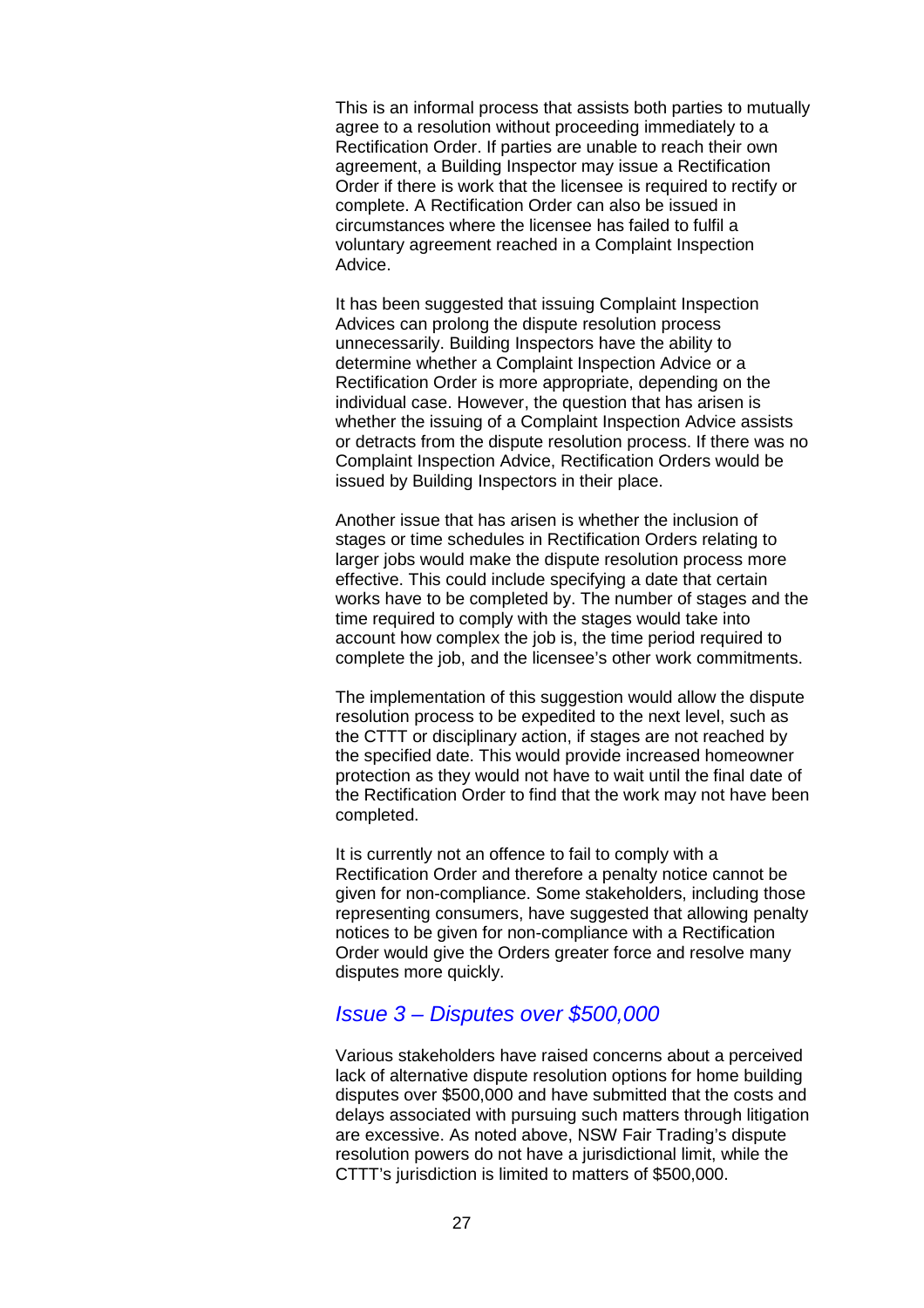Stakeholders have argued that these factors result in matters over \$500,000 tending to end up in the courts. Some stakeholders have also argued that a culture of litigation is deeply entrenched in NSW, in particular within the strata sector.

NSW Fair Trading has identified three options to address these concerns, as set out below. Some options would likely have significant resource implications, and there would need to be consideration of how these costs would be met.

### **1. Strengthen the promotion of dispute resolution processes**

NSW Fair Trading could more prominently advertise the services currently provided to parties in dispute. Under this proposal, NSW Fair Trading would encourage parties, particularly owners corporations, to explore NSW Fair Trading dispute resolution services before proceeding to a court or CTTT.

There is no limit to the monetary value of a dispute that NSW Fair Trading can deal with under Part 3A of the Home Building Act. Although NSW Fair Trading would not be able to refer disputes involving more than \$500,000 to the CTTT, Building Inspectors could provide parties with information on the options available to them and encourage take up of alternative dispute resolution pathways.

### **2. Provide an expert referral service for parties to a dispute**

NSW Fair Trading could offer a service under which parties seeking an early resolution to a dispute would contact NSW Fair Trading requesting the appointment of an appropriate alternative dispute resolution practitioner, where they are unable to agree on an appointment. NSW Fair Trading would then appoint an appropriate practitioner, possibly from a preapproved panel. The parties would jointly bear the costs of the practitioner.

This service could either be limited to "technical" issues (i.e. establishing what is and is not a 'defect' in relation to the building work) or could be available for consideration of contractual issues as well. Consideration as to whether the determinations made by such an expert would be binding would also be required.

### **3. Establish a Building Disputes Adjudicator**

In Queensland, the dispute resolution process for large and complex matters may be outsourced to a specialist building inspector. The Building Services Authority has access to different panels for specialist work, such as an engineering panel. A similar model could be adopted in NSW.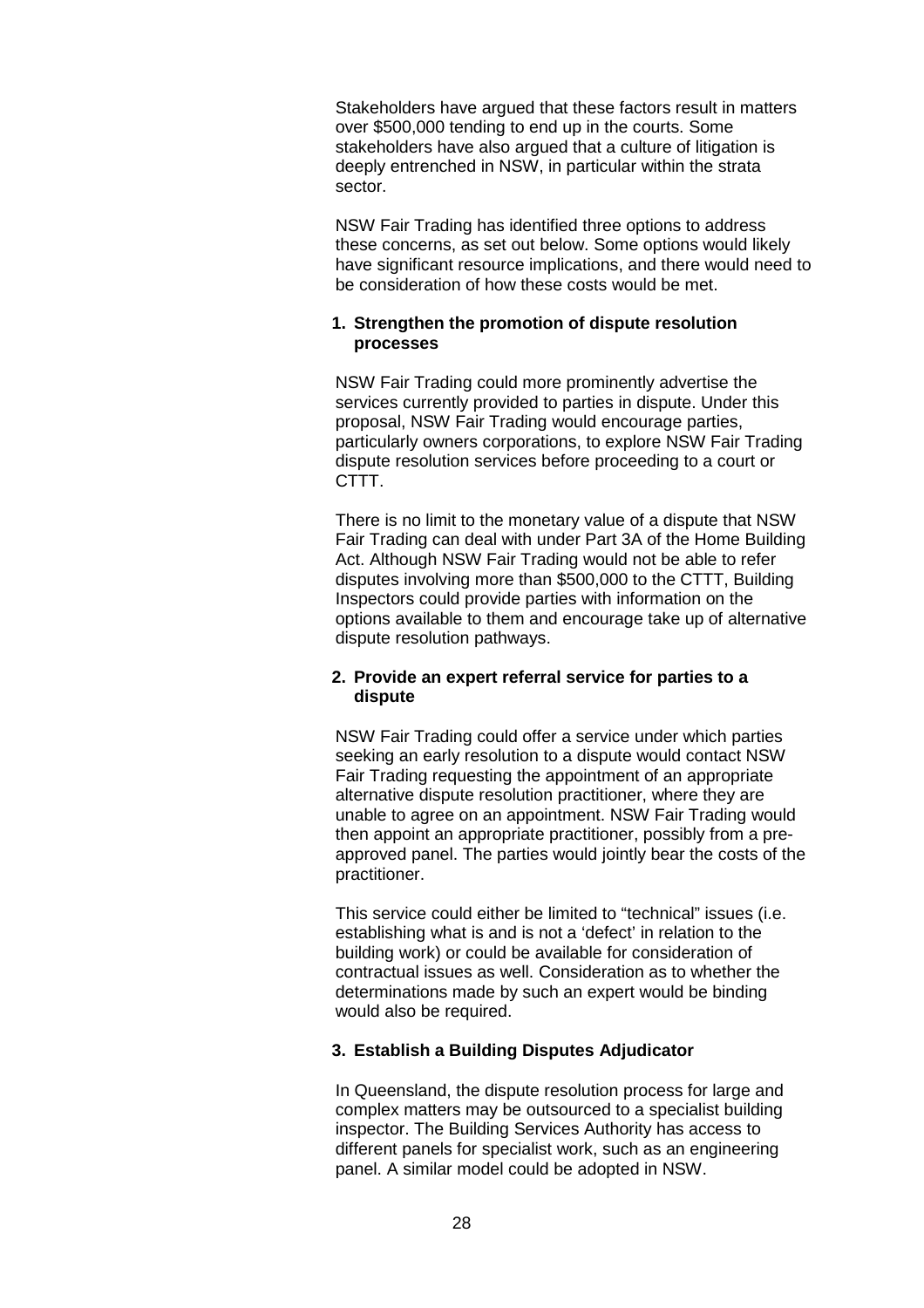Alternatively, another possible option would be to establish a new Building Disputes Adjudicator. This would be a statutory position with access to an independent panel of experts. It could operate in a manner similar to the joint expert report model whereby the Adjudicator appoints a single expert or experts to provide advice on matters in dispute rather than having competing reports from each party. This could reduce the costs to parties and remove some adversarial aspects of disputes.

Under this model, consideration could be given to requiring parties to be bound by the Adjudicator's decision.

The Adjudicator could be established as a separate function or office of the CTTT or NSW Fair Trading. It is possible that a position like this may also be able to leverage existing expertise within government such as Public Works and NSW Procurement's pre-qualification panels and building experts.

Alternatively, the Adjudicator could refer parties to privately provided services (e.g. by law firms) and could have powers to appoint a service provider in cases where parties cannot reach agreement. The parties would bear the cost of these services. Whether such a service would focus on technical issues only and whether decisions would be binding would require further consideration.

Another possible proposal not included in the above list would be to disallow disputes to proceed to Court without having first been through an Alternative Dispute Resolution process.

- **13. Should home owners be required to allow licensees back on site to rectify defects? In what circumstances would this be inappropriate?**
- **14. Are Complaint Inspection Advices useful in the dispute resolution process?**
- **15. Should a penalty notice offence be created for noncompliance with a Rectification Order?**
- **16. Which option, if any, do you support for disputes over \$500,000 and why? Do you have any other suggestions?**
- **17. What are your thoughts about alternative dispute resolution?**
- **18. Can the current dispute resolution processes be improved? How?**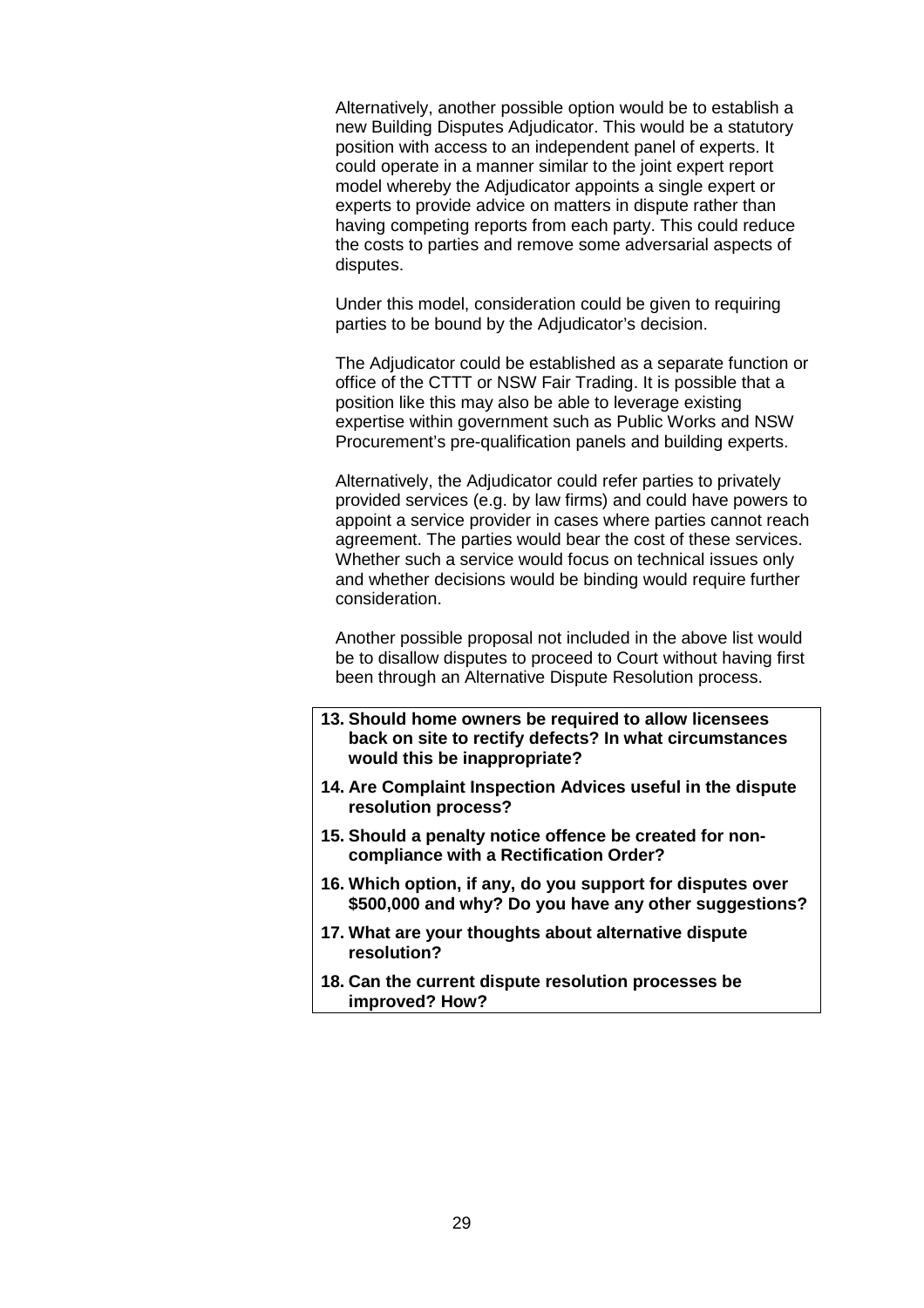# Key Issue 4: Owner-builders

### **Background**

The Home Building Act's owner-builder provisions allow homeowners to build, extend or do work on their own home. Owner-builder work is defined in the legislation as any work (including supervision and co-ordination) involved in the construction of, or alterations, repairs or additions to a home where the reasonable market cost (including labour and materials) exceeds \$5,000 and for which a Development Application is required. This can be for a single dwelling or dual occupancy where one of residences is the principal place of residence for the owner-builder.

These provisions allow homeowners to undertake minor building work around their home without having to be licensed under the Home Building Act. Owner-builders are not in the business of building. However, for their project, an ownerbuilder is responsible for activities licensees would normally undertake such as supervising tradespeople, ordering and obtaining necessary materials, and making sure that occupational and workplace safety laws are complied with.

The three main principles of the NSW owner-builder scheme are that:

- 1. the scheme is not to be used as a means of avoiding the licensing requirements of the Act by allowing people to carry on a business of home building work without holding the appropriate licence;
- 2. homeowners who purchase dwellings upon which ownerbuilder work has been carried out are aware of this prior to the purchase and have access to recourse in the event that the work is defective; and
- 3. homeowners continue to have a right to work on their home as long as that work does not put themselves or others in an unsafe situation.

To obtain an owner-builder permit, the applicant must be 18 years or older, own the land or have a prescribed interest in the land, and live or intend to live in the completed home or single dwelling of the dual occupancy as a principal place of residence. The application must also include a description of the proposed work with a copy of the plans and council development application number. If the value of the proposed work is over \$12,000, applicants must provide evidence they have completed an approved owner-builder course or can satisfy the approved equivalent qualifications. There are no exemptions from the need to complete the approved course unless the applicant holds an approved equivalent qualification.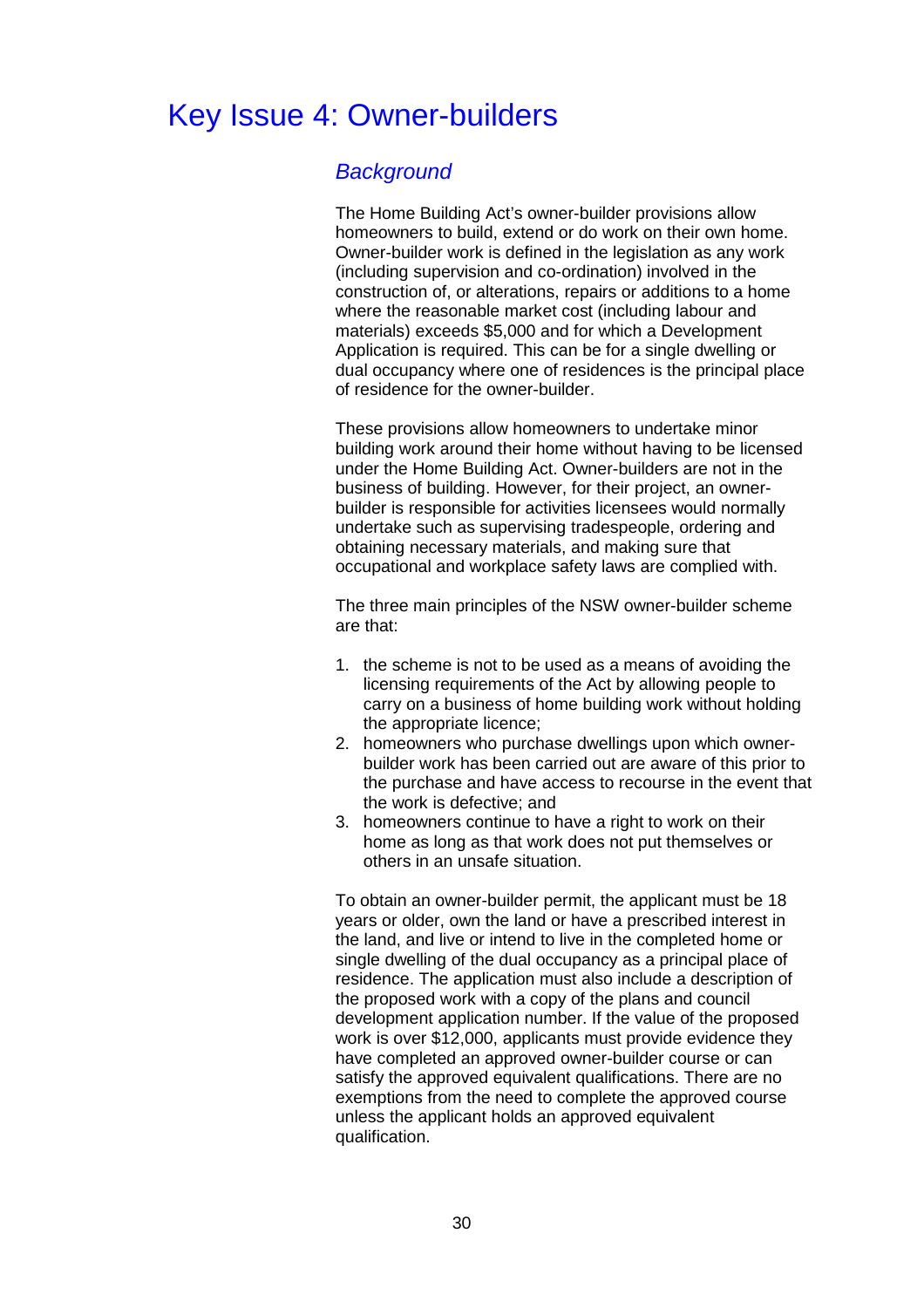While the actual amount of owner builder permits fluctuate from year to year, over the past 6 years approximately 10,000 owner builder permits have been issued each year in NSW. The only licensees that can undertake the type of work authorised by an owner builder permit are licensed building contractors. There are currently 29,580 licensees who are licensed as building contractors. Some of these licenses have conditions on them, for example only being able to undertake work that does not require home warranty insurance, however, in general, these are the licensees that would undertake the type of work that is the subject of an owner builder permit.

Currently, one owner-builder permit will only be issued to one person within a five year period unless exceptional circumstances exist or the new application and the earlier permit both relate to the same land and to related ownerbuilder work.

A new standardised owner-builder permit course was introduced in 2010 as a result of a number of deaths on ownerbuilder worksites between 2006 and 2009. Investigations by NSW Fair Trading and WorkCover found that some ownerbuilders were not fulfilling all of their legal responsibilities. Consequently, NSW Fair Trading developed a new standardised course that must be completed prior to the permit being issued. The course better prepares people who are not trade trained for the range of legal responsibilities, including workplace safety and construction compliance in accordance with approved council plans. The introduction of the course was supported by industry.

The Minister for Fair Trading's Home Building Advisory Council has suggested that where owner-builder work exceeds \$50,000 in value, there should be greater regulation of, and assistance provided to, owner-builders.

# Issue 1 – Home warranty insurance for ownerbuilders

Owner-builders are subject to different home warranty insurance requirements than other licensees. Licensees who contract directly with an owner-builder to do home building work must still provide home warranty insurance when the total contract sum for the element of work exceeds \$20,000. Secondly, the owner-builder is only required to take out home warranty insurance for the entire project if they decide to sell the house within six years of the work's completion. Home warranty insurance must be obtained by an owner-builder where the market value of the whole project was greater than \$20,000 for work completed after 1 February 2012 or greater than \$12,000 for work completed prior to 1 February 2012. It is the subsequent purchaser who is the beneficiary under this policy.

A new standardised owner-builder permit course was introduced in 2010 as a result of a number of deaths on owner-builder worksites from 2006 to 2009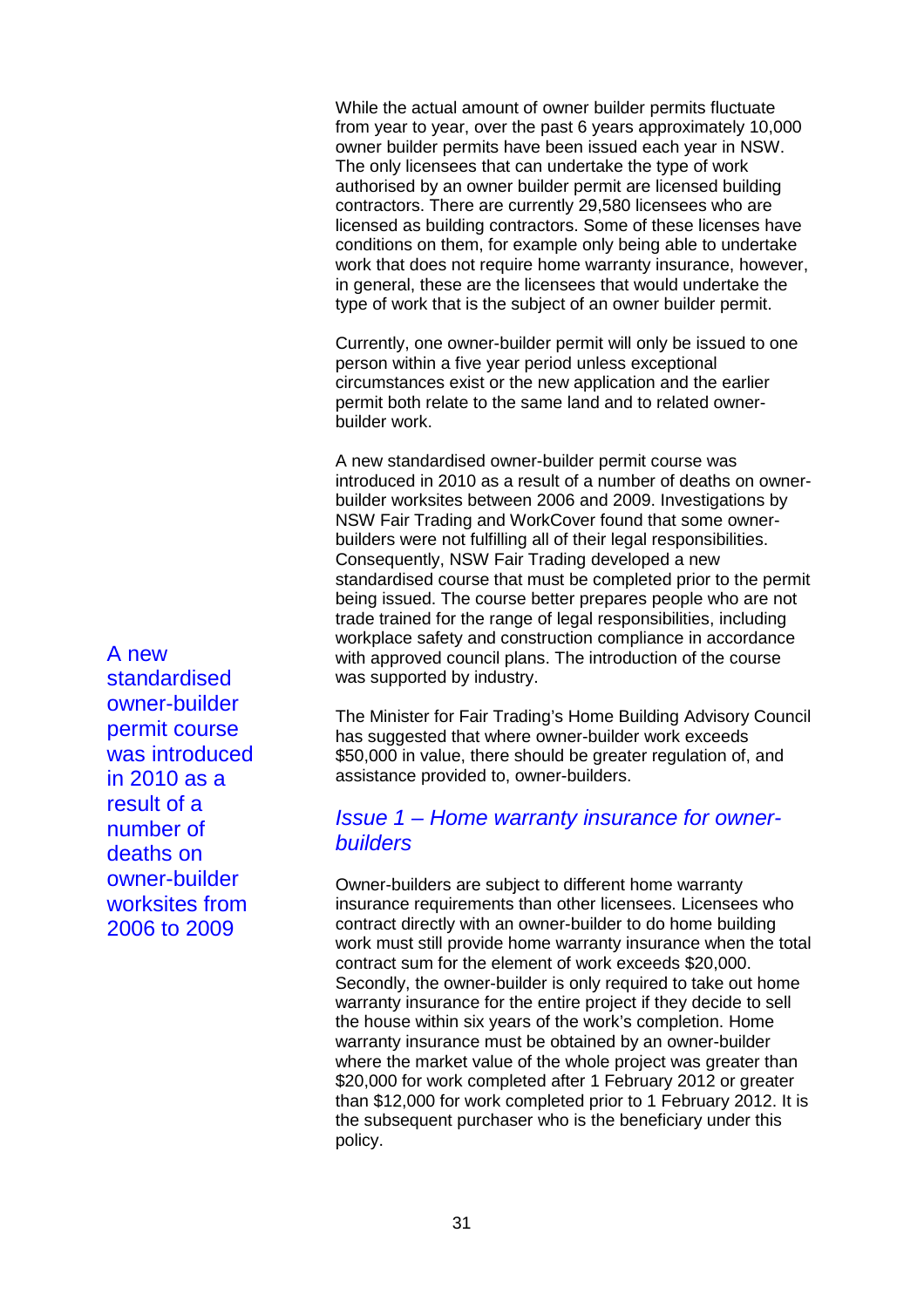Some stakeholders have raised concerns about providing a homeowner with a permit to do building work on their own home, which essentially allows them to act as a builder for that project, at the same time as requiring sub-contractors to obtain home warranty insurance for portions of work done under the project. Sub-contractors working for licensed builders are not required to take out home warranty insurance, as the principal contractor bears this responsibility.

The contract for the sale of a property with owner-builder work must include a note that an owner-builder permit was issued. The home warranty insurance certificate must also be attached. If home warranty insurance was not obtained, the purchaser can void the sale contract before settlement. The home warranty insurance scheme provides protection to a subsequent homeowner where the homeowner is unable to have any defective owner-builder work that was not apparent at the time of purchase rectified due to the death, disappearance or insolvency of the owner-builder.

Queensland's owner-builder permit system takes a different approach to the NSW system. In Queensland, by becoming an owner-builder, an applicant forfeits the right to home warranty insurance on the building work performed. Owner-builders are personally responsible for dealing with individual licensees if problems in workmanship occur and are responsible for payment to rectify any defects or to complete any incomplete work left by a licensee.

Furthermore, in Queensland, subsequent purchasers of homes with owner-builder work do not have home warranty insurance coverage. If the property where owner-builder work was performed is to be sold within six years after completion, in Queensland the prospective homeowner must be provided with a notice which contains:

- details of the work performed;
- the name of the person who performed the work;
- a statement confirming the work was performed under an owner-builder permit; and
- a warning that the building work is not covered by home warranty insurance.

Another detail of the Queensland system which is worth noting is the fact that if an applicant is issued with an owner-builder permit, a notification is entered onto the land title for a minimum period of seven years. The purpose of the notification is to ensure that any future prospective homeowners are aware that owner-builder work has been performed on the property.

The Home Building Advisory Council supports recording the issuing of an owner-builder permit on the land title. The Council also considers that owner-builders should take out home warranty insurance at the beginning of the project, regardless of whether they intend to sell the property.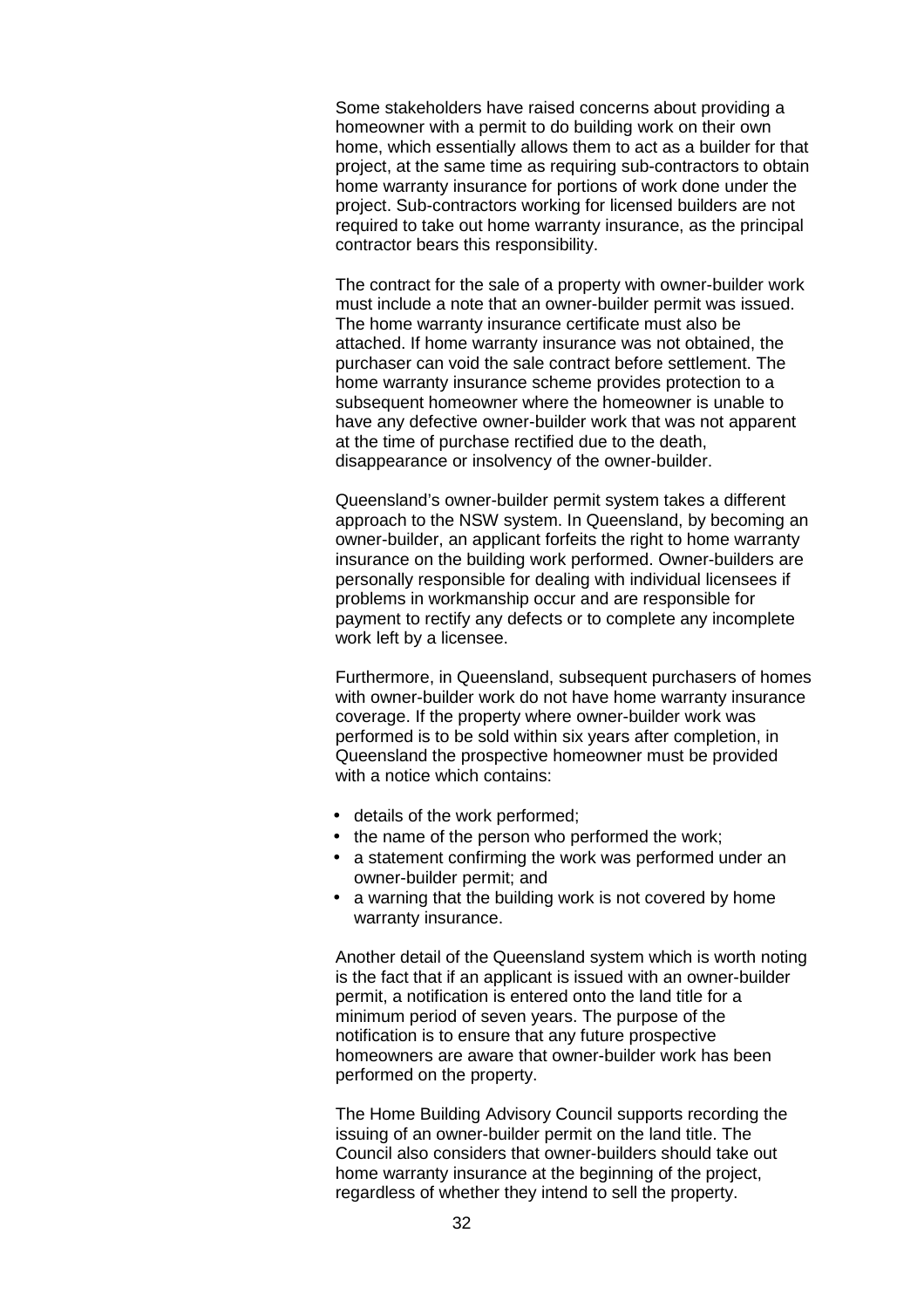This certificate of insurance would also cover work carried out by sub-contractors, meaning that sub-contractors would not require separate cover.

# Issue 2 – Threshold for obtaining owner-builderpermits

Owner-builders undertaking home building work that is to the value of \$5,000 or more are required to obtain an ownerbuilder permit. A number of stakeholders have voiced their support to have the threshold increased.

Given that building costs have increased since the current threshold was introduced in 2001, it would seem reasonable that the threshold should be raised in line with the increase in the cost of building since the threshold was last raised. If the variation in the Producer Price Index<sup>6</sup> since 2001 is applied to the current threshold of \$5,000, the figure would increase to approximately \$6,500. Industry stakeholders have long held the belief that the threshold for requiring an owner-builder permit should match the threshold for requiring a contractor's licence under the Act. This is currently set at \$1,000.

# Issue 3 – Threshold for undertaking ownerbuilder permit course

The threshold for requiring completion of the owner-builder permit course is currently \$12,000. This value was chosen as, at the time, it was the same as the value at which home warranty insurance is required. However, under the Home Building Amendment Act 2011, the threshold for requiring home warranty insurance increased to \$20,000.

In line with the proposal to raise the threshold for work requiring an owner-builder permit, it would seem reasonable and consistent with the original intent, that it also be raised to remain aligned with the current threshold for home warranty insurance. Any proposed increase would need to be balanced against the risk of encouraging abuse of the system.

# Issue 4 – Owner-builder permits for leaseholds

In order to be eligible for an owner-builder permit, applicants must have a prescribed interest in the land to which the permit would apply. NSW Fair Trading is aware of instances where people who hold a 99 year lease have been unable to obtain owner-builder permits as they do not own the land. It has been suggested that the legislation could be amended to provide that a long term leasehold arrangement can be taken to mean a prescribed interest in the land, under certain circumstances.

 $^6$  Producer Price Index shows the difference in the cost of production. This index has been used as a measure when increasing the minimum amount of home warranty insurance cover and as such has been used to amend other thresholds in the legislation.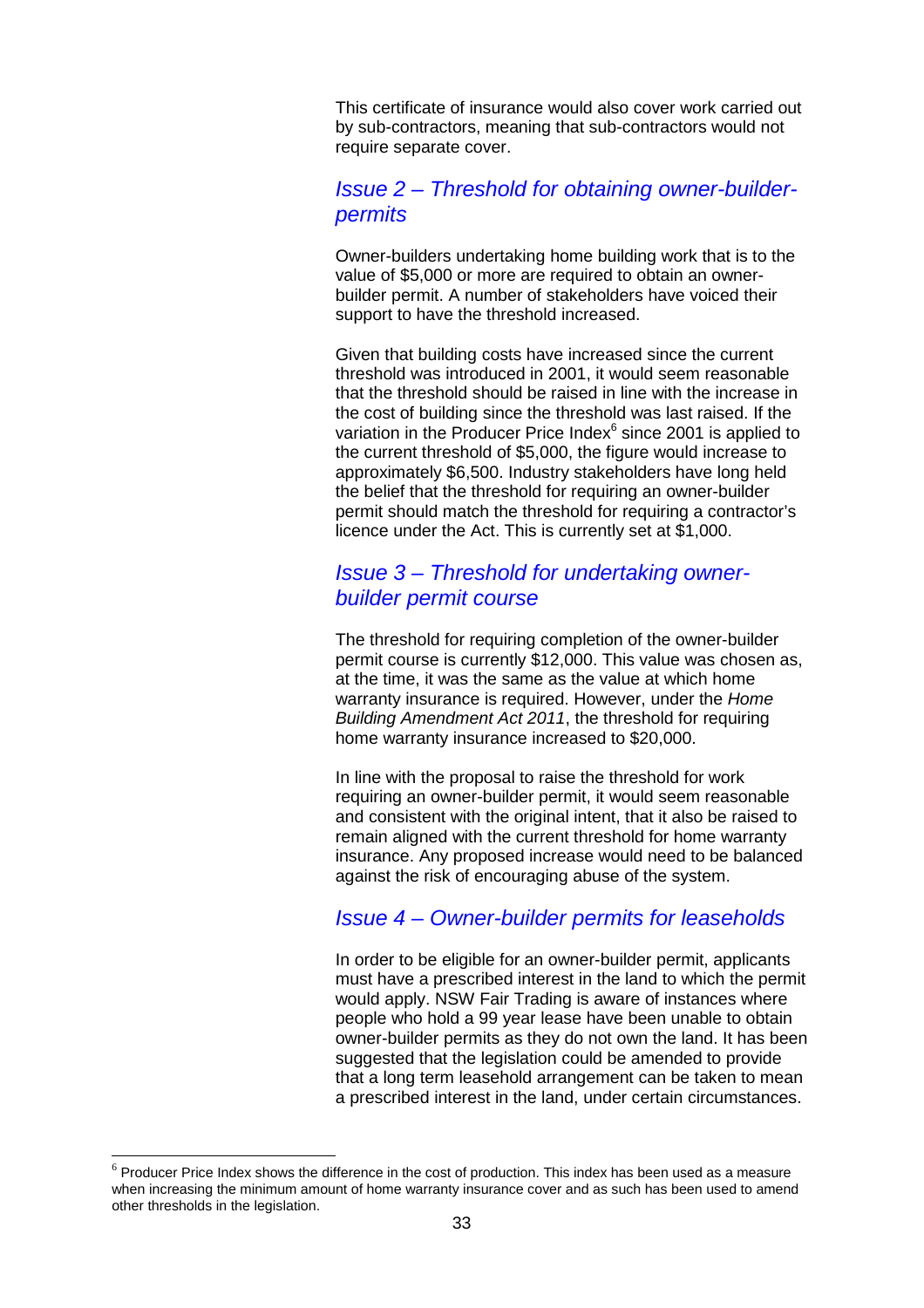# Issue 5 – Owner-builder work that has already commenced

Occasionally owner-builders commence work on their property before obtaining an owner-builder permit. If this occurs, unlicensed, illegal work is essentially being performed. Although the Act requires that a permit be obtained prior to work commencing, there is no penalty or prohibition on obtaining a permit after work commences.

If an owner carries out work on their home without an ownerbuilder permit, they are not able to then obtain the permit retrospectively, regardless of how much of the work they have already done. It has been suggested that, in addition to this prohibition, a penalty could be introduced for owner-builders who commence home building work prior to taking out an owner-builder permit.

If a specific penalty was imposed for owners not having a permit when it is required, it would not be as great as a penalty for unlicensed building work and it would not prevent prospective owner-builders from completing the planning, design and development assessment processes associated with the work.

### Issue 6 – Five year rule

One of the most important means of preventing abuse of the owner-builder permit system is to ensure that a permit can only be issued for another piece of land every five years. The Act only allows individuals, not corporations, to obtain a permit.

However, there are concerns that some people are still managing to abuse the system, primarily in situations where several people are joint owners of the land. This is a concern echoed by the Home Building Advisory Council. This sometimes leads to a consortium using the owner-builder permit system to avoid the restrictions on the number of permits that can be issued to one person. A husband, then a wife, then any adult children can take out owner-builder permits within the five year period.

This potential loophole is not in keeping with the Act's intent and, as such, should be addressed. This could be done by ensuring that where land is owned by more than one person, the owner-builder permit is obtained in all the owners' names. None of these people would then be able to obtain an ownerbuilder permit in their own right or as the joint owner of any other piece of land for five years. There would be an exemption power for exceptional circumstances and the legislation could include an appeal mechanism to the Administrative Decisions Tribunal to maintain fairness.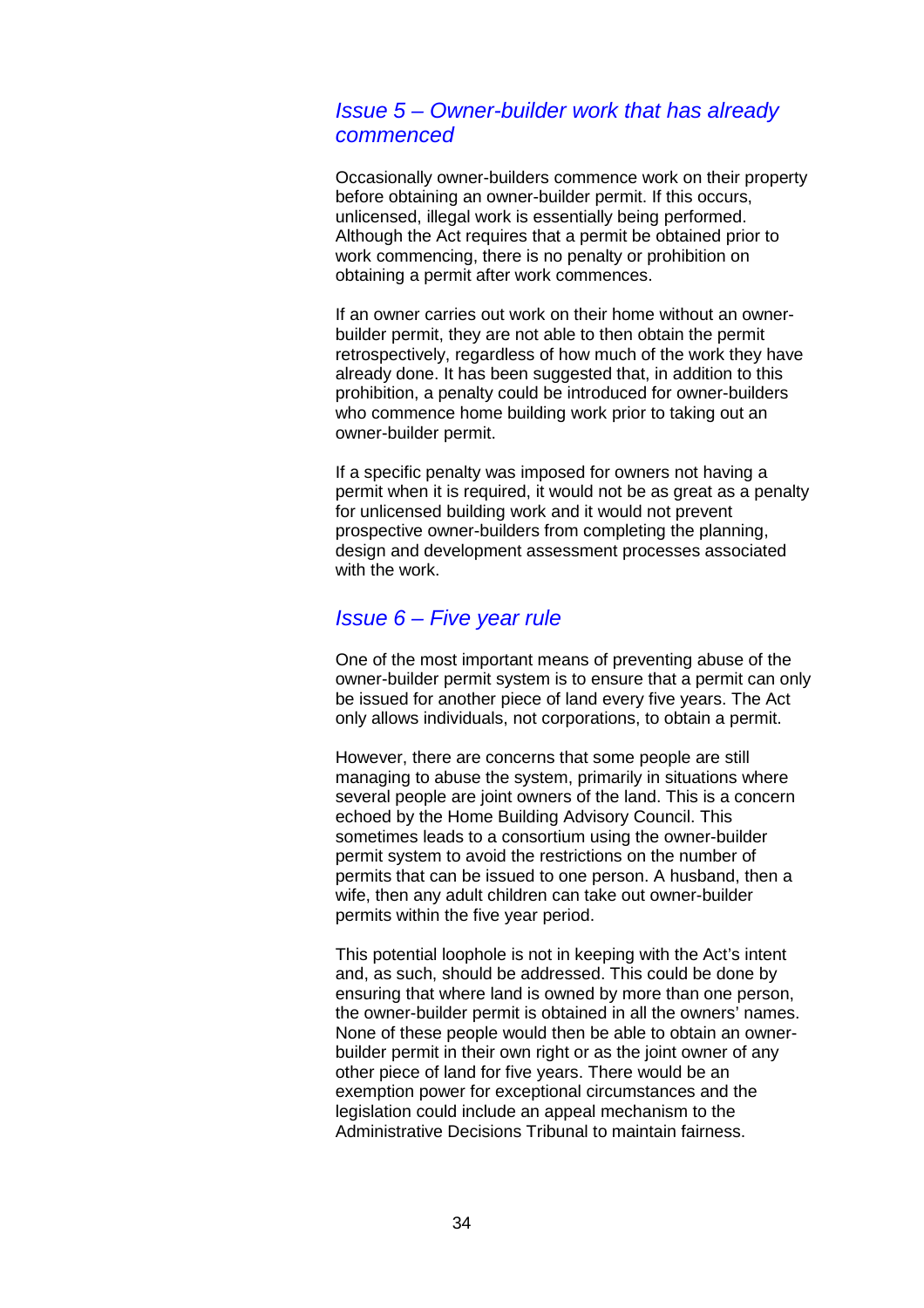# Issue 7 – Single detached dwellings

Under the legislation, owner-builders are permitted to undertake owner-builder work that relates to a single dwelling or a dual occupancy. A dual occupancy can mean an additional dwelling where a single dwelling is already constructed or it can mean the construction of two dwellings. Section 31(2)(c) of the Act states that an owner-builder permit can be rejected if the Director-General is not satisfied that the single dwelling or one of the dwellings comprising the dual occupancy will be occupied as the principal residence of the applicant.

Owner-builder permits are intended to enable individuals who are not trade trained as builders to carry out a project which requires approval and certification under planning legislation. The policy intent of the legislation is to allow a person to build their own home for their own personal use, not for financial gain. There is a concern that by allowing owner-builders to build dual occupancies this creates a loophole which can allow the use of these provisions for commercial reasons. However, the permit is fair provided that it does not allow any undermining of the licensing regime.

It has been suggested that it should not be possible to obtain an owner-builder work permit where the work relates to the construction of a dual occupancy. This proposal is supported by the Home Building Advisory Council.

- **19. Do you think that owner-builders should be required to take out home warranty insurance at the beginning of the project? Should sub-contractors be required to take out home warranty insurance when working for ownerbuilders?**
- **20. Should the Queensland provisions, or a variation of those provisions, be adopted in NSW? Why?**
- **21. Should the threshold for obtaining an owner-builder permit be increased? If so, to what value and why?**
- **22. Do you have any objection to recognising a leasehold arrangement as a prescribed interest in the land?**
- **23. Can you see any problems with raising the threshold for the owner-builder permit course in line with the current home warranty insurance threshold? If so, what problems arise and how can they be addressed?**
- **24. Do you think a penalty should be introduced for ownerbuilders who commence work prior to obtaining a permit? If so, what penalty do you think is appropriate?**
- **25. Will obtaining an owner-builder permit in all the owners' names close the current loophole? Do you have any other suggestions?**
- **26. Do you think that owner-builders should not be able to build dual occupancies? Why?**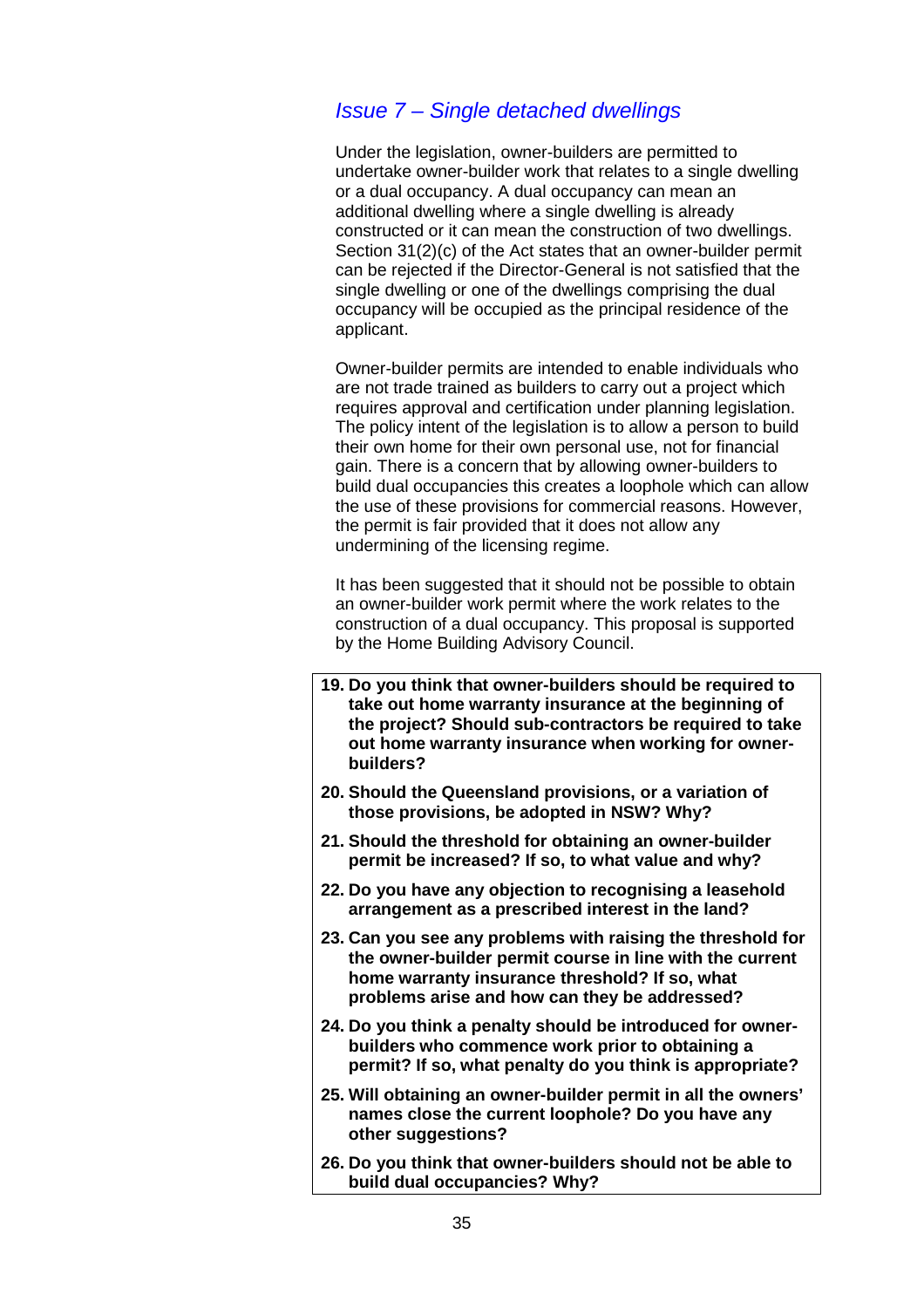# Key Issue 5: Disciplinary Provisions

# **Background**

In the course of administering the Home Building Act and related consumer protection legislation, NSW Fair Trading may be required to take enforcement action against individuals or businesses that contravene those laws. Enforcement action is designed to stop unlawful conduct, reduce the likelihood of its re-occurrence, act as a general deterrent and maintain a high standard of competency amongst licensees.

NSW Fair Trading aims to promote a fair marketplace for homeowners and licensees by maximising licensees' compliance with regulatory requirements. Compliance efforts include a commitment to working with licensees and industry groups to promote voluntary compliance. Compliance options can include guidance and advice on self-regulation, education and warnings.

If there are reasonable grounds to believe that a licensee has been involved in breaches of the law, then NSW Fair Trading may take enforcement action. Enforcement options include: penalty notices; public naming and shaming; prosecution; civil penalties; court orders; enforceable undertakings; notices to show cause; criminal penalties; disciplinary action; and disqualification orders.

The vast majority of licensees act in accordance with the legislation. However, there are a small number of licensees who operate outside the scope of the legislation and cause significant homeowner detriment and damage the reputation of responsible members of the industry.

# Issue 1 – Restricting phoenix company activity

A "phoenix" company typically involves a licensed building company which is deliberately established as a short term venture only. The company markets and receives funds from homeowners, but then defaults on its obligations and extinguishes its liabilities through insolvency. The business is then re-established through another corporate structure, under the control of the same individuals, to repeat the fraudulent behaviour.

The Commonwealth Government has responsibility for regulating companies under the Corporations Act 2001 and has made reforms in this area in an effort to curb the ability for companies to 'phoenix' and to minimise the fallout for those who deal with these companies. In the 2010/11 Federal Budget, the Commonwealth announced that it would strengthen tax laws to counter fraudulent phoenix activity.

Fair Trading aims to promote a fair marketplace for consumers and traders.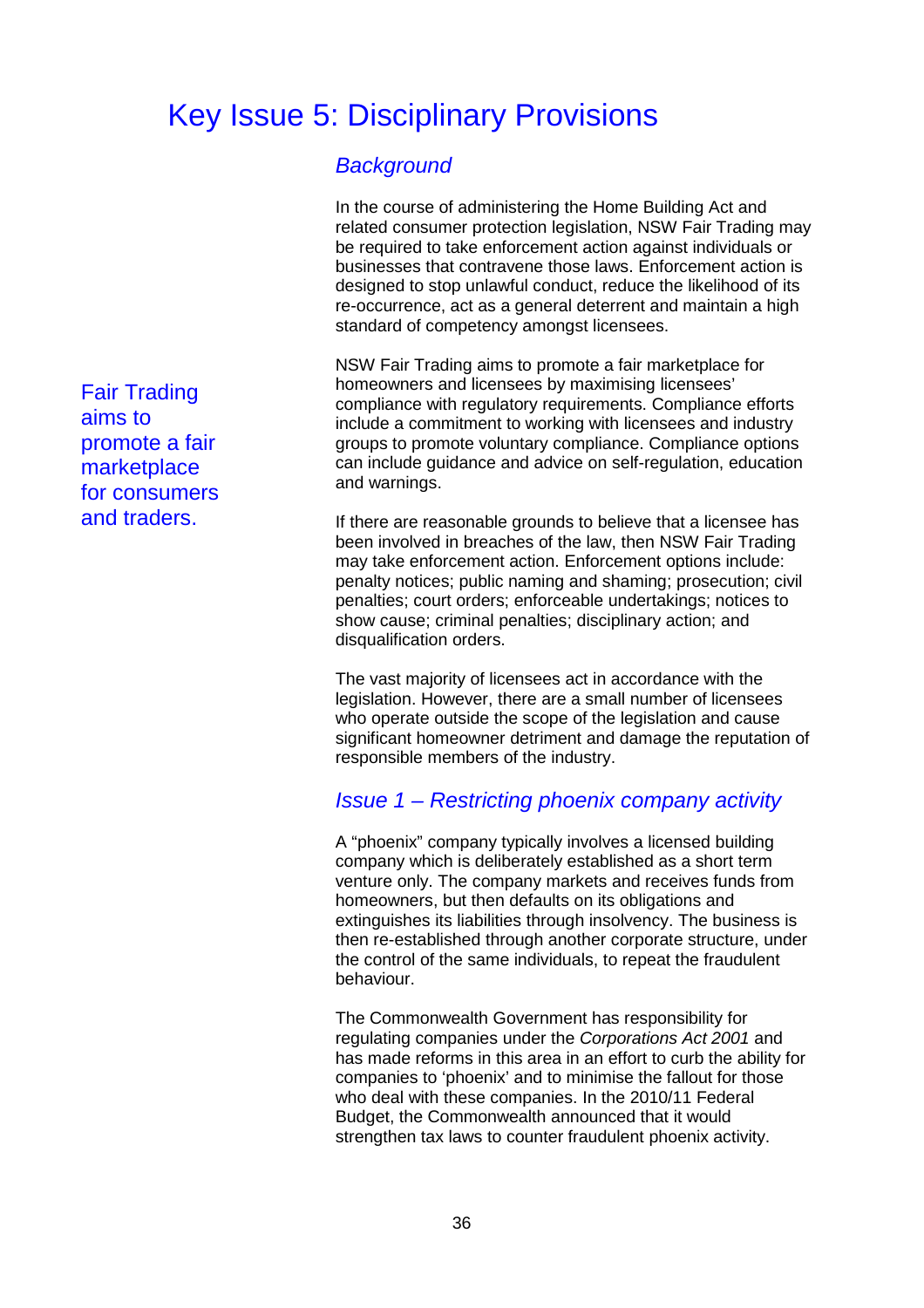Phoenix companies not only have the potential to cause immense homeowner detriment, they also affect the legitimate and responsible operators. As phoenix companies often offer lower quotes, they effectively take work away from other genuine licensees.

There are existing powers in the NSW home building legislation which can help reduce phoenix activity in the sector, for instance controls on the issuing of licences. Nonetheless, it has been suggested that more legislative power may be necessary in order to prevent such companies from continually trading and to provide a larger disincentive to act fraudulently.

Legislative amendments could be made which might help strengthen existing powers. For example, existing licensing provisions could be strengthened and clarified as part of the "fit and proper person" test to ensure that NSW Fair Trading has the ability to disqualify licensees and/or refuse to issue licences on the grounds of past conduct which has resulted in loss or detriment to homeowners and sub-contractors.

However, it should be noted that with the creation of a national occupational licensing system, electrical, refrigeration and airconditioning and plumbing and gas fitting occupations are be regulated nationally in the near future (the current commencement timeframe is 2013). It is anticipated that all other building related occupations will be included in the national system some time after that. This new system will replace the existing state and territory based licensing arrangements. Accordingly, it is the Commonwealth National Occupational Licensing Authority who will determine which building related occupations will be licensed under the national system and what requirements must be met in order to obtain a licence.

The current requirements in NSW do not capture an individual who may resign as a director only months before the company is placed into administration. Such an individual is not captured by the existing provisions because they were not a director when the company went into external administration. Individuals may have a history of being repeatedly involved in entities that trade and then become insolvent causing loss and detriment to others.

Prior to the commencement of national licensing, the NSW Home Building Act provisions could be strengthened to provide that certain applications for a licence could not be approved unless each relevant person in relation to the application for an authority was not a director or person in a position to control or substantially influence the company's conduct or affairs in the 12 months prior to the company being placed into external administration. In addition, such a person would not be able to continue to hold any other licences either individually or as a director of another company.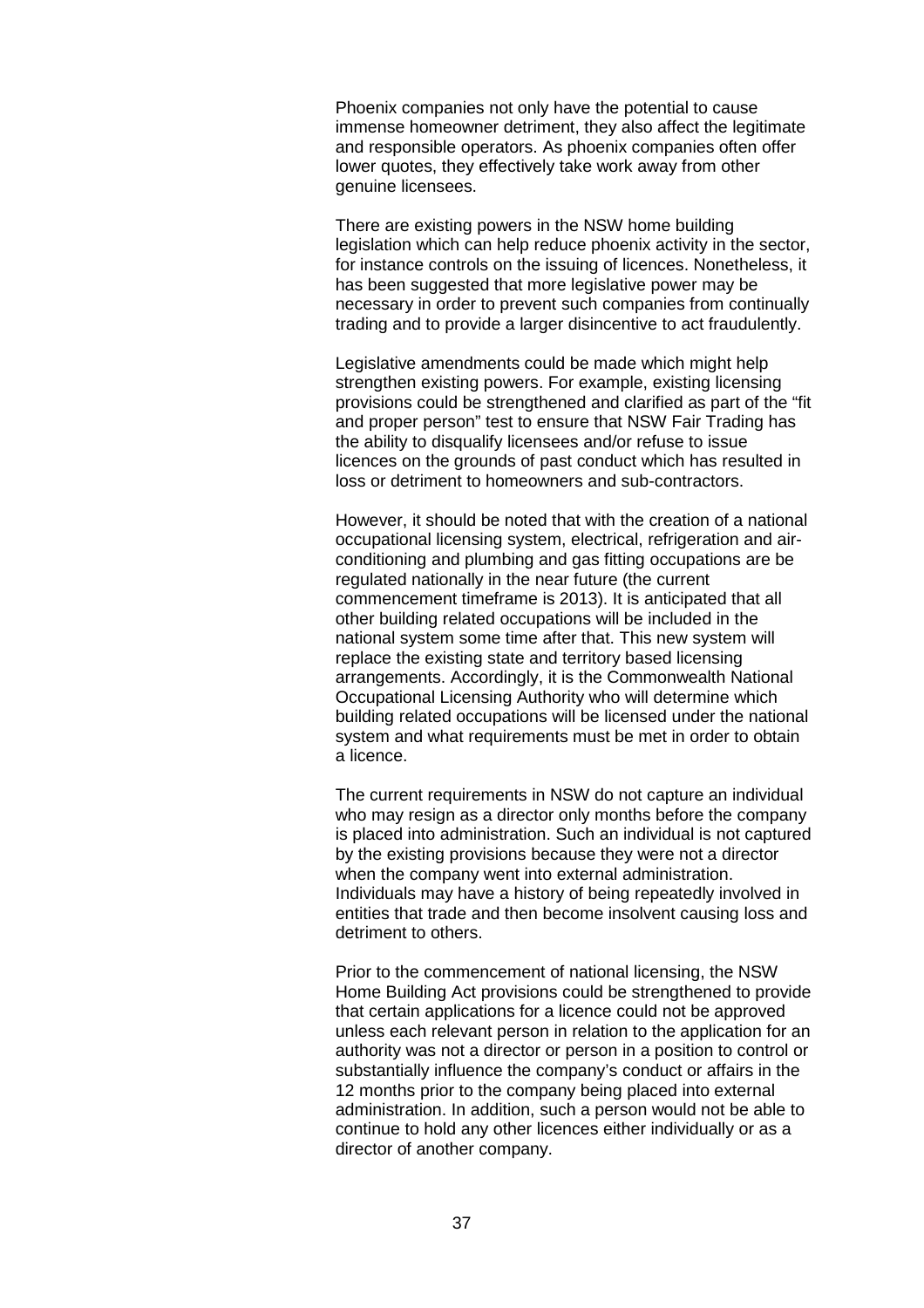It must be noted that sometimes, due to certain circumstances, a company may end up in financial difficulties. If this occurs, the company can be put into voluntary administration. This can be a legitimate choice for the director/s while they employ an independent person who can assess all the options available to generate the best return for creditors. Any proposal to include individuals who were directors in the 12 months leading up to the company being placed into external administration from being able to hold another contractors licence must be able to take this into consideration.

# Issue 2 – Non-compliance with Rectification **Orders**

As mentioned earlier, currently, any failure by a licensee to comply with a Rectification Order issued by a NSW Fair Trading Building Inspector can only be dealt with through a complex and lengthy disciplinary process under Part 4 of the Act.

It has been suggested that a power be introduced to issue penalty notices where licensees fail to comply with Rectification Orders issued by building inspectors. The establishment of an offence for failure to comply with a rectification order and placing the offence on Schedule 6 of the Regulation would create an effective way of dealing with noncompliance in this area. In terms of appeal, licensees would be able to request an internal review and, if unsatisfied with this outcome, take the matter to the Administrative Decisions Tribunal.

This would encourage building disputes to be resolved quickly and at a local level rather than escalating into a potentially complex and expensive litigation process. It would provide greater incentive for licensees to comply with rectification orders.

### Issue 3 – Qualified Supervisors

If the Directors of a building company are not licensees themselves, they need to employ a Qualified Supervisor, i.e. a person with building qualifications.

There are currently no fixed controls over the turnover or number of jobs a single qualified supervisor is responsible for. A Qualified Supervisor may be unaware of all the projects the company is undertaking and may not be supervising them all but can be issued with a show cause notice for defective work. In addition, there are concerns that NSW does not require that one of the directors of a building company be a qualified builder.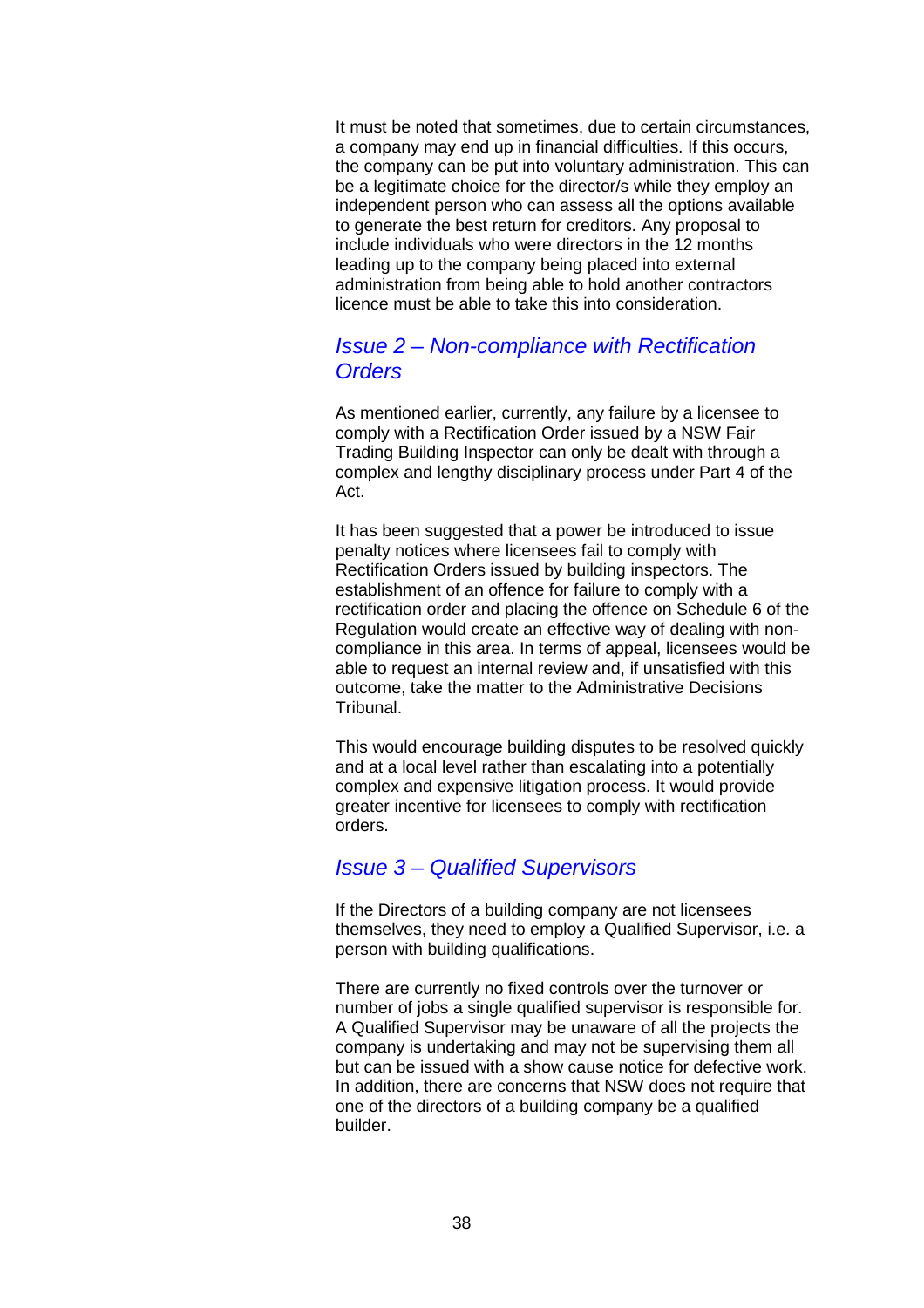There is no readily available data which can assist in determining how often this lack of control over the work undertaken by qualified supervisors contributes to certain licensees undertaking defective work. However, it has been suggested that, at a minimum, best practice guidelines should be developed on the use of Qualified Supervisors. Many qualified supervisors will be contract managers with total oversight of building operations and some will provide direct supervision of specific projects.

- **27. Do you agree with the possible proposals to help prevent phoenix company activity in the building industry? Is there anything else that can be done, bearing in mind NSW Fair Trading's jurisdiction?**
- **28. Should NSW Fair Trading building inspectors be able to issue Penalty Infringement Notices for non-compliance with a Rectification Order? Do you think that this will improve compliance with the legislation and Rectification Orders?**
- **29. Do you think that qualified supervisors should be limited in the number of projects that they can oversee? If so, how many projects would be appropriate?**
- **30. Do you think that the current disciplinary provisions provide an effective deterrent from errant conduct?**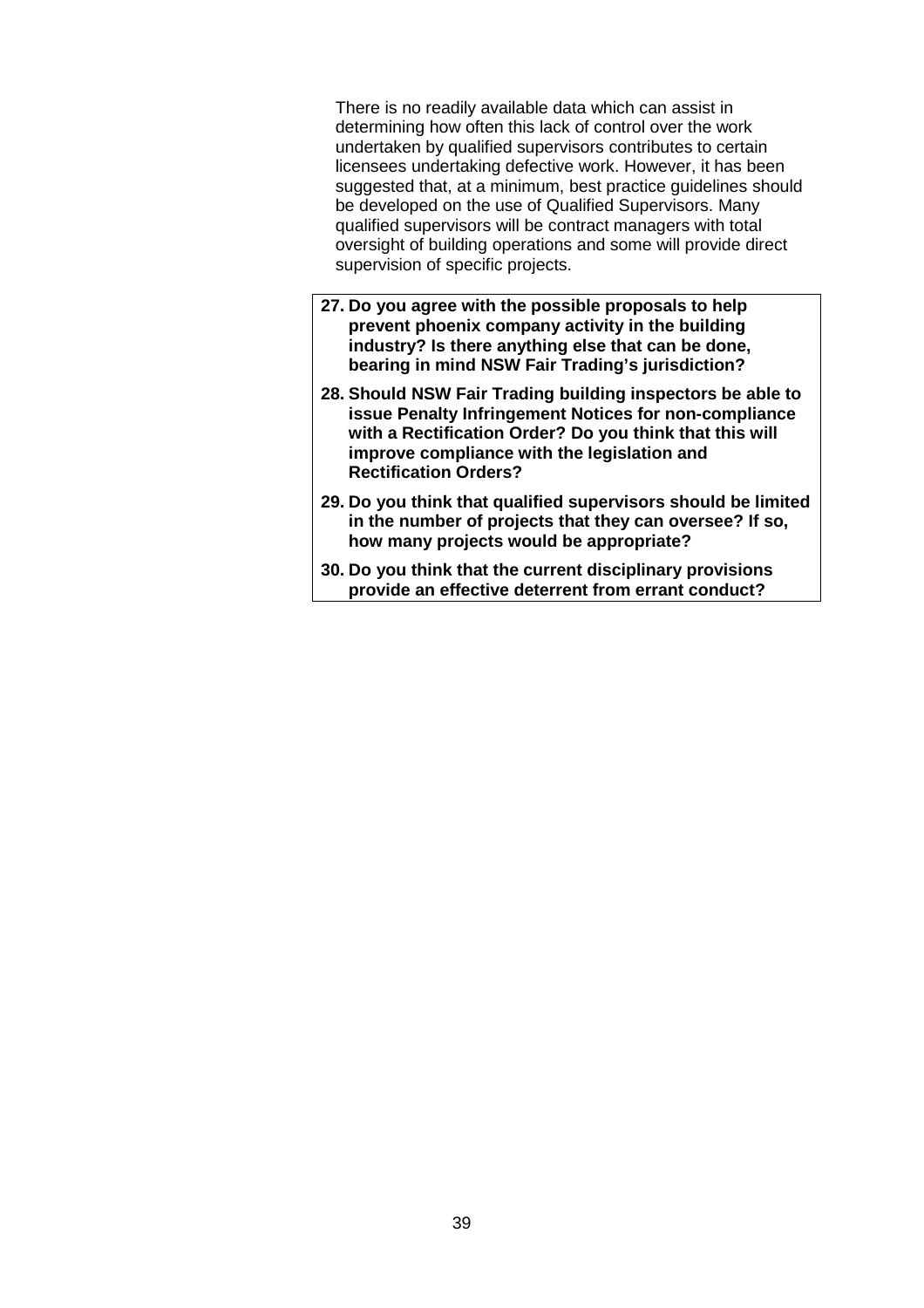# Key Issue 6: Home warranty insurance

The NSW home warranty insurance scheme is underwritten by the NSW Government and provides important protections for homeowners.

# Overview of current scheme

Home warranty insurance provides a safety net for homeowners for when certain things go wrong. The home warranty insurance scheme currently operating in NSW is a mandatory government scheme which is run and underwritten by a branch of NSW Treasury within policy conditions required under the Home Building Act. It is known as a "last resort" scheme, however since 2009 it has effectively operated as a "second-last resort" scheme, as claims can be made when a licensee's licence is suspended because of non-compliance with a money order from a Court or Tribunal, or, if the licensee dies, disappears or becomes insolvent.

As a result of amendments made in 2011, home warranty insurance provides a minimum cover of \$340,000 (regardless of the contract price). In practice, this minimum cover also operates as a maximum level of coverage. Homeowners can make a claim when a licensee fails to rectify defective work, and can also claim any legal deposit taken by a licensee if work fails to commence and up to 20 percent of the contract price when a licensee fails to complete work.

The period of cover is six years from completion for structural defects and two years from completion for non-structural defects (**Appendix B** contains a definition of structural work as provided by clause 71 of the Home Building Regulation). An additional six months of cover is provided if the defect is identified in the last six months of the insurance period.

There are a number of exemptions from the home warranty insurance requirements. In particular, the construction of a new multi-unit residential building with a rise of more than three storeys is not required to be covered by home warranty insurance.

The exclusion of high-rise developments from the home warranty insurance scheme was a key recommendation of the NSW Home Warranty Insurance Inquiry in 2003. The view was widely held that high-rise constructions are commercial projects and the risks involved are materially different to those of individuals who are building a home. NSW also fell into line with other states in exempting high-rise residential developments from these requirements.

As a result of this exclusion, the number of licensees able to tender for high-rise developments increased as previous difficulties in obtaining home warranty insurance had reduced the number of licensees who could bid for residential projects.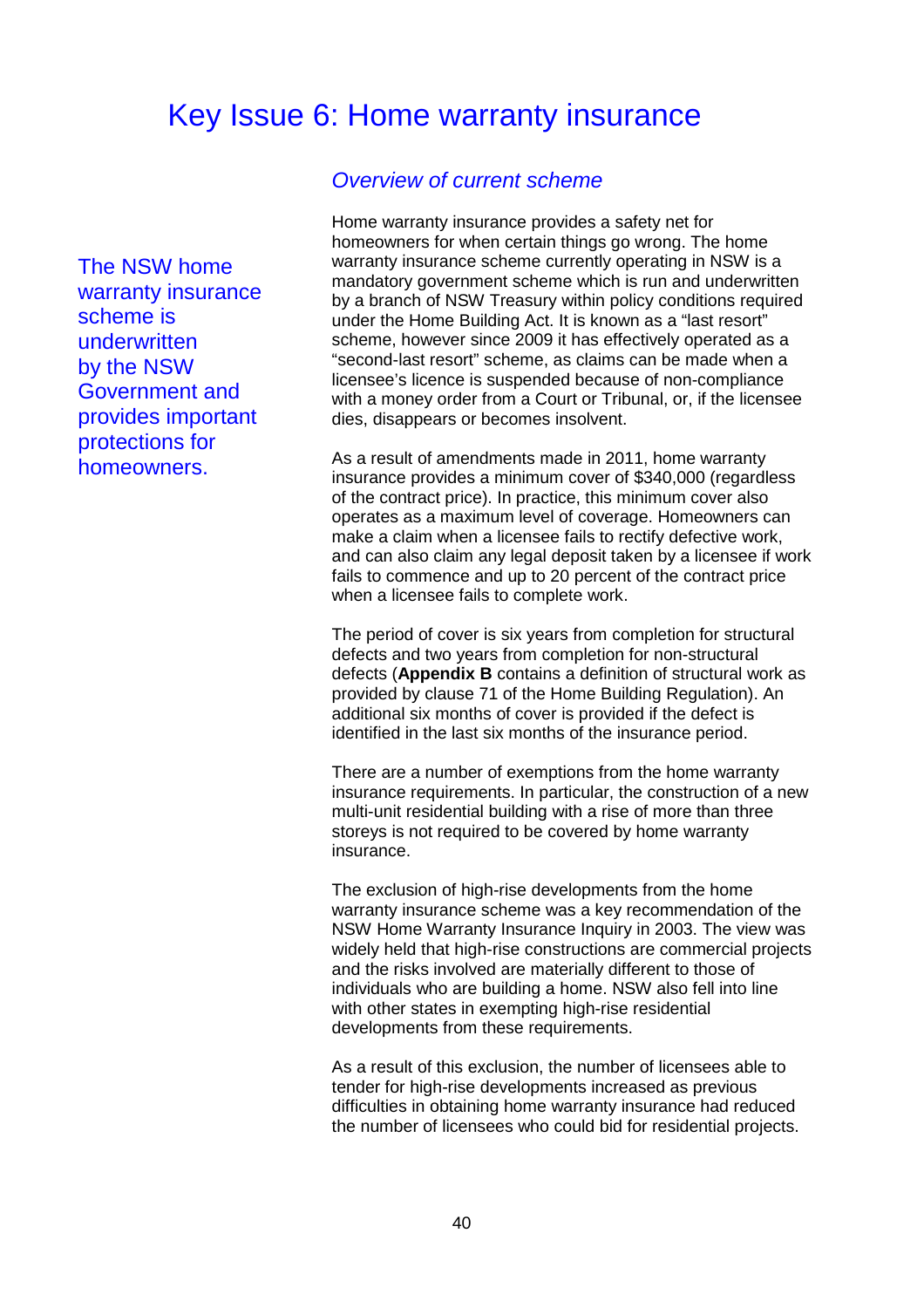### **Evolution of the current home warranty insurance scheme**

Home warranty insurance was first introduced in NSW in 1972. It was a government scheme which was run by the same government agency – the Building Services Corporation – that also regulated builders through a licensing regime with disciplinary powers and a role in resolving disputes.

The scheme was privatised in 1997 after a number of inquiries into the operation of the insurance scheme (known at the time as the Building Services Corporation Insurance Scheme) as well as the Building Services Corporation itself. In 2002, following the collapse of HIH, the privatised scheme was changed significantly. The period of cover was changed from a blanket seven years to six years for structural defects and two years for non-structural defects, and a 20 percent cap on completion costs was introduced. The most notable change was that the scheme became a "last resort" scheme. This meant that claims on a policy could only be made when one of three "triggers" occurred, namely when the licensee died, became insolvent or disappeared.

In 2009, a "fourth trigger" for making claims was introduced. This meant that claims could now be made when a licensee's licence was suspended because of a failure to comply with a money order from a Court or the CTTT.

On 1 July 2010, after years of instability over the continuing market participation of private insurers, the then NSW Government became the sole underwriter/provider of home warranty insurance in NSW through the Home Warranty Insurance Fund operated by the NSW Self Insurance Corporation (SICorp), a branch of the NSW Treasury. **Appendix C** contains a full history of the scheme.

### **Current home warranty insurance requirements**

Under the current scheme, home warranty insurance needs to be provided when the contract price, or if the contract price is not known, the value of the work, exceeds \$20,000. The insurance needs to be obtained by:

- a licensee before taking any money from a homeowner or owner-builder under a home building contract and before starting any work under the contract;
- a "spec" builder before starting any work on a property owned by the builder (a "spec" builder is a licensed individual, company or partnership who carries out home building work on land that they own. The building work is speculative, meaning the property is generally intended to be sold at completion);
- a developer before entering into a contract for the sale of a property on which a licensee is doing, or has done, home building work for the developer; and

Home warranty insurance must be provided when the value of the work exceeds \$20,000.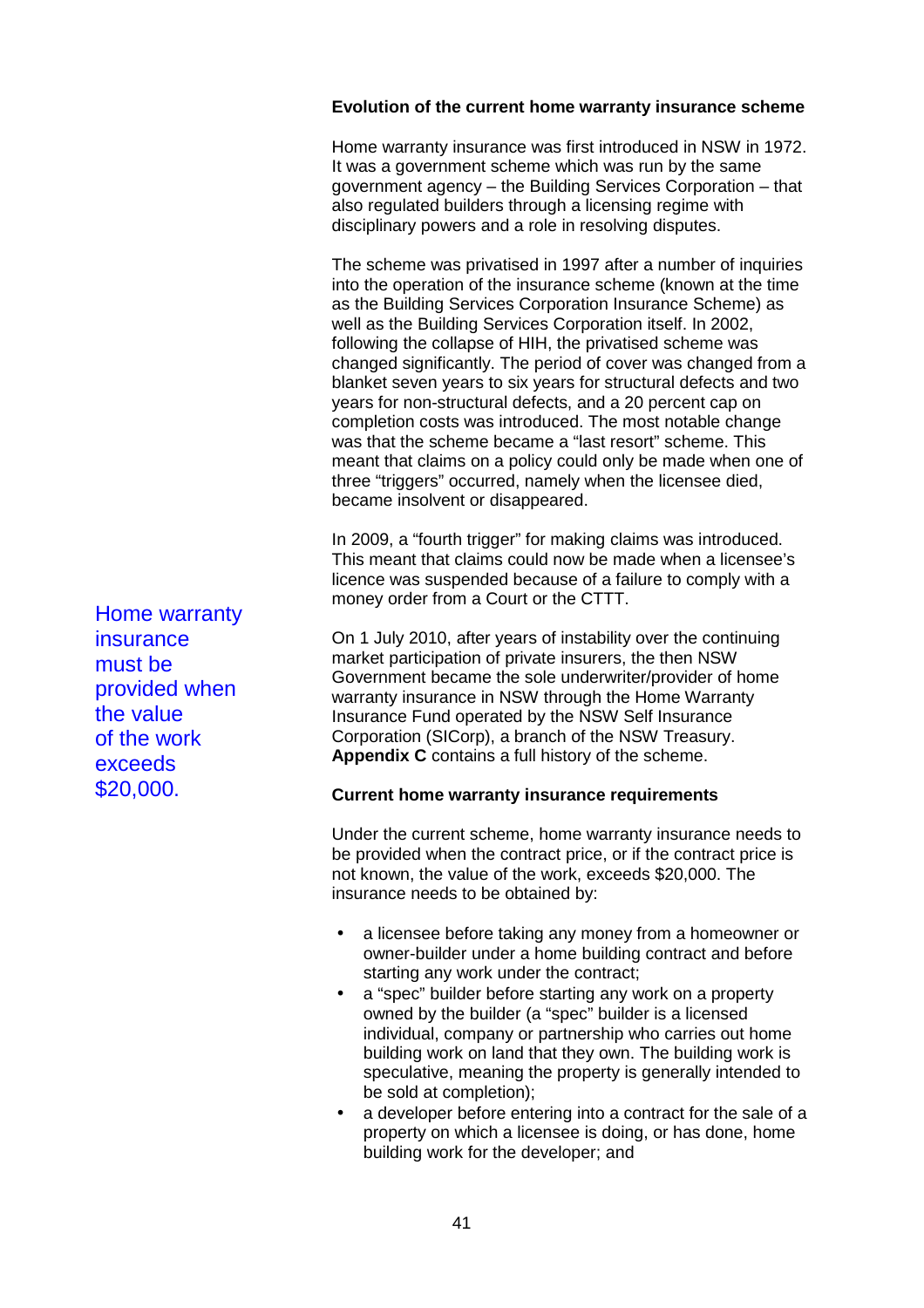• an owner-builder before entering into a contract for the sale of a property on which home building work has been done in the past six years.

### Issue 1 – Need for a mandatory home warranty insurance scheme

The home warranty insurance scheme is a fundamental consumer protection provided under the home building legislation. While it does not provide coverage in all situations, it provides significant recourse for homeowners whose ability to seek redress for incomplete or defective building work would otherwise be severely compromised by a licensee's death, insolvency, disappearance, or failure to comply with money orders. Particularly in times of economic uncertainty, the value of such protections should not be underestimated.

Nevertheless, some stakeholders have called for the home warranty insurance scheme to be scrapped altogether. There is a strongly held view by some that the scheme does not provide consumers with effective cover and that it amounts to little more than "junk insurance".

Claims data kept by SICorp and Fair Trading provides a strong argument in favour of the scheme and demonstrates that it is continuing to provide relief to homeowners who have suffered losses caused by defective and incomplete building work. Between 2002 and 2011, 2,500 home warranty claims were accepted by insurers<sup>7</sup>. The average value of each claim was \$45,200. The vast majority  $-$  94 percent  $-$  of home warranty insurance claims arise from building company insolvencies.

A disbanding of the scheme is therefore an unlikely scenario. However, a number of options towards a better scheme are being contemplated and stakeholder feedback on the identified issues, and any other suggestions, is called for.

# Issue 2 – How the NSW scheme compares to schemes in other Australian jurisdictions

Every Australian jurisdiction, with the exception of Tasmania, operates a mandatory home warranty insurance scheme. These schemes vary widely in terms of the type, duration and amount of cover, what can be claimed and whether the schemes are government run or privately operated. **Appendix D** provides a comparison of the schemes across Australian jurisdictions.

While there are many differences, there are some notable consistencies across the jurisdictions. For example, all these schemes exempt multi-unit residential buildings that have a rise of more than three storeys.

 $^7$  Minty, D & Hurst, M - Supplement to Quarterly Home Warranty Insurance Reports – Overview to 30 June 2011. Available: http://www.fairtrading.nsw.gov.au/pdfs/Tradespeople/Overview\_of\_HWI\_report\_Jun11.pdf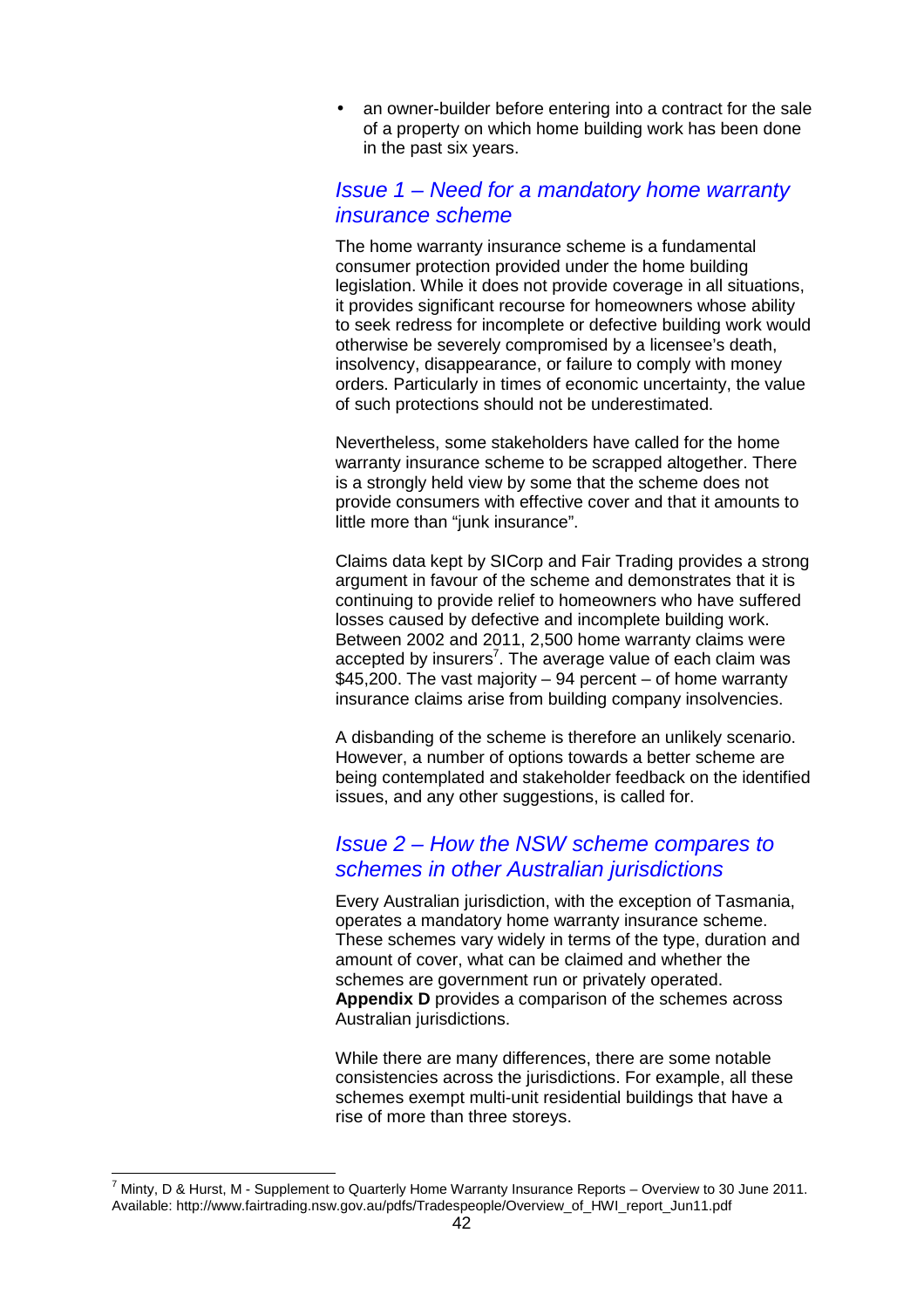### **Comparison with the Queensland Scheme**

Some stakeholders have called for home warranty insurance scheme in NSW to be replaced by a scheme that emulates the Queensland scheme.

In Queensland, the Building Services Authority is both the insurer and the regulator. A detailed comparison of the schemes is at **Appendix E**. The most significant points of comparison are as follows:

- Home warranty insurance is required in Queensland for work over \$3,300 in value. This is the same threshold amount for when a licence is required under the Queensland legislation.
- In NSW, the threshold for requiring home warranty insurance was recently raised and currently any home building work that exceeds \$20,000 in value is required to be covered by home warranty insurance. In NSW, home building work (not specialist work) over \$1,000 in value requires a licence.
- The Queensland scheme provides cover to a homeowner if the reason they are not covered is because of a fraudulent act by the builder, whereas NSW does not provide such cover.

An argument can be made that the current NSW scheme – with the inclusion of a fourth trigger for lodging claims and government underwriting – adopts the best aspects of the Queensland scheme while avoiding the conflict created by a single body acting as both the insurer and regulator. This was an issue identified during the Inquiry into the NSW Building Services Corporation in 1993, conducted by Peter Dodd, when NSW had a similar scheme to Queensland. Dodd noted that, "The current one stop shop approach is inappropriate. There is a need to separate the key functions of industry regulation and consumer advice, dispute resolution and insurance."

The NSW scheme provides a number of homeowner benefits that are not available under the Queensland scheme. For example, the period of cover in NSW is greater for nonstructural defects. Non-structural defects are known in Queensland as "Category 2" defects and homeowners can only lodge a complaint about these between six and seven months after completion of the work. In NSW, they are covered for two years from completion (with an additional six months if the defect appears in the last six months of that period).

Another area where the NSW scheme provides greater benefits for homeowners is the period of time in which a homeowner has to lodge a claim. Queensland homeowners only have 90 days from the event that gives rise to the loss in which to lodge a claim. NSW homeowners have six months to lodge a claim after becoming aware of the defect.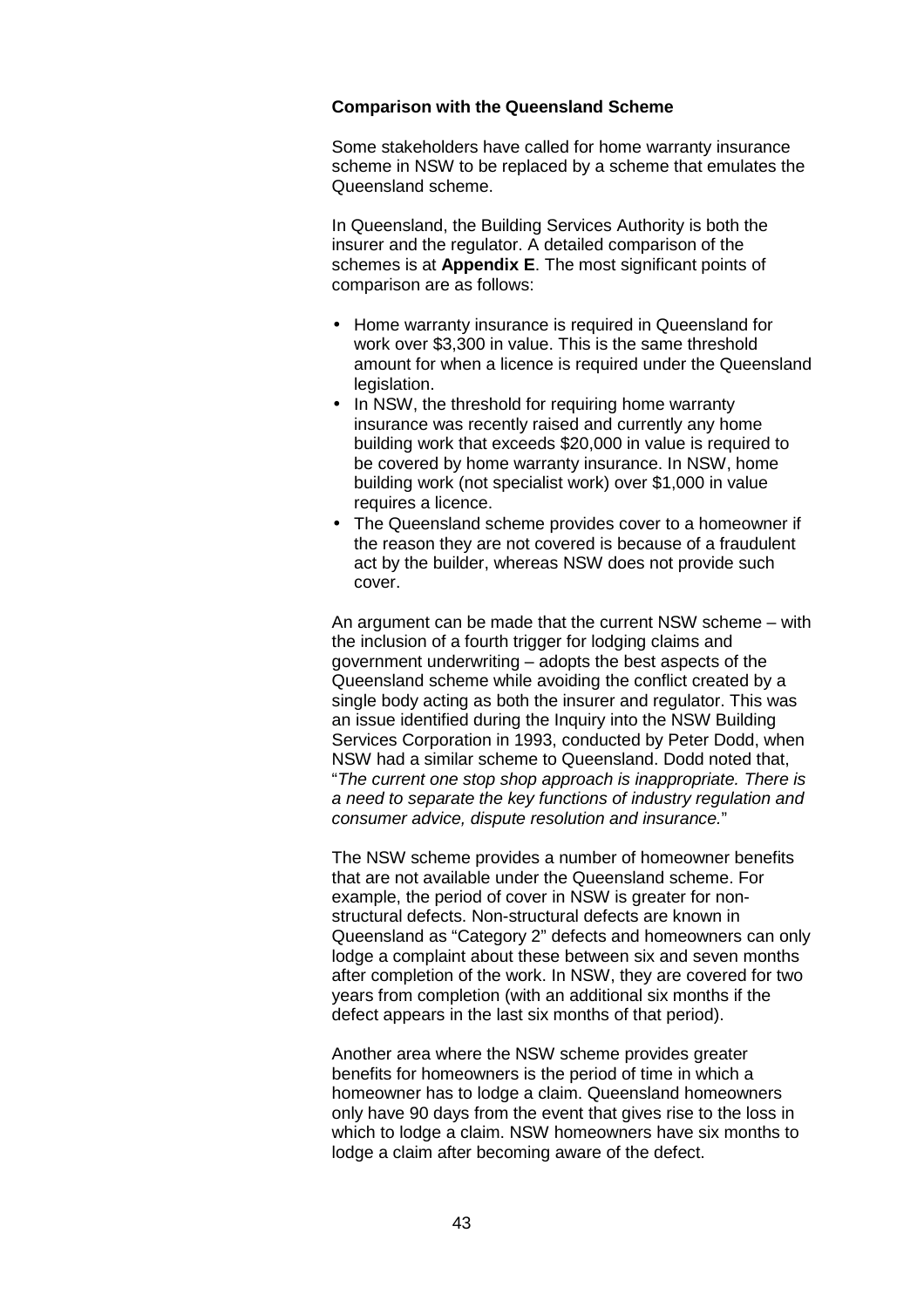The Queensland scheme has been coined a "first resort" scheme because a homeowner can lodge an insurance claim if the licensee does not comply with a Rectification Order issued by a Building Services Authority Inspector (the equivalent agency to NSW Fair Trading). However, if a licensee does not agree with a Rectification Order, the matter can be taken to Queensland's Civil and Administrative Tribunal (QCAT). If QCAT rules that the licensee is at fault and the licensee does not rectify the work, then the homeowner can lodge an insurance claim.

The NSW scheme is referred to as a "last resort" scheme. This is because in 2002, the scheme was amended to provide that a claim could only be lodged if the licensee had died, disappeared or become insolvent. However, since the introduction of the fourth trigger in 2009, the NSW scheme now effectively operates as a "second-last resort" scheme. If a licensee does not rectify defective work, a homeowner can apply to the CTTT for a work order. If the licensee fails to comply with the work order from the CTTT, the homeowner can go back to the CTTT for a money order. If this is not complied with, the licensee's licence is suspended and the homeowner can lodge an insurance claim.

In Queensland, a homeowner is compelled to allow the licensee back on site to rectify the defect if the licensee wishes to fulfil the rectification order. If a homeowner refuses entry to the licensee the homeowner cannot lodge an insurance claim. It has been argued that this requirement to compel a homeowner to allow the licensee back on site to rectify work should be adopted in NSW (see **Key Issue 3 – Dispute Resolution**).

Queensland also provides homeowners with cover if a failure to have insurance in place is due to fraudulent activity by the licensee. NSW does not provide such cover.

### Issue 3 – Improvements to current NSW scheme

Some stakeholders have raised specific issues about the operation of the scheme, and, in some cases have suggested options for dealing with these issues. These matters are examined individually below.

### **Clarification of insurance coverage for rectification work**

Concerns have been raised by consumer advocates that the legislation is not clear about whether further insurance cover should be taken out when rectification work is undertaken by the original licensee to fix a defect. This issue arises where the value of the rectification work exceeds \$20,000 in value. The argument given is that this essentially comprises "new" work and therefore should be covered by a further certificate of insurance.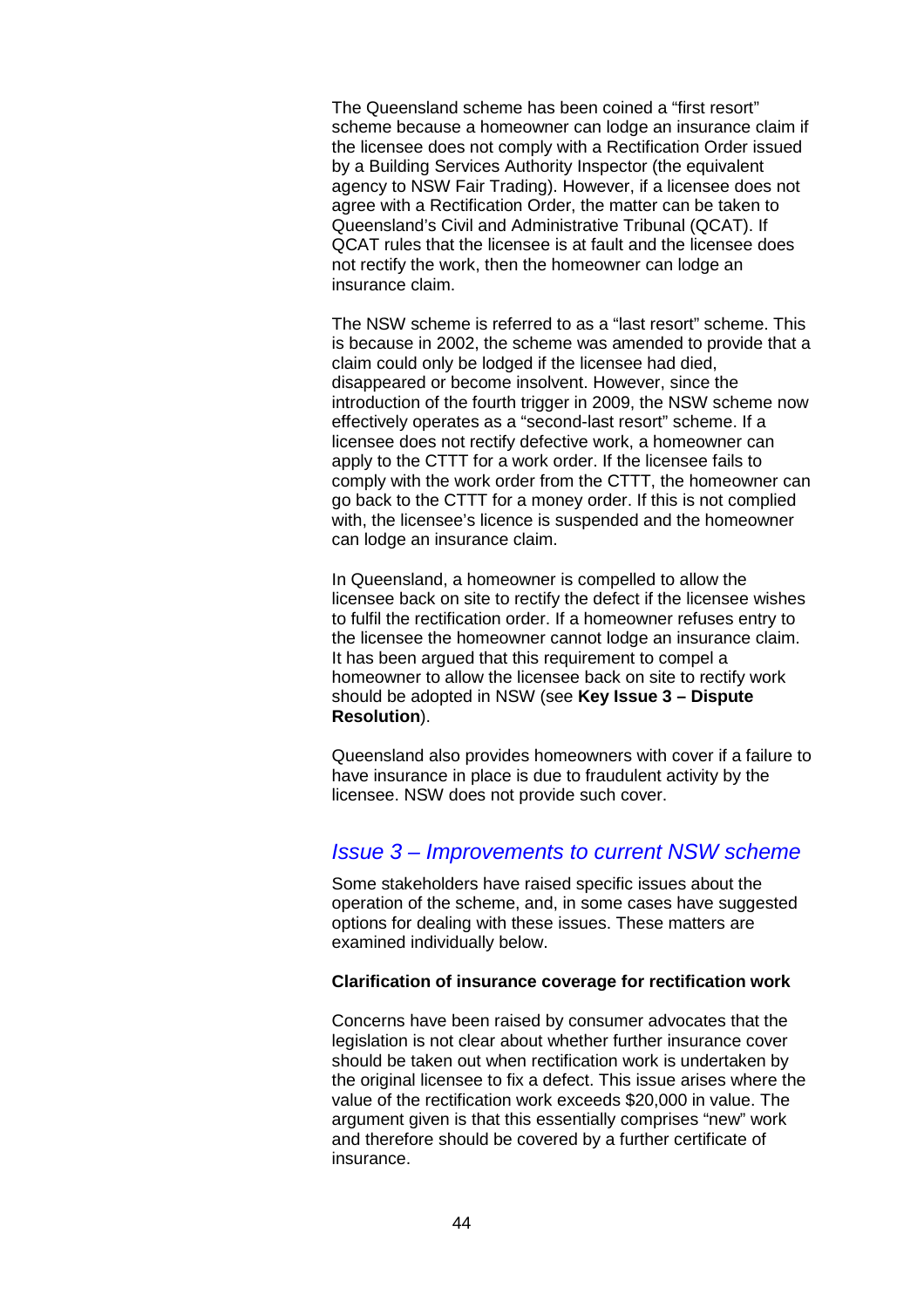However, rectification work undertaken by the original licensee is work arising out of the original contract. When a licensee rectifies agreed defective work, they do not enter into a new contract with the licensee for an additional contract sum. A homeowner would not be expected to pay for this rectification work if the licensee agrees it is to remedy defective work.

### **Public register for home warranty insurance certificates**

The NSW home warranty insurance scheme does not provide a homeowner with cover if their certificate of insurance is not valid, even if this is due to fraudulent behaviour by the licensee. While there is no readily available data about how often this occurs, there is a risk to the homeowner that they may be in possession of an invalid certificate and, as a result, may not have the benefit of home warranty insurance cover.

There is currently no easy way for a homeowner to check the validity of their certificate. A possible way of resolving this concern is to establish a home warranty insurance certificate register where a homeowner can carry out a straightforward online check to find out if the certificate provided by the licensee is valid. Such a register could be available on the NSW Fair Trading website, similar to the licensing register. It should be noted however, that privacy concerns arising from this proposal would require further consideration.

Alternatively, the certificate of insurance could be issued directly to the homeowner by SICorp, rather than through the builder.

### **20 percent cap for incomplete work**

The home warranty insurance scheme has a number of exclusions and limitations. In particular, claims for incomplete work are capped at 20 percent of the contract price.

The intention of the cap is to limit the exposure of insurers to the costs of completing insured homes in situations where licensees disappear or collapse and cannot complete the building work. The cap was intended to protect insurers against under-pricing of contracts by (subsequently insolvent) licensees. It should be noted that the 20 percent cap applies to the final varied contract price, not the original contract price.

Cover for any loss for non-completion is only one aspect of the cover provided by the scheme. Separately and additionally, claims may be received and accepted for other related losses such as rectifying pre-existing defects in the building, and accommodation and relocation costs incurred as a result of the licensee collapse. The loss amounts, if accepted by the insurer, will be added up to the total value of the cover provided by the insurance.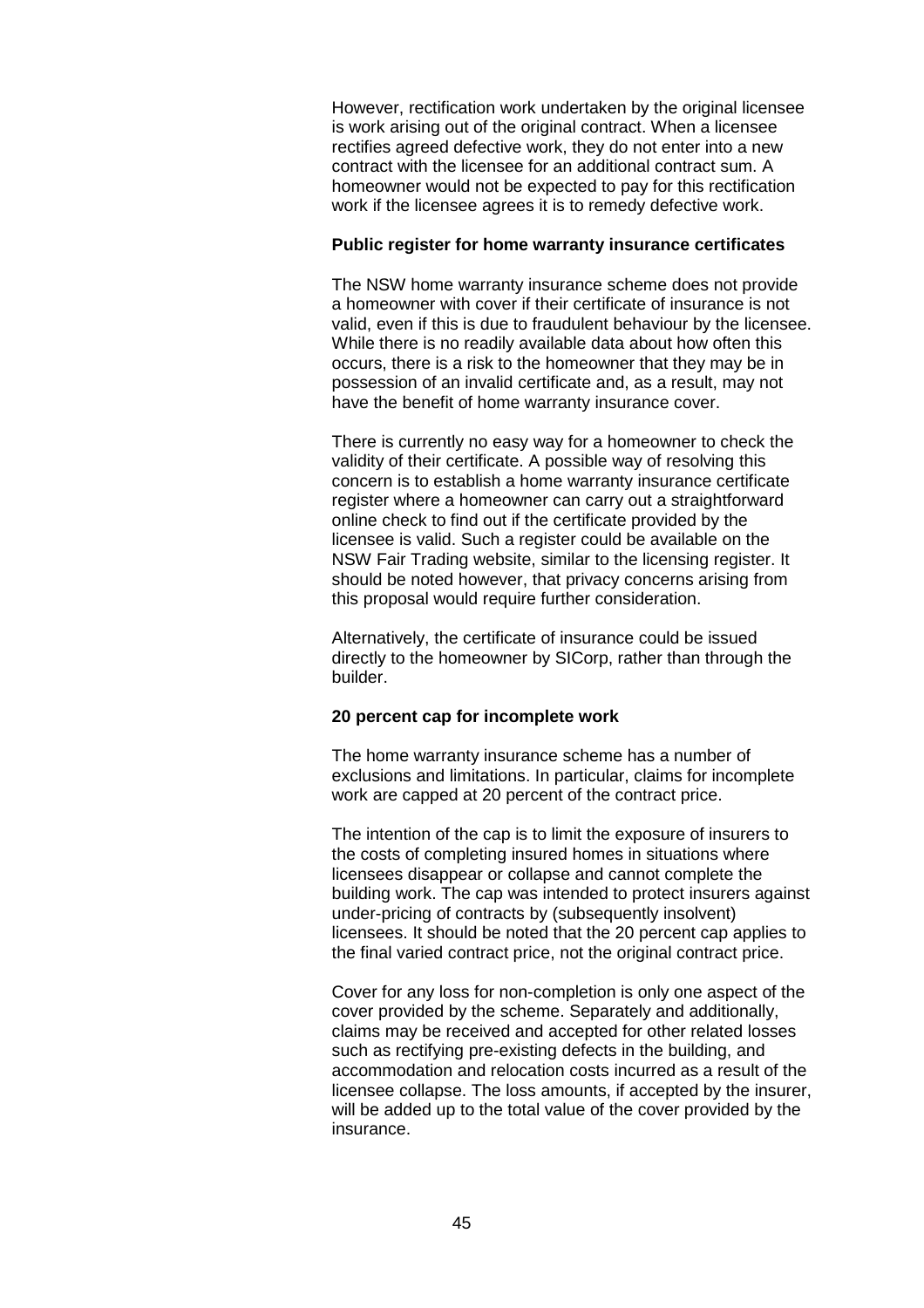The risk for homeowners is that if payments made during the building project exceed the true value of the building work undertaken by more than 20 percent, and the licensee collapses, the scheme will not cover the homeowner's loss for any advance or additional payments they have made. A homeowner's loss may also arise if the licensee has provided a particularly cheap quote or deliberately under-quoted for the cost of the contract, and following the licensee's collapse, the cost of another licensee completing the home is more than 20 percent greater than the original contact cost.

It remains the case that some level of cap is necessary to influence the behaviour of homeowners to take some responsibility for the risk of accepting cheap or under-priced tenders, and/or agreeing to schedule progress (or informal licensee requests for) payments well in advance of actual construction activity and value. However, some stakeholders have suggested that the cap should be greater than the current 20 percent.

### Issue 4 – Renaming the scheme

There is some uncertainty among homeowners as to the nature of the home warranty insurance scheme. A relatively common misconception is that the scheme is a "first resort" scheme that operates much like a car insurance or home insurance scheme. In fact, the scheme can only be accessed after other options for recourse in relation to a breach of statutory warranties have been exhausted.

It has been suggested that the current name of the scheme may contribute to this misunderstanding, particularly through its use of the word "insurance". The intention of the home warranty insurance scheme is to provide a safety net for homeowners where a licensee is unable to fulfil their contractual obligations to a homeowner to complete the contracted work, or to rectify defective home building work because of their death, disappearance or insolvency.

For home warranty insurance policies issued on or after 19 May 2009, homeowners are also able to make a claim under the policy where the licensee's licence is suspended because the licensee failed to comply with a money order of a Court or the CTTT in favour of the homeowner.

The scheme is not an "insurance" scheme in the commonly understood sense; in fact its operation more closely resembles that of a "safety net". Professionals operating in the building industry, such as certifiers, architects, engineers and building consultants may also obtain professional indemnity insurance. This product operates differently to the home warranty scheme and provides cover against claims arising from professional services provided for such matters as professional advice, design, certification, contract administration and project management.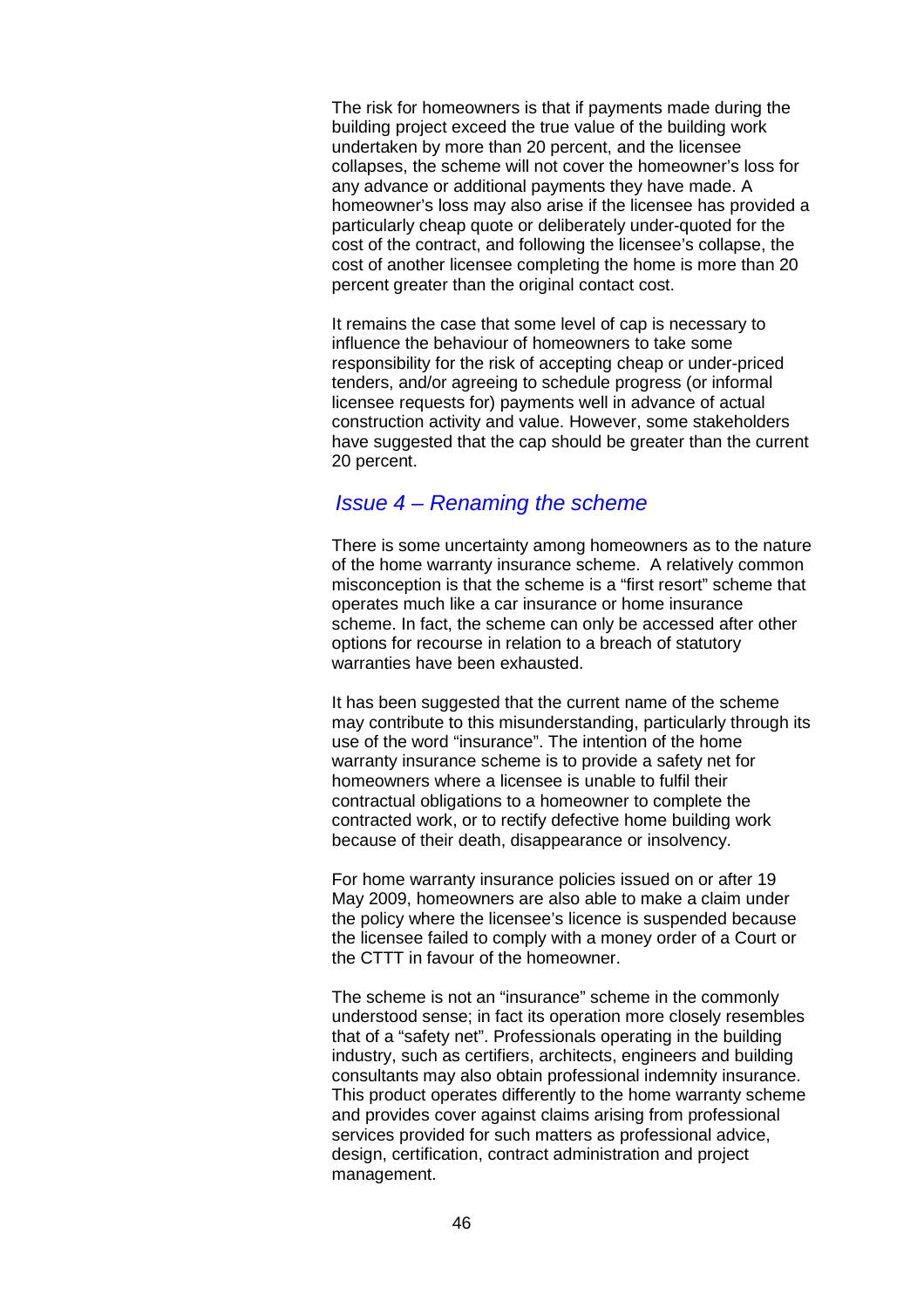This issue was examined by the Commonwealth Parliament's Standing Committee on Economics in 2008, which noted similar public misconceptions around last resort schemes. The Committee recommended that the scheme's name be changed on the basis that the present title is not effective and "may mislead homeowners in relation to its level of coverage"<sup>8</sup>.

One way of addressing these concerns is to change the name of the home warranty insurance scheme to a name such as the "Homeowner Safety Net" or "Completion Guarantee" to better reflect the true nature of the scheme as it currently stands.

# Issue 5 – Exemptions from home warranty insurance (including high-rise exemption)

As discussed previously, multi dwelling residential buildings more than three storeys in height are exempt from the home warranty insurance requirements of the legislation. This exemption exists in all other Australian jurisdictions with mandatory home warranty insurance. The application of this exemption can be confusing in cases where multi-storey developments involve a mix of residential and commercial uses.

This exemption was introduced after a 2003 inquiry $9$  into home warranty insurance recommended that high-rise buildings be removed from the scheme. The inquiry found that high-rise construction of buildings greater than three storeys are "fundamentally commercial projects … [and] … risks are materially different to those of an ordinary house construction."

The rationale for excluding multi-storey developments is that they are undertaken by developers and therefore it isn't a homeowner that goes into contract with the licensee but rather it is a large commercial undertaking. These building projects are also subject to greater involvement by industry professionals. As such, there should be less need for a last resort homeowner safety net for this segment of the housing market.

Some stakeholders have called for the current exemption to be clarified or for investigations to be undertaken into whether the current structure of the exemption remains appropriate. For example, it has been suggested that refurbishment of existing high rise buildings for re-use as residential buildings be included in the exemption.

One of the suggestions is for NSW Fair Trading to develop guidelines to better explain the application of the exemption to homeowners and industry and to explain when renovation and maintenance of previously constructed multi-storey buildings would require home warranty insurance.

 $\overline{a}$ 

 $^8$  Standing Committee on Economics, Australian's mandatory Last Resort Home Warranty Insurance scheme, November 2008, p 62

Grellman, Richard - Final report of the NSW Home Warranty Insurance Inquiry - October 2003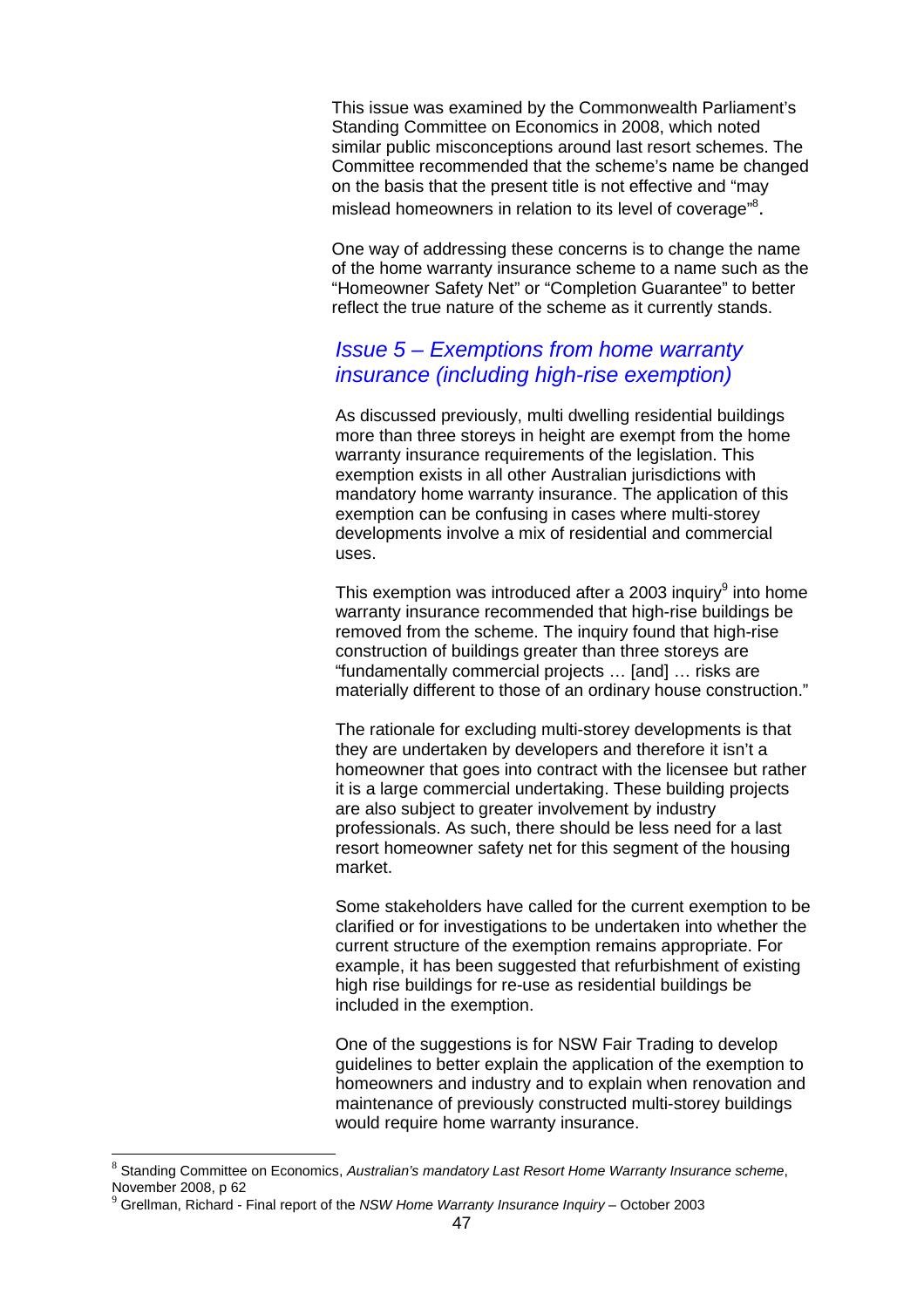#### **Clarification of definition of "storey" for the purposes of determining the high rise exemption**

The HWI insurance exemption is based on the proposed building having a rise in storeys of more than 3 and containing 2 or more dwellings. The Regulations also provide that "a rise" in storeys has the same meaning as it has in the Building Code of Australia" and that **"**storey does not include a space within a building if the space includes accommodation only intended for vehicles."

The drafting of the definition of "storey" has been questioned during a recent court case. This begs the question whether the present definition provided by the legislation is sufficiently clear.

# Issue 6 – Section 92B of the Act

Section 92B of the Home Building Act was introduced in 2003. The section extends a home warranty insurance contract between an insurer and a licensee to include any home building work undertaken at the address stated in the certificate of insurance, whether the work is done by the licensee or some other person. It also provides that an insurer can recover money for any paid claims from the insured licensee or the licensee named in the contract.

The intent of section 92B was to ensure that home warranty insurance covered circumstances where work under a contract was undertaken by somebody other than the person holding insurance cover for the work, for instance where a licensee obtains home warranty insurance in his or her name, but enters into a home building contract in the name of a related entity, such as a family company. It was not, however, intended to apply where a completely different entity carried out the building work; i.e. where one licensee obtained the insurance cover and passed, or sold it on, to another licensee, who had been unable or unwilling to obtain their own insurance cover.

Following the introduction of section 92B, insurance stakeholders raised strong concerns with the provision, arguing that, if applied, it would significantly increase their risk and consequently lead to increased premiums. To address these concerns, an exemption from the operation of the provision was given through the Home Building Regulation 2004. The exemption has been re-issued on an annual basis since 2004.

It has been suggested that the problem with section 92B is not necessarily its intent, but rather the drafting, which inadvertently increases the level of risk for the insurer.

Accordingly, the question that has been raised is whether section 92B is actually necessary and that the concerns it was meant to address could be overcome by a more rigorous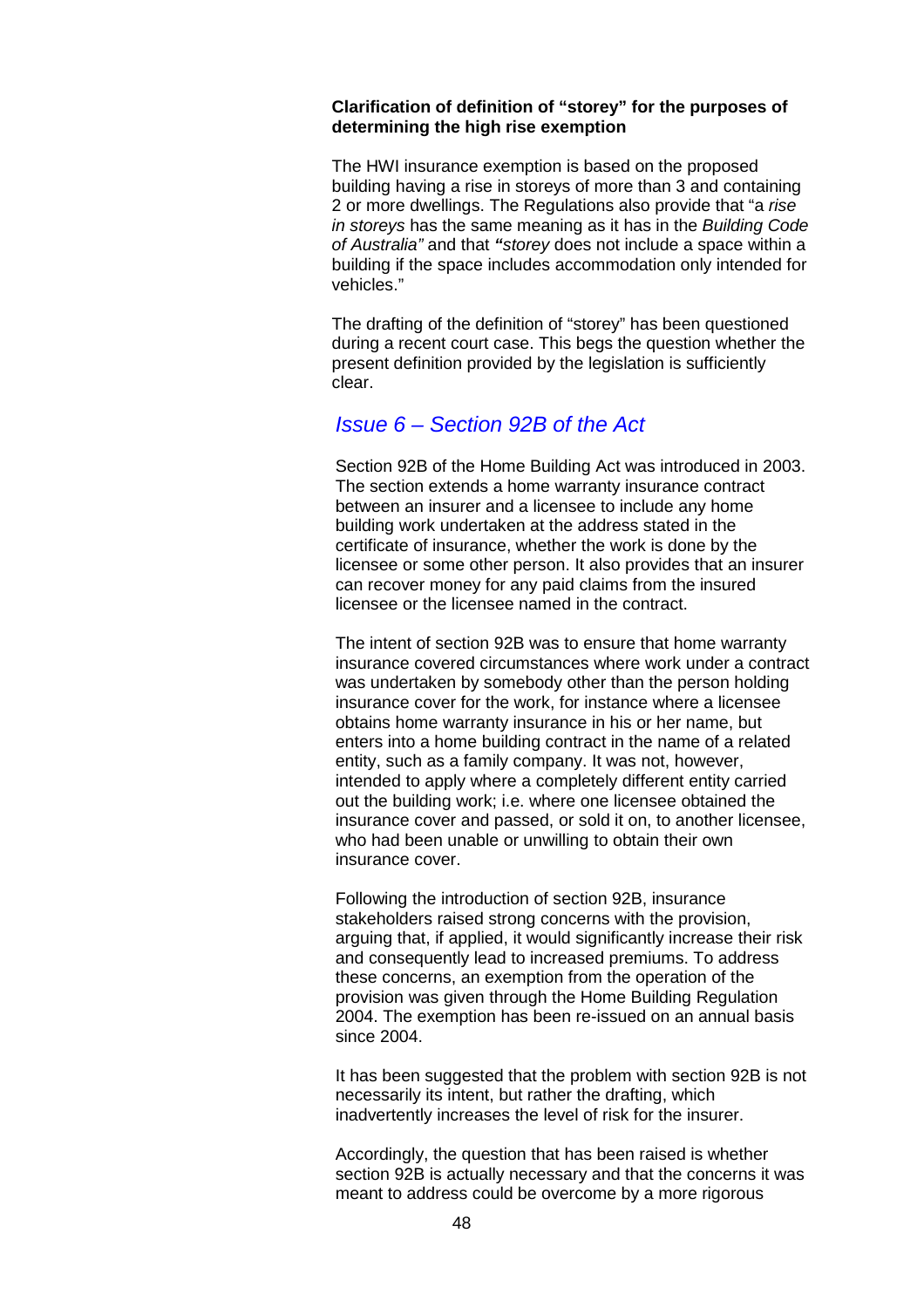certificate evidence regime. There is also no readily available evidence to suggest that many homeowners have found they have a valid certificate of insurance but cannot claim because the licensee has entered into the contract in a different trading name.

# Issue 7 – Eligibility criteria

As the sole provider of home warranty insurance in NSW, SICorp is responsible for establishing the eligibility criteria for builders wishing to obtain insurance cover. In addition, SICorp determines the maximum value of work that a builder may undertake, whether this comprises a single job or multiple jobs. Insurance policies are refused for work over and above this cap.

The eligibility criteria are not set in the Home Building Act directly, but they do form part of the market practice guidelines under section 91A of the Act. Similar requirements were placed on builders by the former private insurers. Applications for insurance require detailed financial information including recent balance sheets, profit and loss statements or tax returns, statement of personal assets and liability and declaration of jobs undertaken in the last 12 months.

While it is understood that the number of builders who have not been able to obtain eligibility for insurance cover is relatively low, some stakeholders are concerned about the current criteria. However, the existing criteria were designed to reduce the level of risk to the scheme, while at the same time keeping the premiums low. Any removal of that risk protection would in all likelihood result in an increase in premiums.

SICorp has a scaled eligibility criteria and frequency of review based on the perceived exposure to the fund. For example, small renovation builders, once they have been deemed eligible, do not require further review of that eligibility. If these builders were to apply for increased insurance cover, then they would be subject to the relevant requirements and review for that risk exposure. A detailed explanation of SICorp's eligibility criteria is available on its website at www.homewarranty.nsw.gov.au

Former private insurers often required licensees to provide them with a deed of indemnity or bank guarantees. SICorp does not require bank guarantees at all and the use of deeds of indemnity for small builders has been reduced. In addition, unlike the former private insurers, SICorp does not require unconditional deeds, rather they are limited to a set period and amount and are generally only required when the licensee is generating profits but not keeping those profits in the business.

There is a "managed builder" program in place to assist those who are finding it difficult to obtain eligibility for insurance on grounds other than their finances, such as new builders, builders who struggle with profit margins, or builders who are new to contracting with home owners.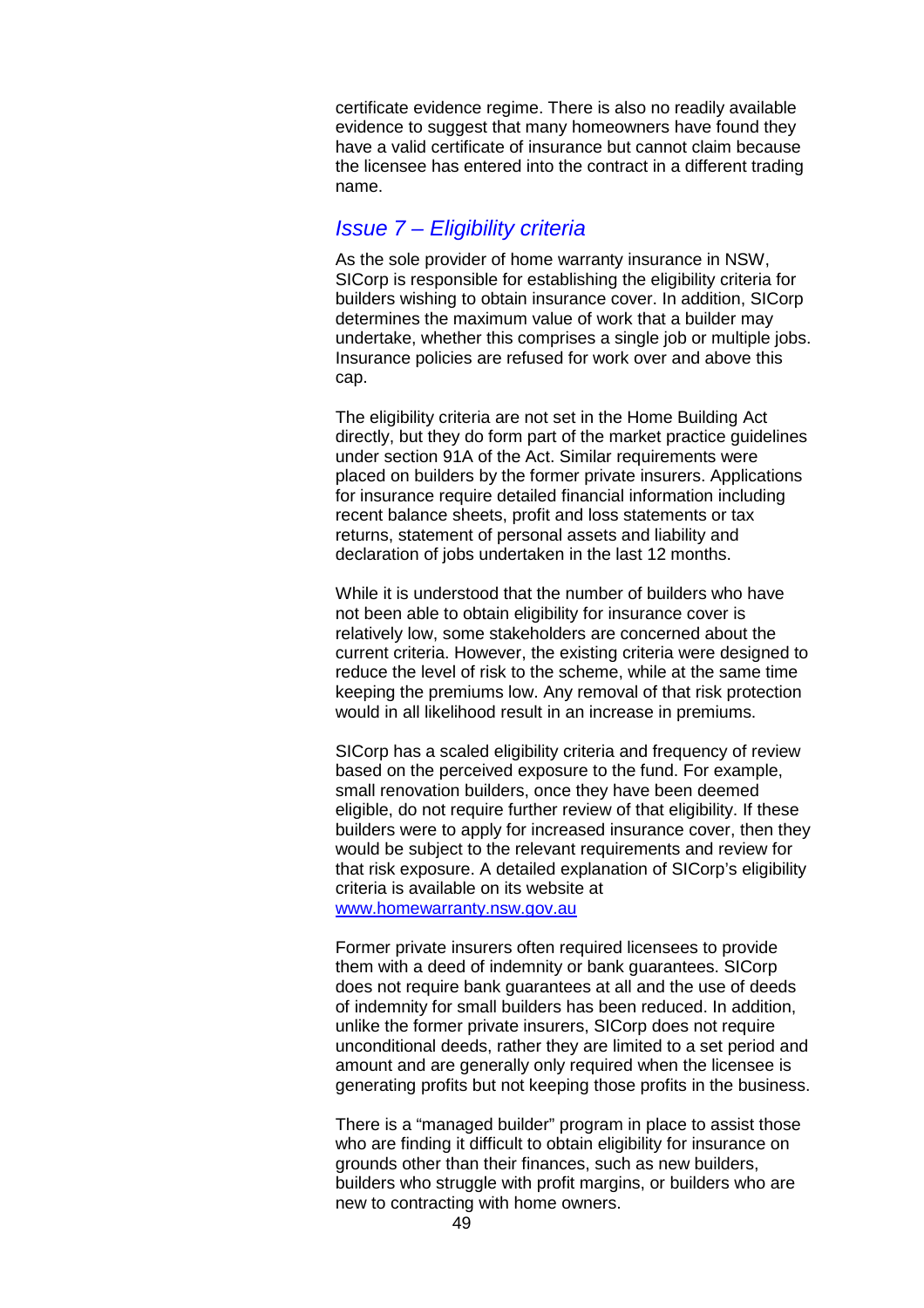The current eligibility criteria are based on the experience of the operation of the scheme and consultation with key industry associations. For example, exponential growth in turnover has been shown to be a common feature amongst failed builders. The current eligibility criteria are designed to ensure businesses grow in accordance with their management expertise and financial strength.

Some stakeholders have expressed concern that this is unnecessarily inhibiting their ability to grow as a business. On the other hand, many licensees are eligible to undertake more work than they choose to carry out.

# Issue 8 – Definition of "disappeared" for the purposes of lodging a claim

One of the triggers for access to the home warranty insurance scheme is provided when a licensee or owner-builder has disappeared. An insurance contract must indemnify homeowners under the insurance contract for the following losses or damage in respect of home building work covered by the insurance contract:

- loss or damage due to non-completion of work because of insolvency, death or disappearance of the licensee; or
- loss or damage arising from a breach of a statutory warranty in which the homeowners cannot recover compensation from or have rectification work done by the licensee or owner-builder because of the insolvency, death or disappearance of the licensee or owner-builder.

NSW Fair Trading can assist homeowners by conducting investigations as to the whereabouts of the licensee or ownerbuilder and provide the homeowner with advice if they cannot be located. An insurer can make its own enquiries and not approve a claim if it has been able to locate a licensee or owner-builder.

A recent appeal in the District Court ruled that "disappeared" related to NSW, that is, the licensee or owner-builder could not be found "in NSW". The insurer had appealed on the basis that the whereabouts of the owner-builders was known, ie they had not disappeared but they were living overseas. The Court having regard to the *Interpretation Act 1987* imported the words "in NSW" into its reading of clause 52(3) of the Home Building Regulation.

The meaning of the word 'disappeared' in clause 56(4) of the Home Building Regulation may need to be better defined. It is proposed that an appropriate definition would be that disappeared means that the licensee or owner-builder cannot be found in Australia.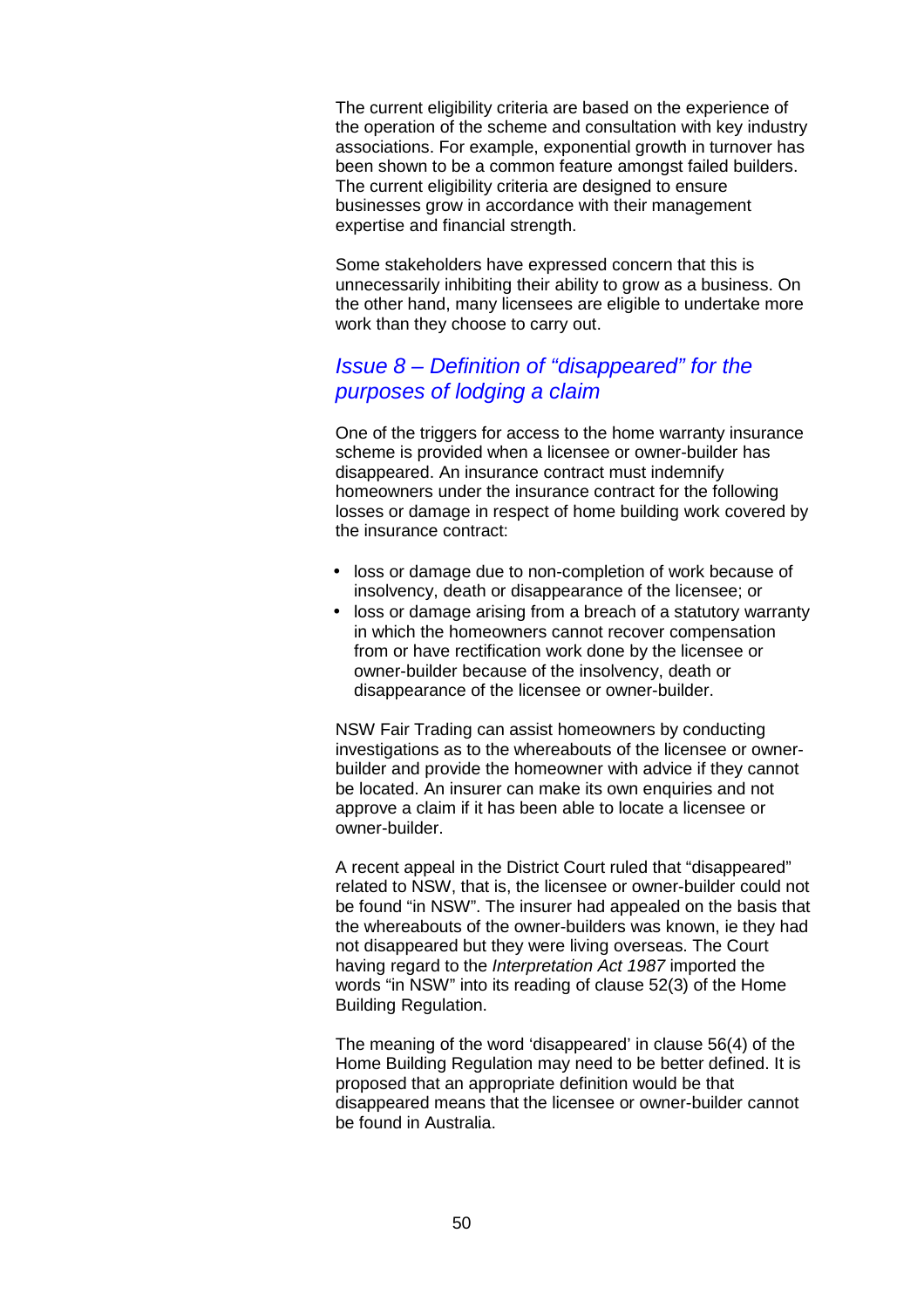# Issue 9 – Providing optional "top-up" cover

The current requirement in the legislation is for all building work, no matter what the value of the work, to be covered by a minimum amount of cover. Currently this is \$340,000. Since the scheme commenced the minimum cover has also operated as the maximum cover. Accordingly, a home warranty insurance policy for a \$2 million home has the same cover as a policy to cover the construction of a \$25,000 pool.

One of the suggestions that has been made is for an additional or adjunct scheme to be created, which would allow a homeowner to "purchase" additional home warranty insurance cover. For example, if a homeowner was building a home where the contract value was \$1 million, then, as long as their builder had the appropriate eligibility, the homeowner could choose to pay additional premiums to get additional cover. It should be noted that such a scheme would need to operate independently and not function so as to increase premiums in general.

- **31. How does the NSW home warranty insurance scheme compare with other jurisdictions? What model do you think would work best and why?**
- **32. Should new rectification work of a significant value be covered by a further certificate of insurance? Why?**
- **33. Is there a need for a searchable public register of home warranty insurance policies?**
- **34. Does the current 20 percent cap for incomplete work provide enough consumer protection? Should the cap be increased to 40 percent? Why?**
- **35. Do you think the scheme should be renamed? Do you have any suggestions for such a name?**
- **36. Should the current exemption from home warranty insurance requirements for the construction of multistorey buildings be retained? Why?**
- **37. Does the high rise exemption require further clarification? If so, what would you clarify?**
- **38. Is the current definition of "storey" in the Act sufficiently clear? Should any changes be made?**
- **39. Do you think that section 92B should be repealed? Why?**
- **40. What are your thoughts on the current eligibility criteria? Can the process be made easier, keeping in mind the level of risk taken on by the insurer and the possible ramifications on the cost of premiums?**
- **41. Does the definition of "disappeared" for the purposes of lodging a claim need to be clarified? Do you agree with the proposal put forward in this paper?**
- **42. What are your thoughts around home owners being able to purchase top-up cover? Is this necessary?**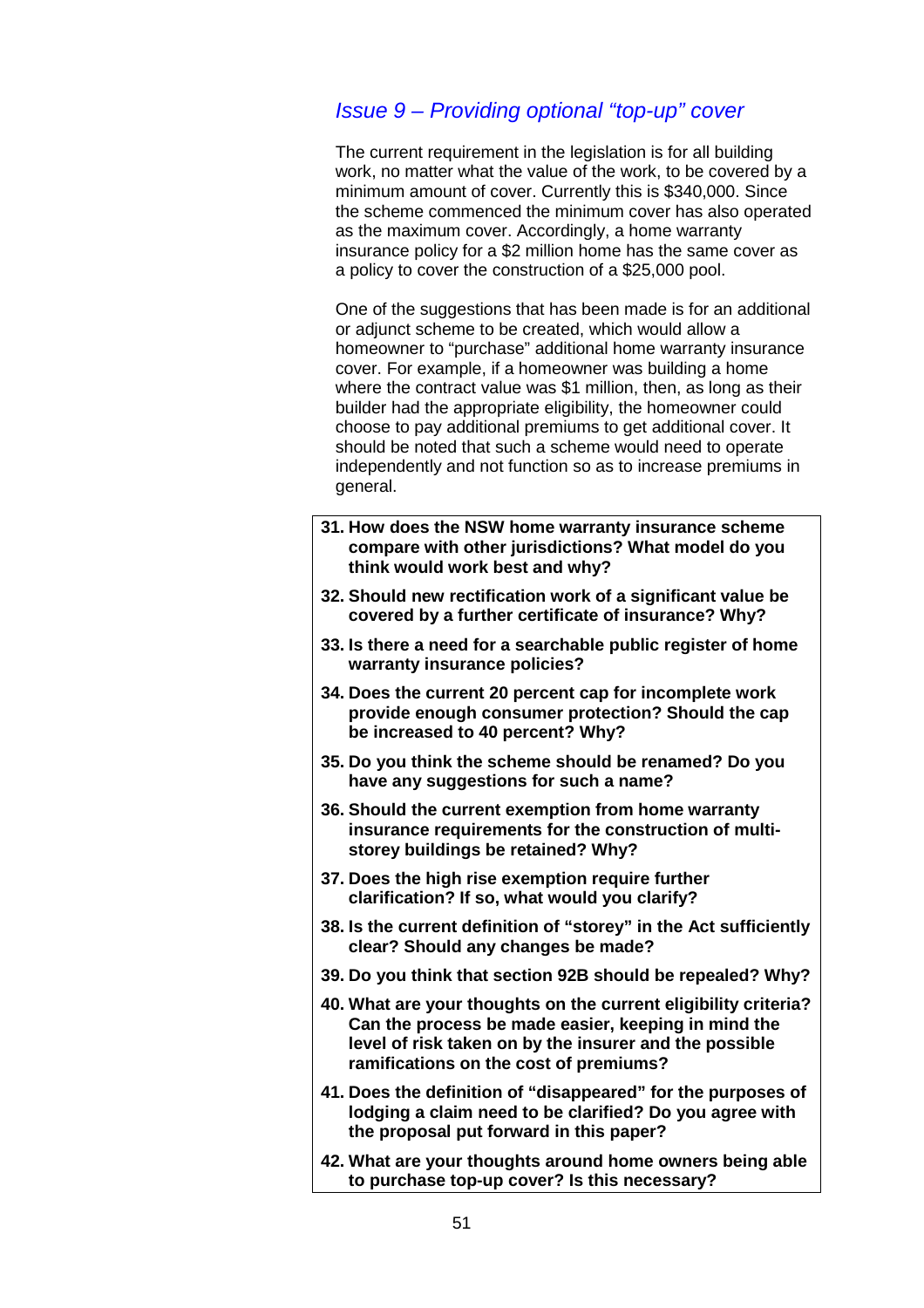This page has been deliberately left blank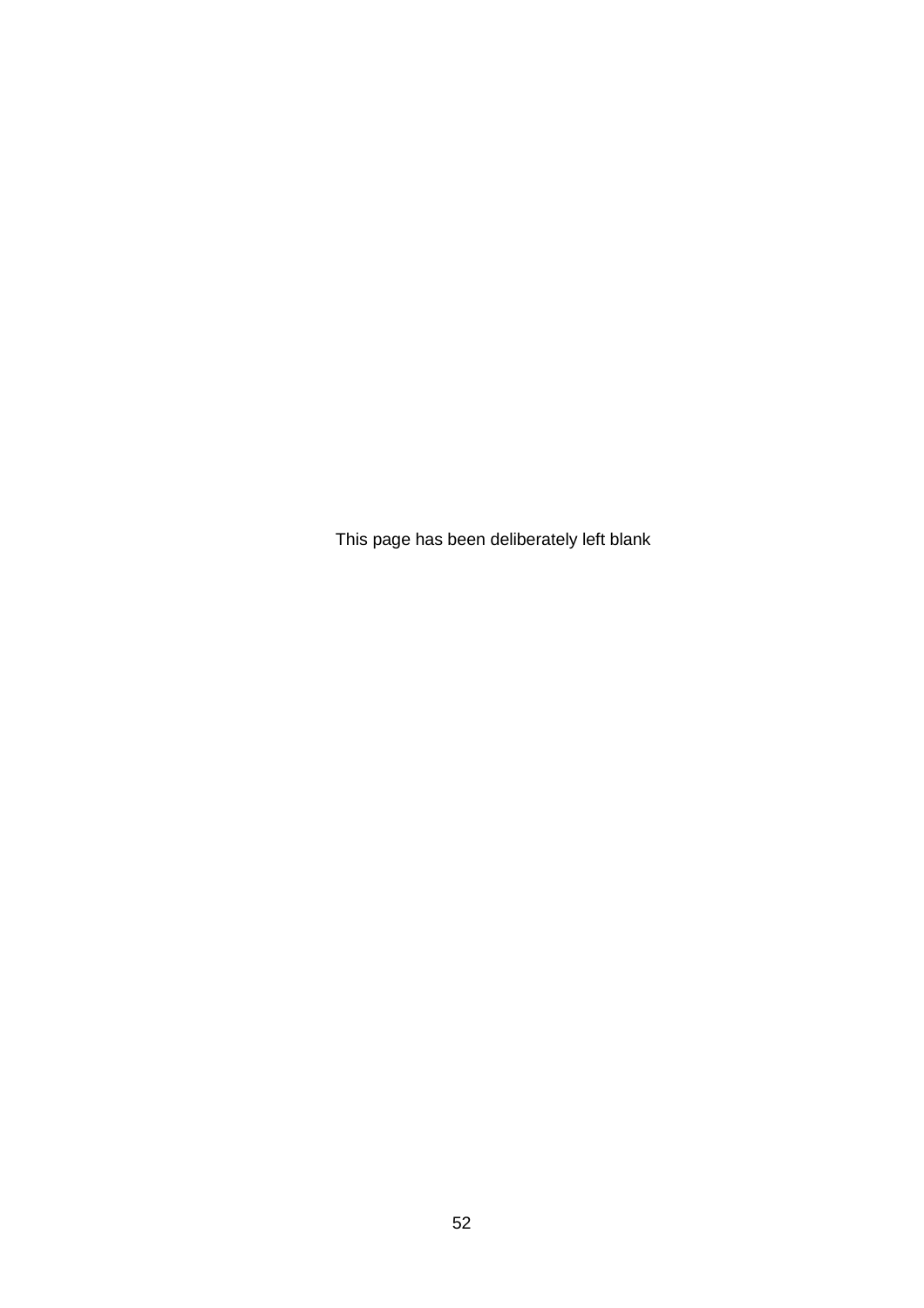# Reference Material

The following were used to inform this discussion paper:

- Access Economics, The NSW Economy in 2020 A Foresighting Study – September 2010
- Legislative Council, Standing Committee on Law and Justice, Report of the Home Building Amendment (Insurance) Act 2002 – September 2002
- Legislative Council General Purpose Standing Committee No. 2, Inquiry into the operations of the Home Building Service – December 2007
- NSW Parliamentary Library Research Service, E-Brief: Home Warranty Insurance – March 2010
- Parliament of NSW South Wales, Joint Select Committee on the Quality of Buildings, Report on the Quality of Buildings – July 2002
- Peter J. Tyler Associates, Research Consultants, A review of the NSW Home Warranty Insurance Inquiry – March 2004
- Queensland Building Services Authority, Organisation Review Project; Final Report – June 2011
- Senate Standing Committee on Economics, Australia's Mandatory Last Resort Home Warranty Insurance Scheme; Australian Parliament, November 2008
- Victorian Legislative Council, Standing Committee on Finance and Public Administration; Inquiry into Builders Warranty Insurance, Final Report – October 2010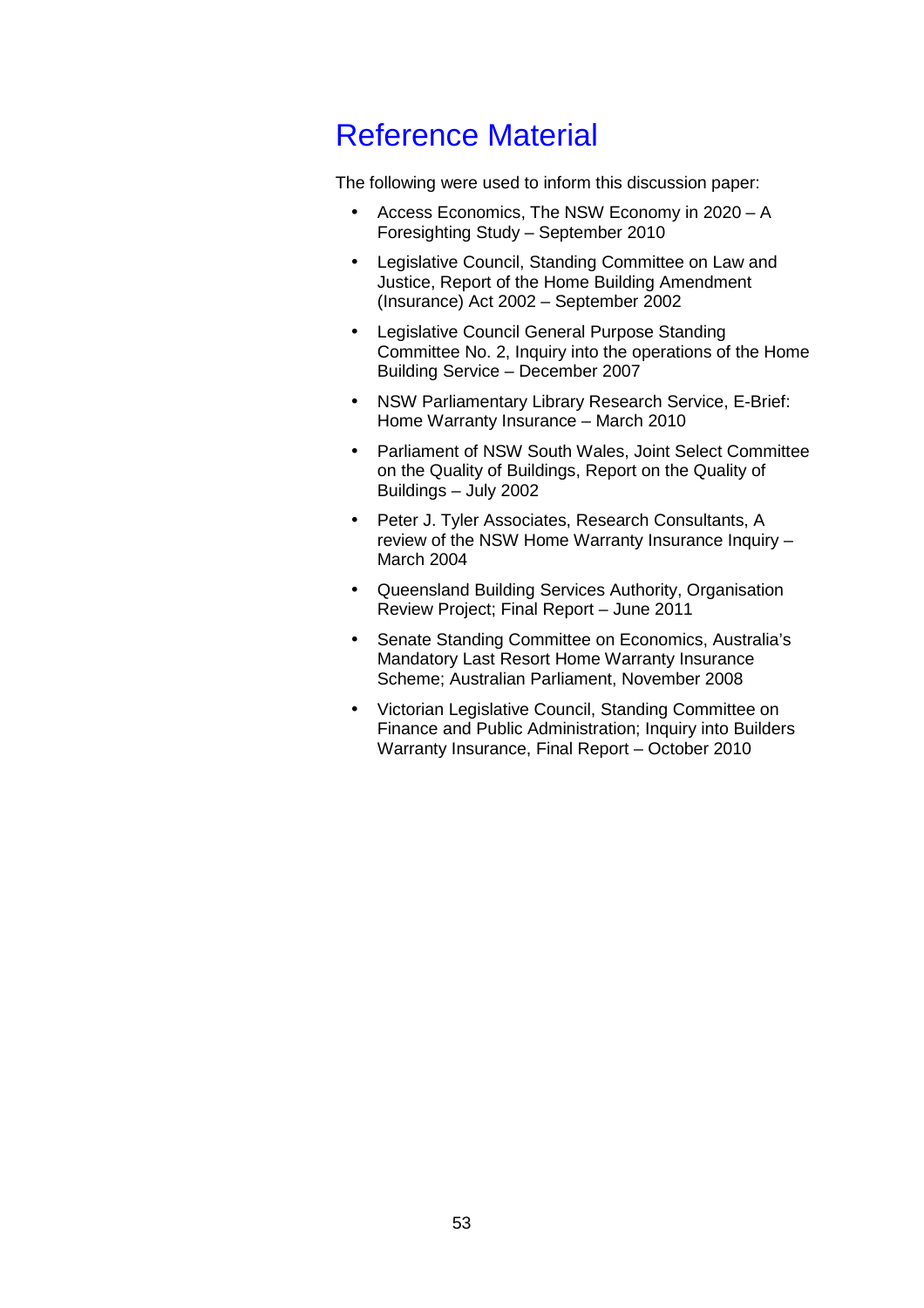This page has been deliberately left blank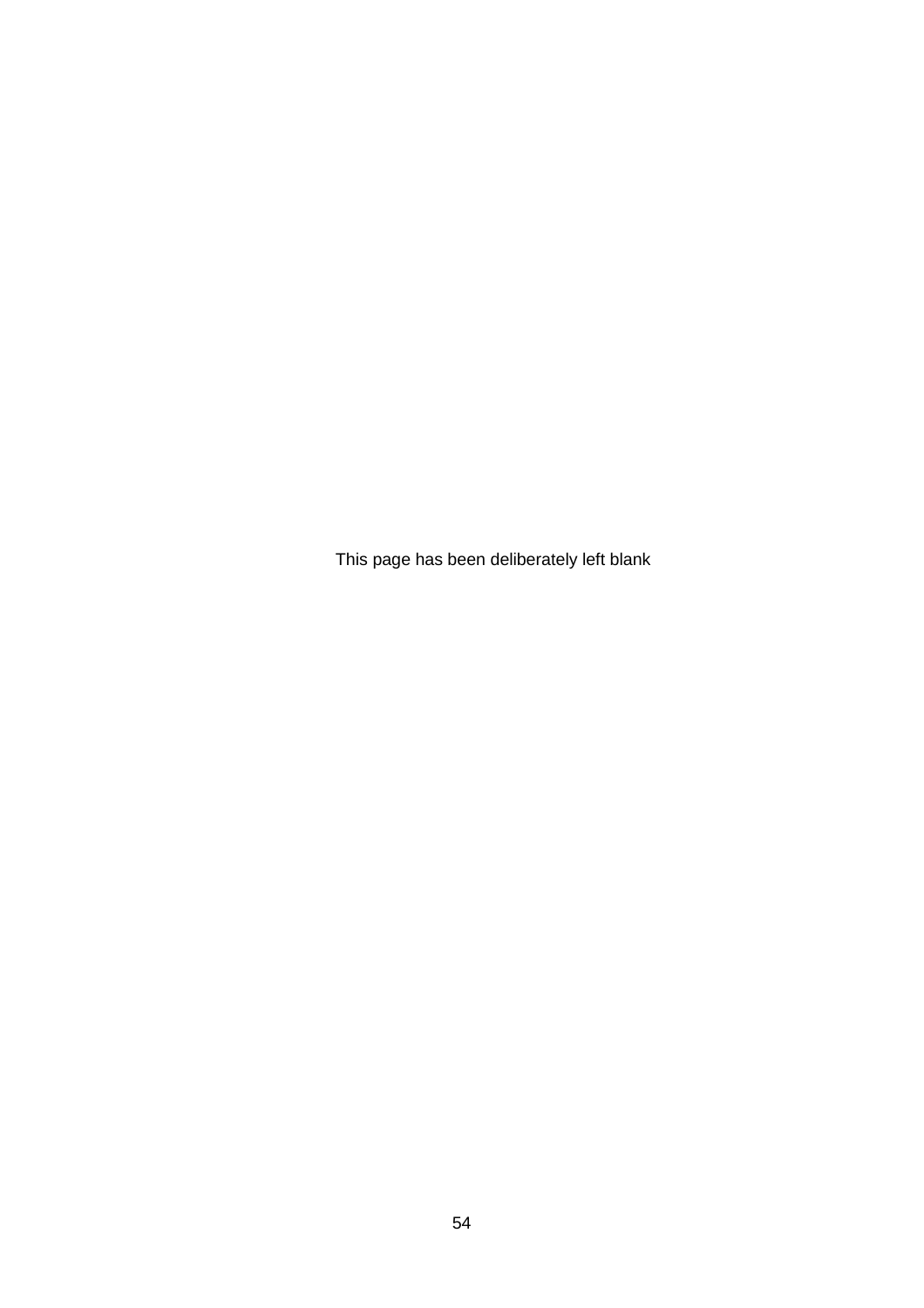# Appendix A: Consultation Submission Form

### **Have your say**

The NSW Government values your feedback on the issues and options presented in this discussion paper. This questionnaire can also be filled in over the internet and submitted electronically, please go to www.fairtrading.nsw.gov.au

This questionnaire has been designed to get your quick feedback on some of the key issues facing the home building industry in NSW. It will take around 10 - 15 minutes to complete. You do not need to answer every question and you are welcome to fill out only the areas which interest you the most.

If you would like to provide more in-depth feedback, we invite you to send us a detailed submission.

### The deadline for submissions is **5:00pm on 18 August 2012**

Please complete and return this submission form, or any other type of written submission, by the closing date, by one of the following methods:

- Email to: policy@services.nsw.gov.au
- Post to: Home Building Act Review Fair Trading Policy PO BOX 972 PARRAMATTA NSW 2124

Fax to: (02) 9338 8990

All submissions may be made publicly available under the Government Information (Public Access) Act 2009 or for other purposes. If you do not want your personal details released, please indicate this clearly in your submission.

Fair Trading thanks you for your interest in this issue.

### **ABOUT YOU**

- 1. What is your involvement in the home building industry?
	- □ I am a home owner
	- $\Box$  I work in the industry
	- □ I am an owner-builder
	- □ I am a legal practitioner
	- □ I am a developer
	- □ Other (please specify) …………………………………………………………………………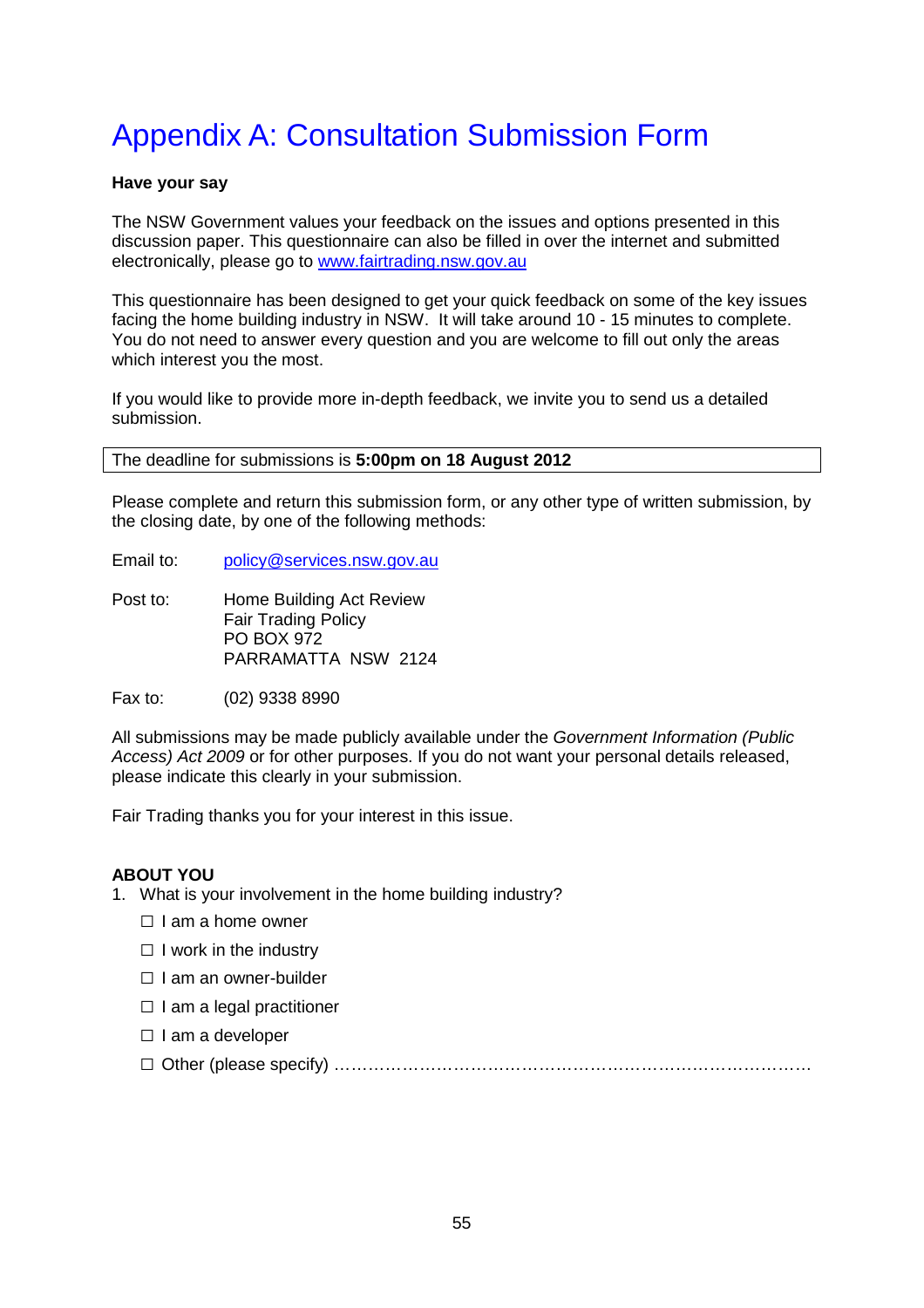### **HOME BUILDING CONTRACTS**

|    | 2. Should the threshold for large home building jobs be increased from \$5,000 to \$20,000<br>to match the current home warranty insurance threshold?                       |
|----|-----------------------------------------------------------------------------------------------------------------------------------------------------------------------------|
|    | No $\square$<br>Yes $\Box$                                                                                                                                                  |
|    |                                                                                                                                                                             |
|    |                                                                                                                                                                             |
|    | 3. Do you think all contracts should have a progress payment schedule?                                                                                                      |
|    | No <sub>1</sub><br>Yes $\Box$                                                                                                                                               |
|    |                                                                                                                                                                             |
|    |                                                                                                                                                                             |
|    | 4. Should the law only allow cost plus contracts to be used in certain circumstances?                                                                                       |
|    | No <sub>1</sub><br>Yes $\Box$                                                                                                                                               |
|    |                                                                                                                                                                             |
|    |                                                                                                                                                                             |
|    | <b>STATUTORY WARRANTIES</b>                                                                                                                                                 |
| 5. | Do you think the definition of 'completion' should be amended to allow subsequent<br>purchasers to use the occupation certificate as the main point when completion occurs? |
|    | No $\Box$<br>Yes $\Box$                                                                                                                                                     |
|    |                                                                                                                                                                             |
|    |                                                                                                                                                                             |
|    | 6. Do you think 10-year maintenance schedules should be required for strata schemes?                                                                                        |
|    | $No$ $\square$<br>Yes $\square$                                                                                                                                             |
|    |                                                                                                                                                                             |
|    |                                                                                                                                                                             |
|    | 7. Do you think 'structural defects' should be further defined in the Act?                                                                                                  |
|    | No $\square$<br>Yes $\Box$                                                                                                                                                  |
|    |                                                                                                                                                                             |
|    |                                                                                                                                                                             |
|    | <b>DISPUTE RESOLUTION</b>                                                                                                                                                   |
| 8. | Should licensees who do not to comply with a rectification order be given a penalty                                                                                         |
|    | notice?                                                                                                                                                                     |
|    | No <sub>1</sub><br>Yes $\Box$                                                                                                                                               |
|    |                                                                                                                                                                             |
|    |                                                                                                                                                                             |
|    | 9. Should home building disputes worth more than \$500,000 be required to first attempt a                                                                                   |
|    | formal dispute resolution process before the matter is heard by a court?                                                                                                    |
|    | $No$ $\square$<br>Yes $\square$                                                                                                                                             |
|    |                                                                                                                                                                             |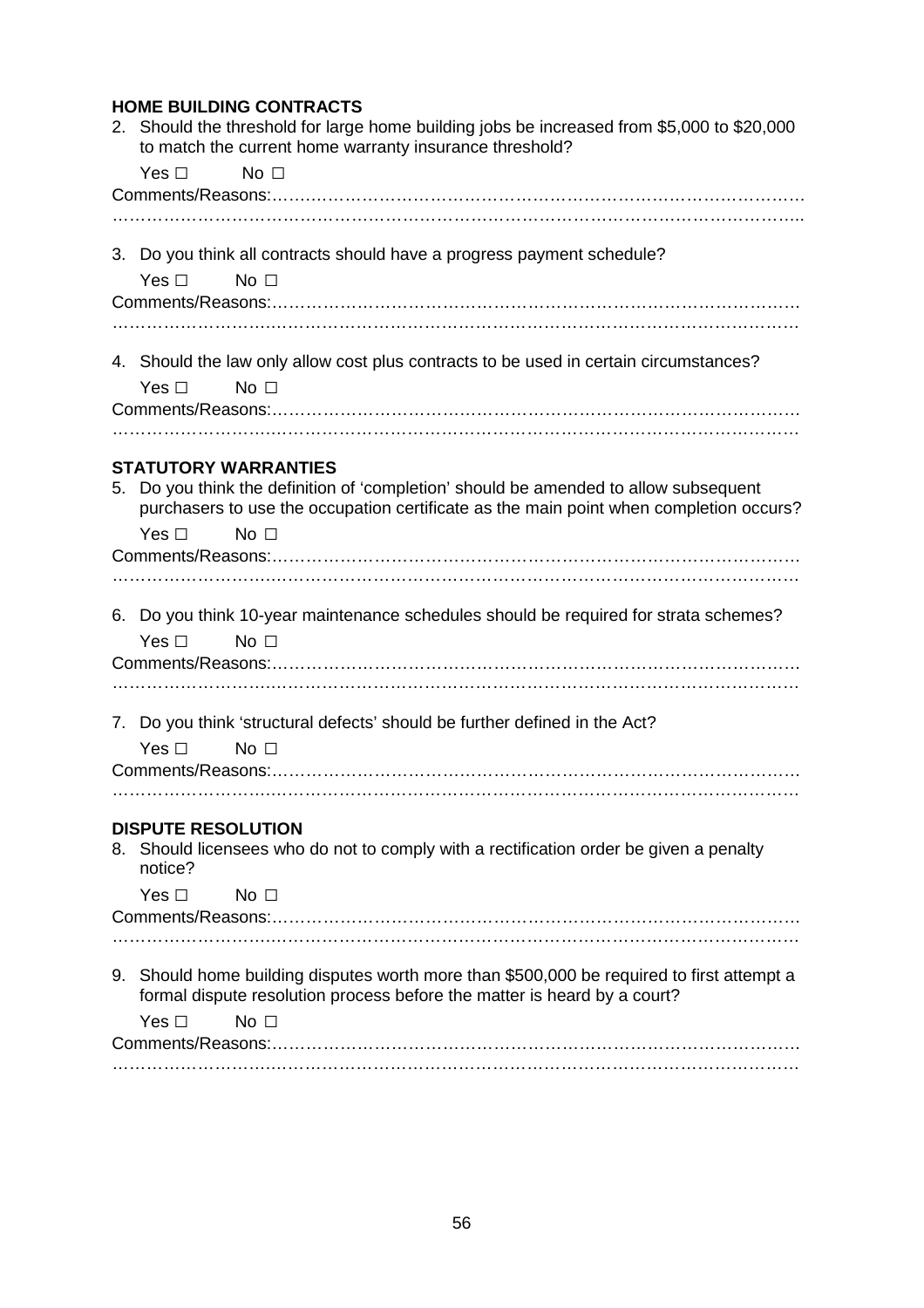| 10. Which option/s do you prefer to increase the up-take of dispute resolutions in the home<br>building industry (see the discussion paper for more information)?                                                                                                                                                                                        |
|----------------------------------------------------------------------------------------------------------------------------------------------------------------------------------------------------------------------------------------------------------------------------------------------------------------------------------------------------------|
| Strengthen the promotion of dispute resolution processes                                                                                                                                                                                                                                                                                                 |
| $\Box$ Provide an expert referral services for parties to a dispute                                                                                                                                                                                                                                                                                      |
| Establish a building disputes adjudicator<br>⊔                                                                                                                                                                                                                                                                                                           |
| None of these<br>$\perp$                                                                                                                                                                                                                                                                                                                                 |
|                                                                                                                                                                                                                                                                                                                                                          |
| <b>OWNER-BUILDERS</b><br>11. Owner-builders undertaking home building work worth more than \$5,000 that requires a<br>development application from Council must get a permit. What do you think is the right<br>monetary threshold for obtaining an owner-builder permit?<br>$\Box$ \$1,000 (current threshold for contracting to do home building work) |
| \$5,000 (current owner-builder permit threshold introduced in 2001)<br>П                                                                                                                                                                                                                                                                                 |
|                                                                                                                                                                                                                                                                                                                                                          |
| \$6,500 (owner-builder permit threshold plus building cost increases since 2001)<br>⊔                                                                                                                                                                                                                                                                    |
| \$20,000 (current home warranty insurance threshold)<br>$\Box$                                                                                                                                                                                                                                                                                           |
| □                                                                                                                                                                                                                                                                                                                                                        |
|                                                                                                                                                                                                                                                                                                                                                          |
|                                                                                                                                                                                                                                                                                                                                                          |
| 12. The threshold for undertaking an owner-builder course is currently \$12,000. Do you think<br>this should be the same as the threshold for home warranty insurance (i.e. \$20,000)?                                                                                                                                                                   |
|                                                                                                                                                                                                                                                                                                                                                          |
| Yes $\Box$<br>No $\square$                                                                                                                                                                                                                                                                                                                               |
|                                                                                                                                                                                                                                                                                                                                                          |
|                                                                                                                                                                                                                                                                                                                                                          |
| 13. Do you think owner-builders should be allowed to build dual occupancies?                                                                                                                                                                                                                                                                             |
| Yes $\Box$<br>No <sub>1</sub>                                                                                                                                                                                                                                                                                                                            |
|                                                                                                                                                                                                                                                                                                                                                          |
|                                                                                                                                                                                                                                                                                                                                                          |
| <b>DISCIPLINARY PROVISIONS</b><br>14. Do you think there should be stricter controls around the number of qualified supervisors<br>a builder needs?                                                                                                                                                                                                      |
| No <sub>1</sub><br>Yes $\square$                                                                                                                                                                                                                                                                                                                         |
|                                                                                                                                                                                                                                                                                                                                                          |
| 15. Do you think the licensee should be required to notify their qualified supervisors of all<br>projects the licensee is undertaking?                                                                                                                                                                                                                   |
| No <sub>1</sub><br>Yes $\Box$                                                                                                                                                                                                                                                                                                                            |
|                                                                                                                                                                                                                                                                                                                                                          |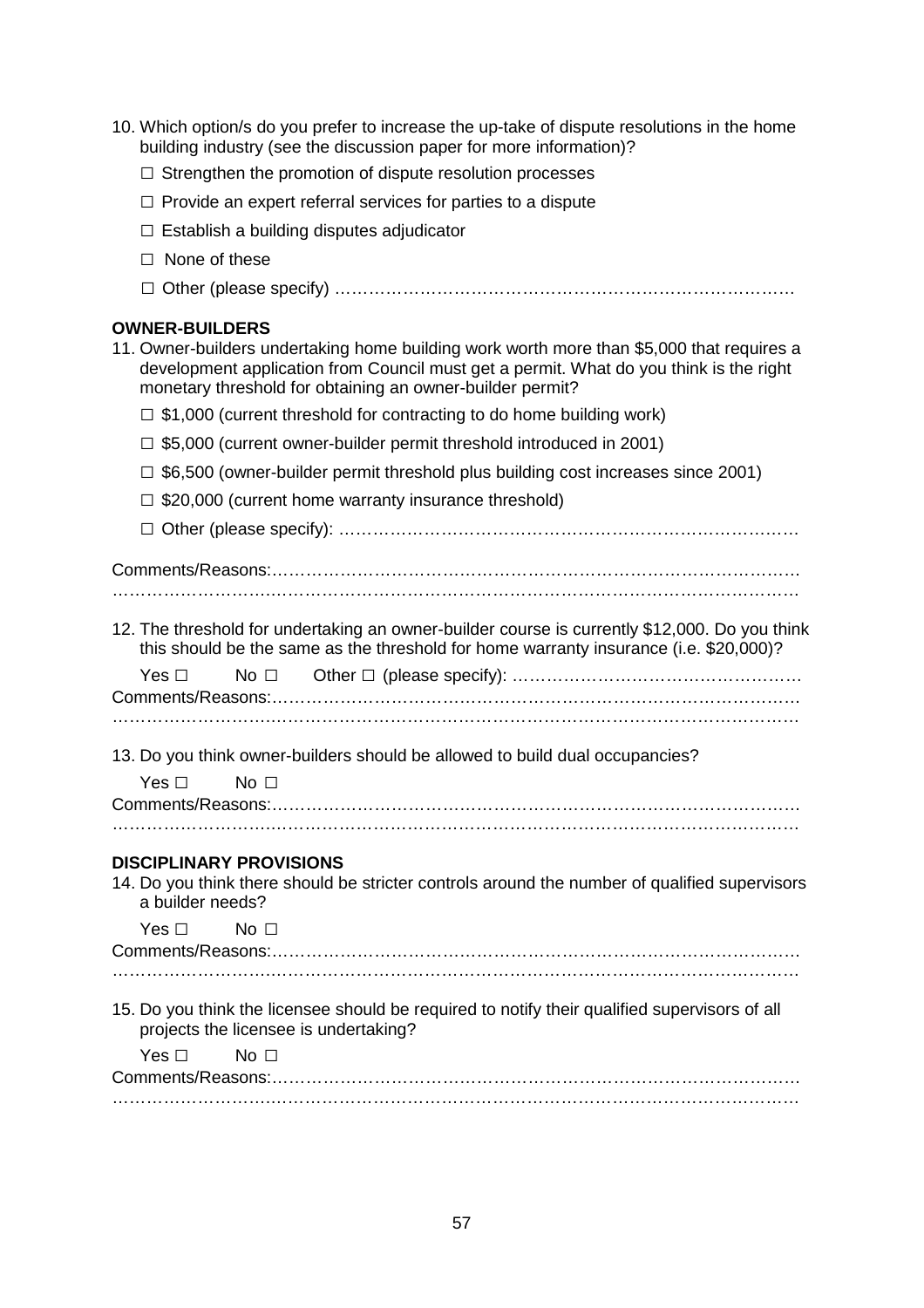### **HOME WARRANTY INSURANCE**

| 16. Do you think there is a need for a searchable public register of home warranty insurance<br>policies?                                                                                                                                                   |
|-------------------------------------------------------------------------------------------------------------------------------------------------------------------------------------------------------------------------------------------------------------|
| Yes $\square$<br>No <sub>1</sub>                                                                                                                                                                                                                            |
|                                                                                                                                                                                                                                                             |
|                                                                                                                                                                                                                                                             |
| 17. Do you think the home warranty insurance scheme should be renamed to better reflect<br>the role of the scheme?                                                                                                                                          |
| $Yes \Box$ No $\Box$<br>If yes, which do you prefer?                                                                                                                                                                                                        |
| □ Homeowner Safety Net                                                                                                                                                                                                                                      |
| $\Box$ Completion Guarantee                                                                                                                                                                                                                                 |
| □ Other (please specify) ……………………………………………………………………                                                                                                                                                                                                         |
| 18. Do you think the current 20% cap for incomplete work should be increased to 40% to<br>provide better consumer protection?                                                                                                                               |
| Yes $\Box$                                                                                                                                                                                                                                                  |
|                                                                                                                                                                                                                                                             |
| <b>YOUR RIGHTS AND RESPONSIBILITIES</b><br>19. How well do you feel you understand your rights and obligations under the Home<br><b>Building Act?</b><br>Extremely well $\square$ Somewhat well $\square$ I know the basics $\square$<br>Very poorly $\Box$ |
|                                                                                                                                                                                                                                                             |
|                                                                                                                                                                                                                                                             |
| 20. By law, builders must give consumers a copy of the <i>Consumer building guide</i> issued by<br>Fair Trading before they enter into a contract for residential building work worth more<br>than \$5,000. Are you aware of this requirement?              |
| No $\square$<br>Yes $\Box$                                                                                                                                                                                                                                  |
|                                                                                                                                                                                                                                                             |
|                                                                                                                                                                                                                                                             |
| 21. What do you think about the Consumer building guide? In my opinion the Guide:                                                                                                                                                                           |
| $\Box$ has too much information                                                                                                                                                                                                                             |
|                                                                                                                                                                                                                                                             |
|                                                                                                                                                                                                                                                             |
| $\Box$ has too little information                                                                                                                                                                                                                           |
|                                                                                                                                                                                                                                                             |
|                                                                                                                                                                                                                                                             |
| $\Box$ is just right                                                                                                                                                                                                                                        |
|                                                                                                                                                                                                                                                             |
|                                                                                                                                                                                                                                                             |
|                                                                                                                                                                                                                                                             |
|                                                                                                                                                                                                                                                             |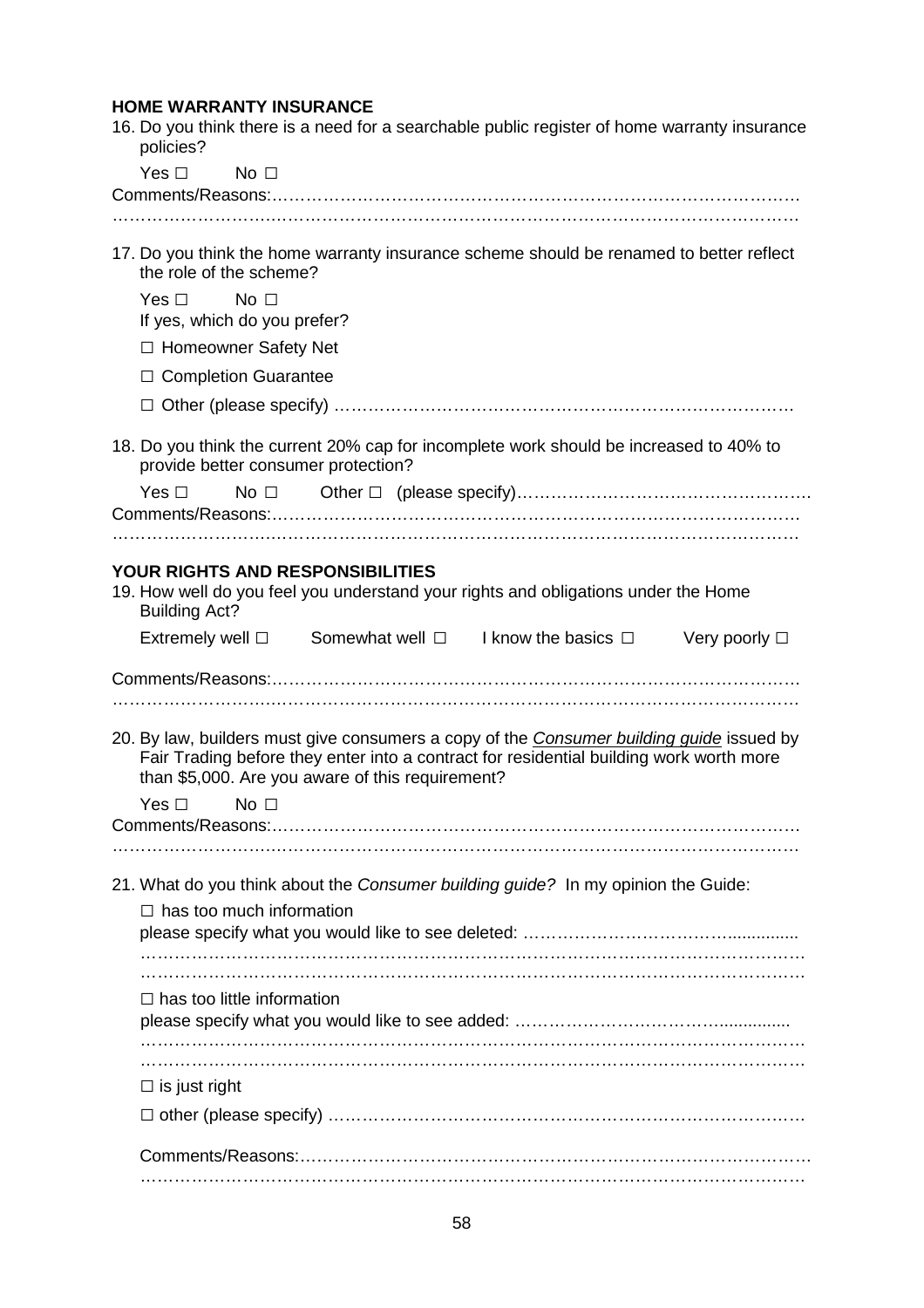# **OTHER COMMENTS**

22. Are there any other comments you would like to make?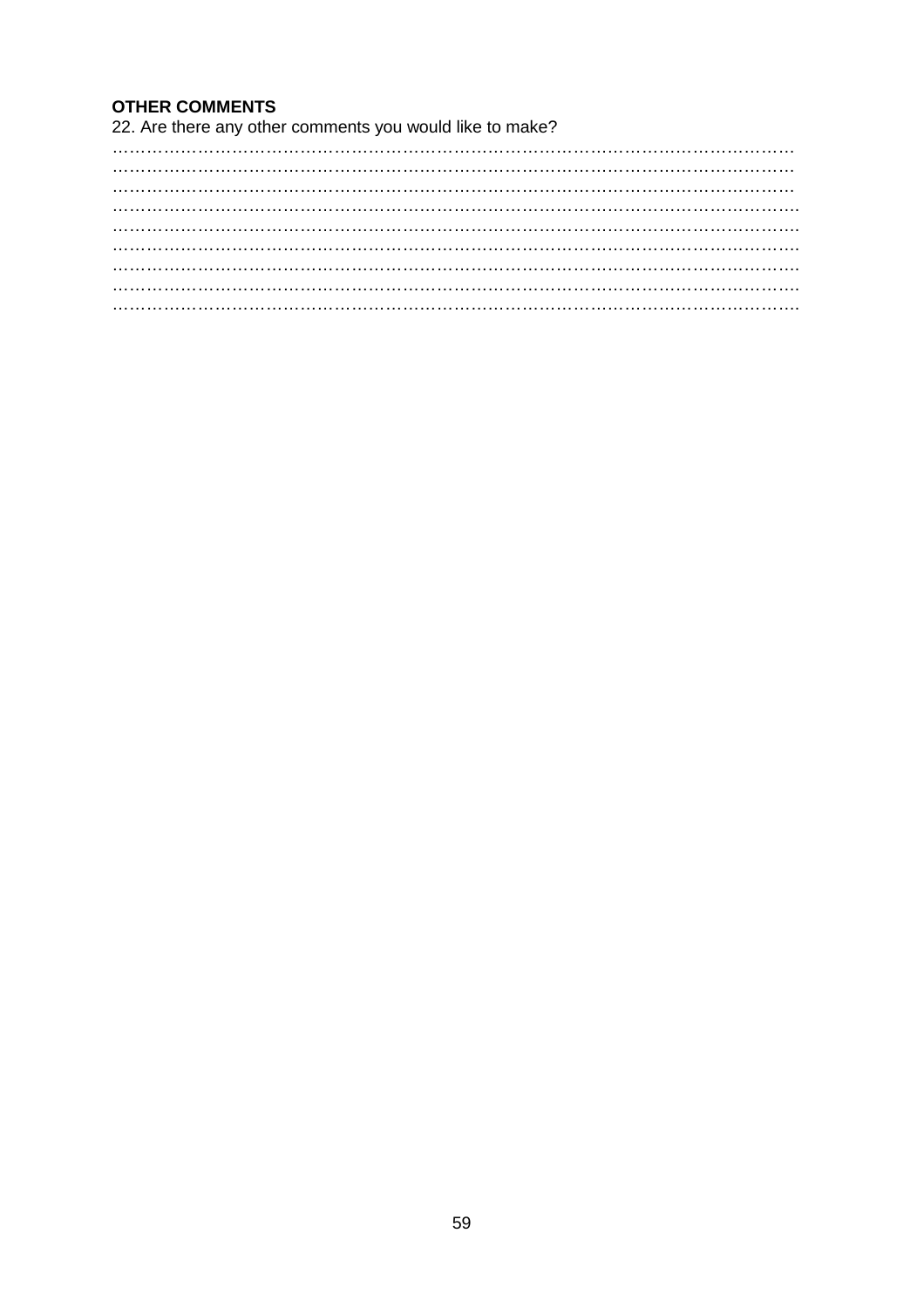# Appendix B: Definition of "structural defect"

(1) For the purposes of sections 18E (1) (b) and 103B (2) of the Home Building Act 1989,

**structural defect** means any defect in a structural element of a building that is attributable to defective design, defective or faulty workmanship or defective materials (or any combination of these) and that:

- (a) results in, or is likely to result in, the building or any part of the building being required by or under any law to be closed or prohibited from being used, or
- (b) prevents, or is likely to prevent, the continued practical use of the building or any part of the building, or
- (c) results in, or is likely to result in:
	- (i) the destruction of the building or any part of the building, or
	- (ii) physical damage to the building or any part of the building, or
- (d) results in, or is likely to result in, a threat of imminent collapse that may reasonably be considered to cause destruction of the building or physical damage to the building or any part of the building.
- (2) In subclause (1):

### **structural element of a building** means:

- (a) any internal or external load-bearing component of the building that is essential to the stability of the building or any part of it, including things such as foundations, floors, walls, roofs, columns and beams, and
- (b) any component (including weatherproofing) that forms part of the external walls or roof of the building.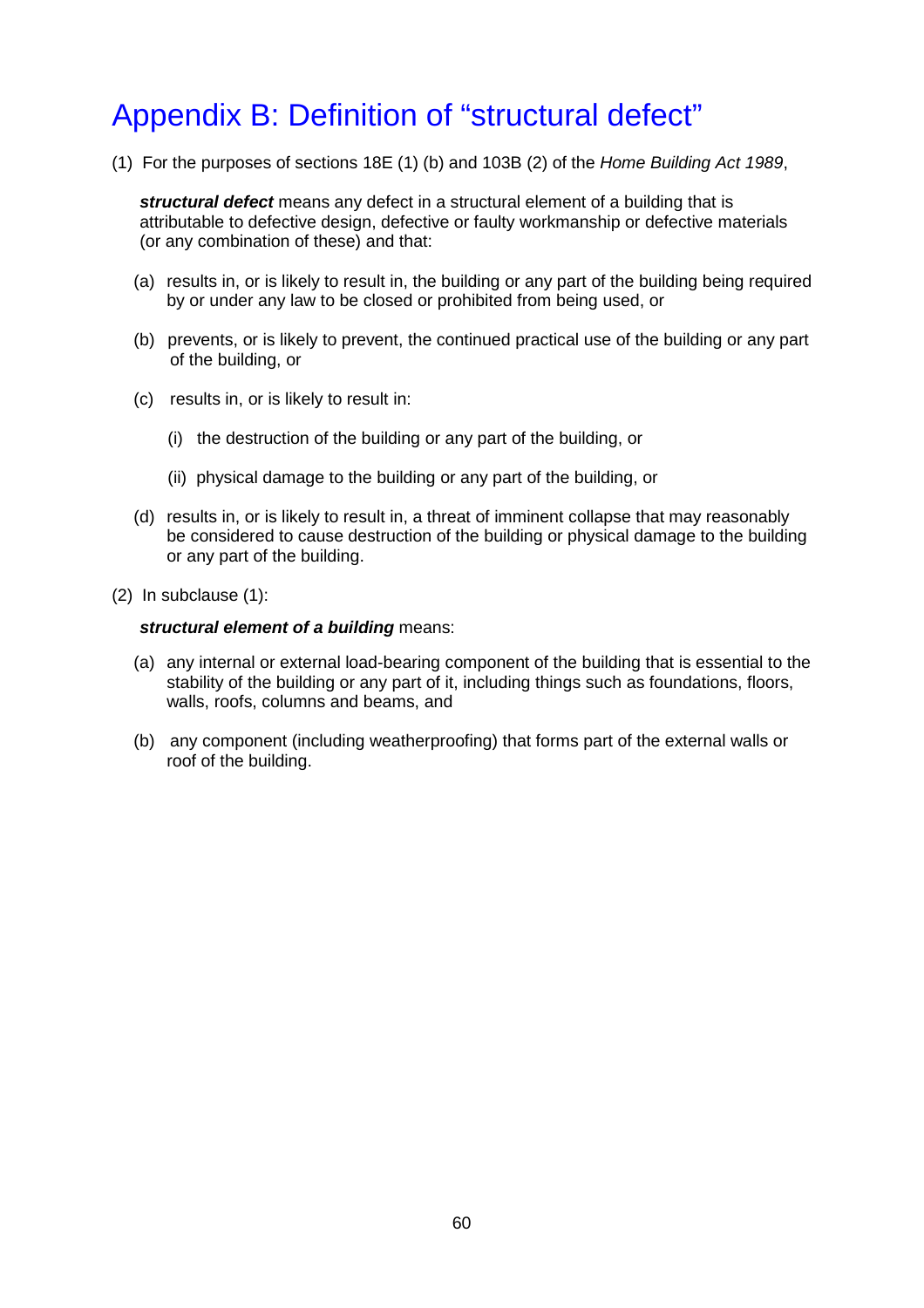# Appendix C: Home Warranty Insurance Overview

### **1972**

Home Warranty Insurance first introduced as a first resort government-run scheme with a maximum cover of \$40,000.

### **1972 - 1987**

Two insurance schemes commenced operating under the "House Purchasers Agreement" and "Trade Indemnity Agreement" and were administered by the Builders Licensing Board. Both schemes initially provided cover of up to \$40,000 for building and trade work respectively

### **1987-1990**

The Board was abolished and replaced by the Building Services Corporation (BSC). The BSC was a merger of the former Builders Licensing Board and the Plumbers, Gasfitters and Drainers Board. The BSC subsequently also assumed the responsibility for the licensing of electrical contractors and electrical mechanics formerly under taken by the Department of Minerals and Energy.

### **March 1990**

The Schemes were replaced with the Comprehensive Insurance Scheme and the Special Insurance Scheme. The Comprehensive Insurance Scheme provided a maximum cover for defective work of \$100,000 and \$25,000 for incomplete work. Major structural defects were covered for seven years, and general defects for three years, from the date of substantial commencement of the building work. The Special Insurance Scheme applied to other residential building work, being single trade or specialist trade work. The maximum level of cover was \$10,000 for one year.

### **1992- 1993**

The Royal Commission into the Building Industry report released (Gyles report), and the Inquiry into the Building Services Corporation report (Dodd report), which recommended the disbanding of Building Services Corporation and a move toward private underwriting.

### **1997**

1 May 2007, the private Home Warranty Insurance scheme commenced, all defects were required to be covered for seven years. The minimum cover required was \$200,000. This applied to both defective and incomplete building work.

### **2001**

HIH Casualty and General Insurance Limited and FAI General Insurance Company Limited (with approximately 40% of the market) were placed into liquidation.

### **2002**

The Home Warranty Insurance market was affected by the withdrawal of certain reinsurers. Royal & Sun Alliance (now Vero) and Reward are the only insurers.

The National Review of Home Builders Warranty Insurance and Consumer Protection (the Allan report) and the Joint Select Committee on the Quality of Buildings (the Campbell report) released. The home warranty scheme moves from a "first resort" to "last resort" scheme. Cover only for the death, insolvency or disappearance of the builder for six years for major structural defects and 2 years for all other defects.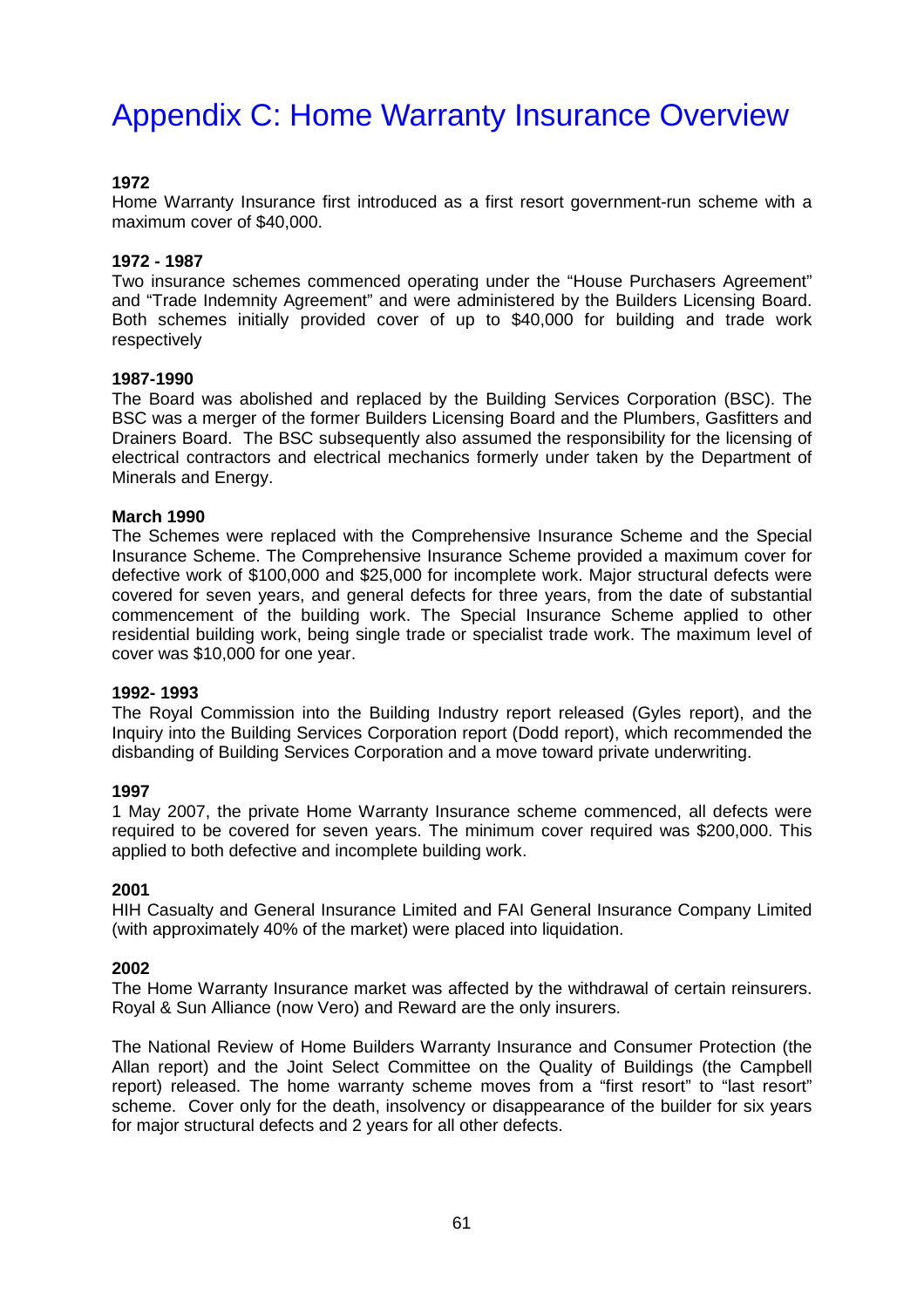### **2003**

Home Building Service within NSW Fair Trading commences providing early intervention dispute resolution service including on-site inspection and mediation services.

Final report of the NSW Home Warranty Insurance Inquiry (Grellman Inquiry) released. The Inquiry found that home warranty insurance should continue to be provided by the private sector and made seven primary recommendations for reform of the scheme including removal of high rise developments from the scheme.

### **2004**

CGU Insurance Limited (part of the IAG Group) and Lumley General Insurance Limited become home warranty insurance providers. The Home Warranty Insurance Scheme Board was established to monitor the scheme's operation and provide advice to the Minister.

### **2005**

QBE Insurance (Australia) Limited and Calliden Limited commenced providing home warranty insurance.

### **2007**

Report of the Review of Home Building Licensing released. Former Government announces the Home Building Act is to be re-drafted taking into account the Report's recommendations.

The minimum level of cover provided under the scheme increased from \$200,000 to \$300,000. Cover for incomplete work set at 20% of the contract price (including variations).

The Legislative Council's General Purpose Standing Committee No. 2 tabled its report of its Inquiry into the Home Building Service. The Committee made 21 recommendations to improve the regulation of home building in NSW.

### **2009**

Home warranty insurance policies issued from 19 May 2009 onwards also enables home owners to be able to make a claim when the contractor's licence is suspended because the contractor failed to comply with a money (compensation) order in favour of the home owner made by a Court or the Consumer, Trader and Tenancy Tribunal.

Wesfarmers General Insurance Limited (trading as Lumley General) announces its withdrawal from the market by 1 January 2010. CGU Insurance Limited advises it will withdraw from the home warranty insurance market at 30 November 2009.

In November, the former NSW Government announces it will underwrite the scheme, utilising an outsourced model managed by the NSW Self Insurance Corporation, from 1 July 2010.

### **2010**

New Home Warranty Insurance arrangements commence on 1 July 2010 when the NSW Self Insurance Corporation took over as the sole provider of home warranty insurance within NSW. The NSW Self Insurance Corporation trades as the NSW Home Warranty Insurance Fund.

Since 1 July 2010 certificates of insurance have been issued on behalf of the Home Warranty Insurance Fund by its insurance agents, Calliden Insurance Limited and QBE Insurance (Australia) Limited. Between 1 July and 30 September 2010, Vero Insurance Limited also issued certificates of insurance as an agent on behalf of the Home Warranty Insurance Fund.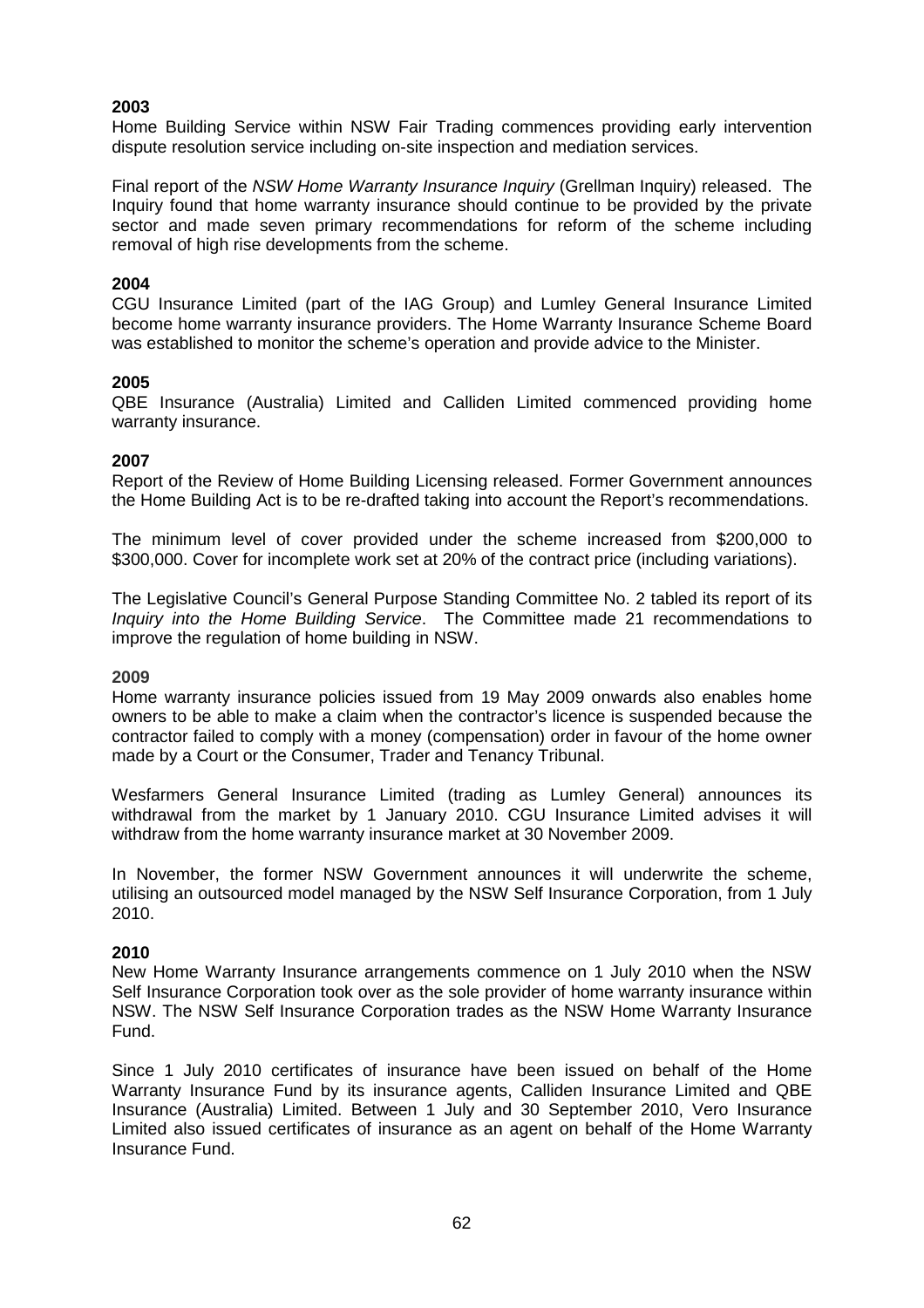Home warranty insurance policies issued before the commencement of the new Government underwritten scheme remain in force, and the insurer that issued the policy remains on risk for the duration of the period of cover.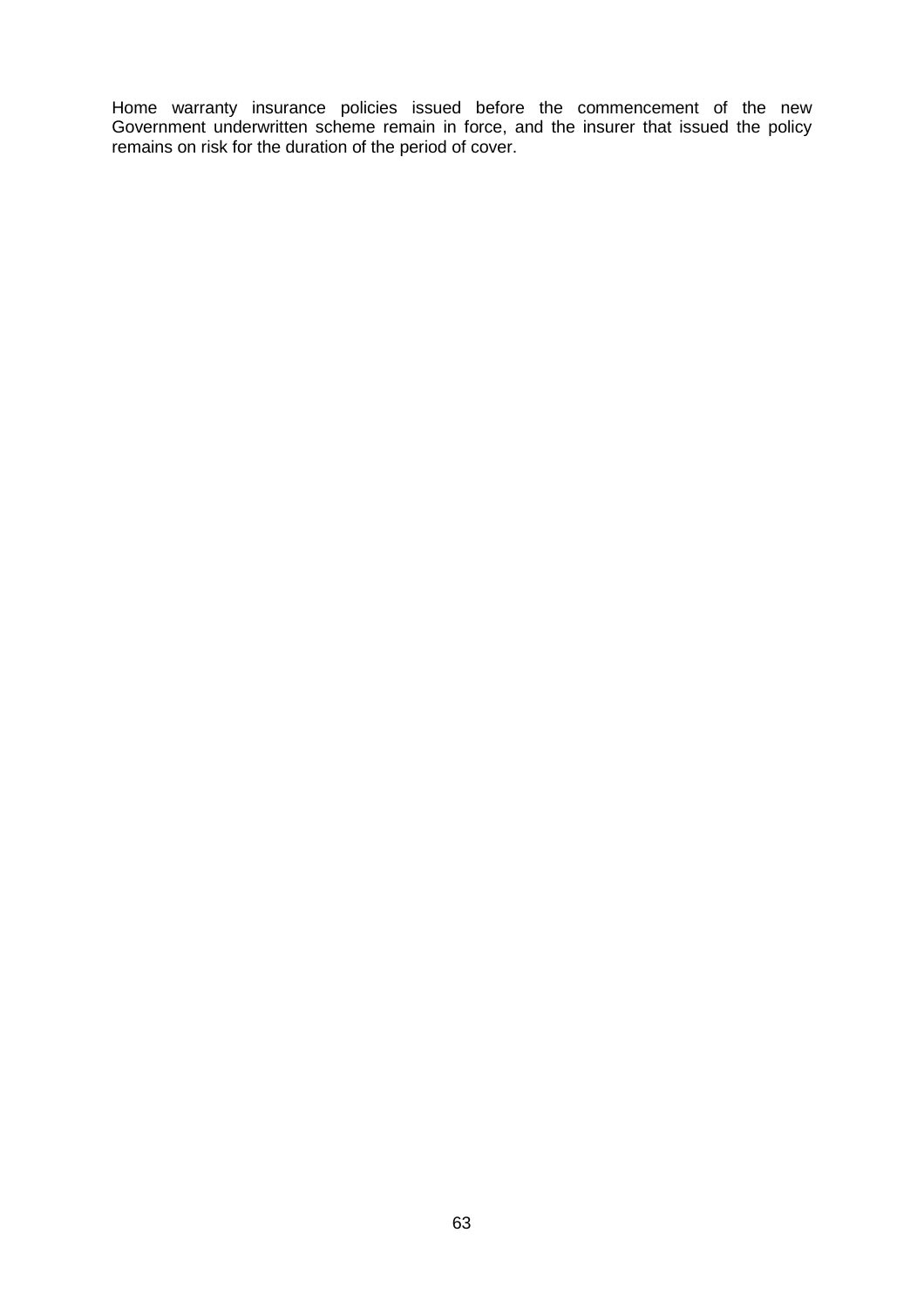# Appendix D: Home Warranty Insurance **Comparison**

|                                                                           | <b>NSW</b>                                                                                                        | QLD                                                                                                          | <b>VIC</b>                                                                             | <b>ACT</b>                                                    | <b>SA</b>                                                                                                                                                                           | <b>Tas</b>          | <b>WA</b>                                                                                     | NT (still<br>being<br>developed)                                   |
|---------------------------------------------------------------------------|-------------------------------------------------------------------------------------------------------------------|--------------------------------------------------------------------------------------------------------------|----------------------------------------------------------------------------------------|---------------------------------------------------------------|-------------------------------------------------------------------------------------------------------------------------------------------------------------------------------------|---------------------|-----------------------------------------------------------------------------------------------|--------------------------------------------------------------------|
| <b>Mandatory</b><br><b>HWI</b><br>scheme                                  | Υ                                                                                                                 | Y                                                                                                            | Υ                                                                                      | Y                                                             | Υ                                                                                                                                                                                   | $\mathsf{N}$        | Y                                                                                             | Y                                                                  |
| Govt<br><b>Statutory</b><br><b>HWI</b><br>scheme                          | Y                                                                                                                 | Y                                                                                                            | Y                                                                                      | Fidelity<br>Fund                                              | N                                                                                                                                                                                   | N                   | N                                                                                             | Insurance/Fide<br>lity Fund                                        |
| <b>Private HWI</b><br>cover                                               | Y                                                                                                                 | N                                                                                                            | Y                                                                                      | Υ                                                             | Υ                                                                                                                                                                                   | $\overline{N}$<br>Y |                                                                                               | Υ                                                                  |
| <b>Last resort</b>                                                        | Second-last                                                                                                       | N                                                                                                            | Y                                                                                      | Y                                                             | Y                                                                                                                                                                                   | N/A                 | Y                                                                                             | Y                                                                  |
| <b>First resort</b>                                                       | N                                                                                                                 | Y                                                                                                            | N                                                                                      | $\overline{N}$                                                | $\overline{\mathsf{N}}$                                                                                                                                                             | N/A                 | $\overline{\mathsf{N}}$                                                                       | N                                                                  |
| <b>Threshold</b><br>for<br><b>Insurance</b>                               | \$20,000                                                                                                          | \$3,301                                                                                                      | \$12,000                                                                               | \$12,000                                                      | \$12,000                                                                                                                                                                            | $\blacksquare$      | \$20,000                                                                                      | \$12,000                                                           |
| <b>Sum</b><br><b>Insured</b>                                              | \$340,000                                                                                                         | \$200,000 before<br>completion,<br>\$200,000 post<br>completion<br>\$200,000<br>ancillary cover              | \$200,000                                                                              | Value of<br>the<br>contract<br>work to<br>maximum<br>\$85,000 | \$80,000<br>minimum                                                                                                                                                                 | $\blacksquare$      | Maximum<br>\$100,000<br>or the<br>value of<br>the<br>building<br>work<br>whichever<br>is less | \$200,000 less<br>any non-<br>completion<br>payment                |
| <b>Excess</b>                                                             | \$250                                                                                                             | Nil                                                                                                          | \$500                                                                                  | \$500                                                         | \$400                                                                                                                                                                               | $\omega$            | \$500                                                                                         | Nil                                                                |
| <b>Deposits</b>                                                           | 10% of contract<br>value \$20,000 or<br>less; 5% of<br>contract value ><br>\$20,000                               | 10% of contract<br>value between<br>\$3,300 and<br>\$20,000;<br>5% of contract<br>value \$20,000 or<br>above | 10% of<br>contract<br>value $<$<br>\$20,000;<br>5% of<br>contract<br>value<br>\$20,000 | Maximum<br>\$10,000                                           | Up to<br>\$1,000 of<br>contracts<br>between<br>\$12,000<br>and<br>\$20,000 or<br>5% of<br>contract<br>value if<br>\$20,000 or<br>above,<br>plus<br>any extra<br>cost to<br>complete | $\blacksquare$      | 6.5% of<br>the<br>$contract -$<br>maximum<br>\$20,000                                         | $5%$ of<br>contract price                                          |
| Periods of<br>Cover                                                       | 6 years 6<br>months from<br>completion                                                                            | 6 years 6<br>months from<br>contract or<br>payment of<br>premium or<br>commencement                          | 6 years from<br>completion                                                             | 5 years<br>Trom<br>certificate<br>of<br>occupancy             | 5 years<br>Trom<br>completion                                                                                                                                                       | $\blacksquare$      | 6 years<br><b>Trom</b><br>completion                                                          | 6 years from<br>certificate of<br>occupancy                        |
| Non-<br><b>Completion</b><br>Cover (cap)<br>amount and<br>claim<br>period | 20% of the<br>contract value;<br>within 12 months<br>of contract,<br>commencement<br>or cessation of.<br>the work | Up to \$200,000                                                                                              | 20% of<br>contract<br>value                                                            | N/A                                                           | N/A                                                                                                                                                                                 |                     | N/A                                                                                           | 20% of the<br>contract price<br>up to a<br>maximum of<br>\$200,000 |
| <b>Time Limit</b><br>for Claim<br>Lodgement                               | 6 months of<br>becoming aware<br>of the problem                                                                   | 90 days from<br>event                                                                                        | 180 days<br>from event                                                                 | 90 days<br>from event                                         | 90 days<br>from event                                                                                                                                                               | $\blacksquare$      | 6 years<br>from<br>completion                                                                 | N/A                                                                |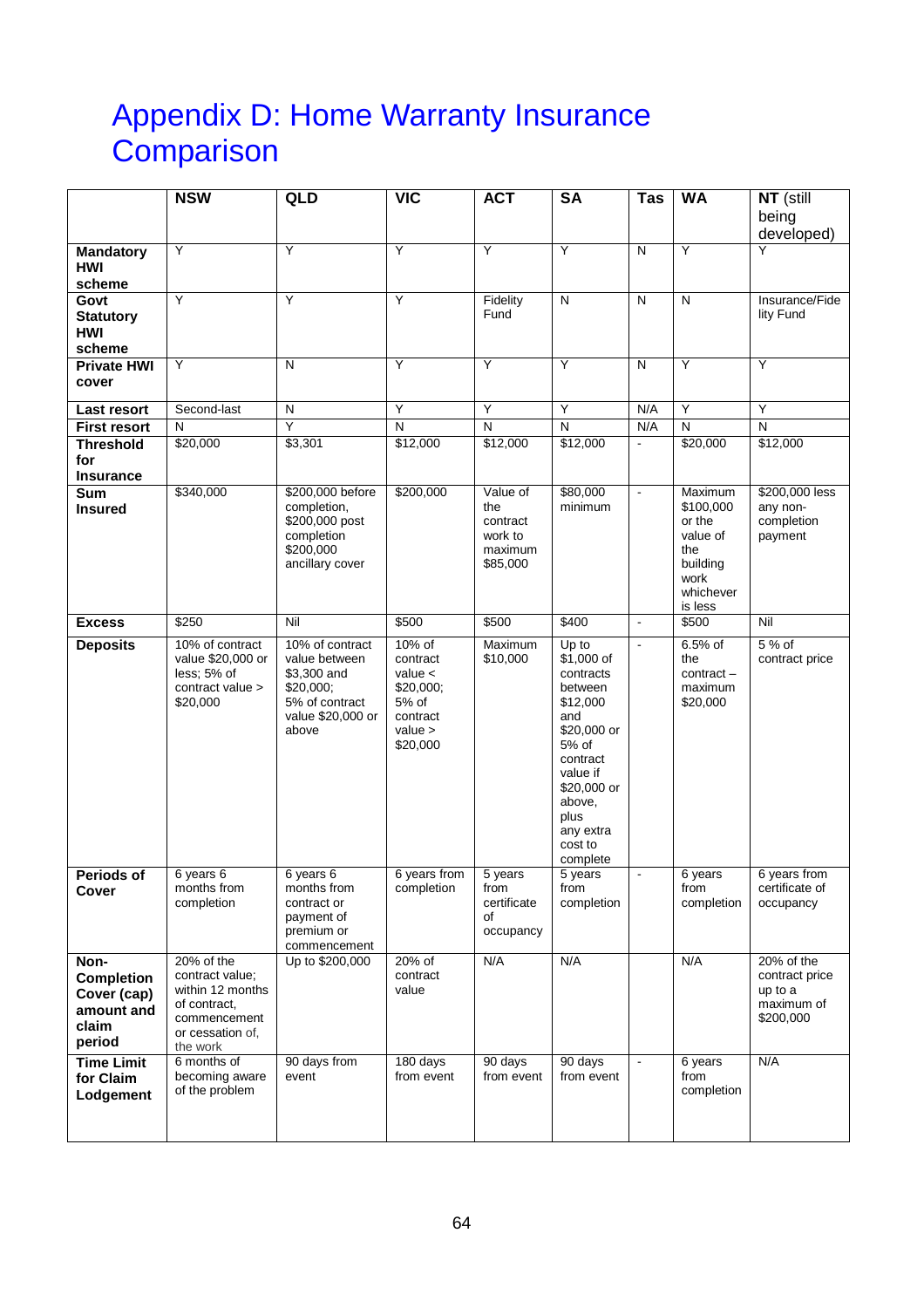# Appendix E: Home Warranty Insurance – NSW and Queensland Schemes

| <b>NSW SCHEME</b>                                                                                                                                                                                                                | <b>QUEENSLAND SCHEME</b>                                                                                                                                                                                                                                                                            | <b>COMMENT</b>                                                                                                                                                                                   |
|----------------------------------------------------------------------------------------------------------------------------------------------------------------------------------------------------------------------------------|-----------------------------------------------------------------------------------------------------------------------------------------------------------------------------------------------------------------------------------------------------------------------------------------------------|--------------------------------------------------------------------------------------------------------------------------------------------------------------------------------------------------|
| <b>Type of insurance</b>                                                                                                                                                                                                         |                                                                                                                                                                                                                                                                                                     |                                                                                                                                                                                                  |
| "Last resort" - Death,<br>disappearance, insolvency or<br>failure to pay a court or<br>tribunal money order.<br>Mandatory.                                                                                                       | "First resort" - Failure to<br>comply with a direction to<br>rectify, death, disappearance<br>or insolvency. Mandatory.                                                                                                                                                                             | With the introduction of the<br>fourth trigger in 2009, NSW<br>now resembles a second last<br>resort scheme rather than<br>last resort.                                                          |
| <b>Underwriter</b>                                                                                                                                                                                                               |                                                                                                                                                                                                                                                                                                     |                                                                                                                                                                                                  |
| Government. The NSW Self<br><b>Insurance Corporation</b><br>(SICorp) is the sole provider<br>of insurance. Certificates are<br>issued on behalf of SICorp<br>by its insurance agents<br>Calliden Insurance and QBE<br>Insurance. | Government. The<br><b>Queensland Building</b><br>Services Authority (BSA) is<br>the sole provider of<br>insurance. It also carries out<br>builders licensing, dispute<br>resolution, education and<br>disciplinary and enforcement<br>functions.                                                    |                                                                                                                                                                                                  |
| <b>Scope of insured work</b>                                                                                                                                                                                                     |                                                                                                                                                                                                                                                                                                     |                                                                                                                                                                                                  |
| Residential building work,<br>single trade work, swimming<br>pools and spas, kit homes.<br>NSW also covers reasonable<br>legal costs incurred in<br>seeking to recover<br>compensation from the<br>builder.                      | <b>Residential construction</b><br>work, outbuildings,<br>extensions, renovations.<br>Associated building work is<br>not covered.                                                                                                                                                                   | Associated building work is<br>covered under section 5, 11<br>and 12 of the QBSA Reg<br>2003 (see below). Under the<br>legislation and insurance<br>policy many items are not<br>covered by hwi. |
| <b>Minimum insured value</b>                                                                                                                                                                                                     |                                                                                                                                                                                                                                                                                                     |                                                                                                                                                                                                  |
| \$20,000                                                                                                                                                                                                                         | \$3,301                                                                                                                                                                                                                                                                                             |                                                                                                                                                                                                  |
| <b>Period of cover</b>                                                                                                                                                                                                           |                                                                                                                                                                                                                                                                                                     |                                                                                                                                                                                                  |
| Six years from completion for<br>structural defects and two<br>years from completion for<br>non-structural defects, plus<br>an additional 6 months if the<br>defect is identified in the last<br>six months of the cover.        | 6.5 years for Category 1,<br>major structural defects.<br>The BSA is only liable to pay<br>for loss for a category 2<br>defect where it first becomes<br>evident within 6 months after<br>the date of practical<br>completion and a complaint<br>lodged after that 6 months<br>and before 7 months. | NSW scheme has a longer<br>period of cover for non-<br>structural defects                                                                                                                        |
| <b>Sum insured</b>                                                                                                                                                                                                               |                                                                                                                                                                                                                                                                                                     |                                                                                                                                                                                                  |
| Minimum \$340,000. Limited<br>to 20% of contract price for<br>claims of incomplete work.                                                                                                                                         | Maximum of \$600,000. This<br>includes up to \$200,000 for<br>pre-practical completion,<br>\$200,000 for pre-practical<br>completion relating to<br>vandalism, forced removal,<br>fire, storm or tempest and up<br>to \$200,000 for post practical<br>completion.                                   | The QLD cover includes a<br>maximum of \$5,000 for<br>alternate accommodation,<br>removal and storage costs<br>whereas there is not a limit<br>for NSW.                                          |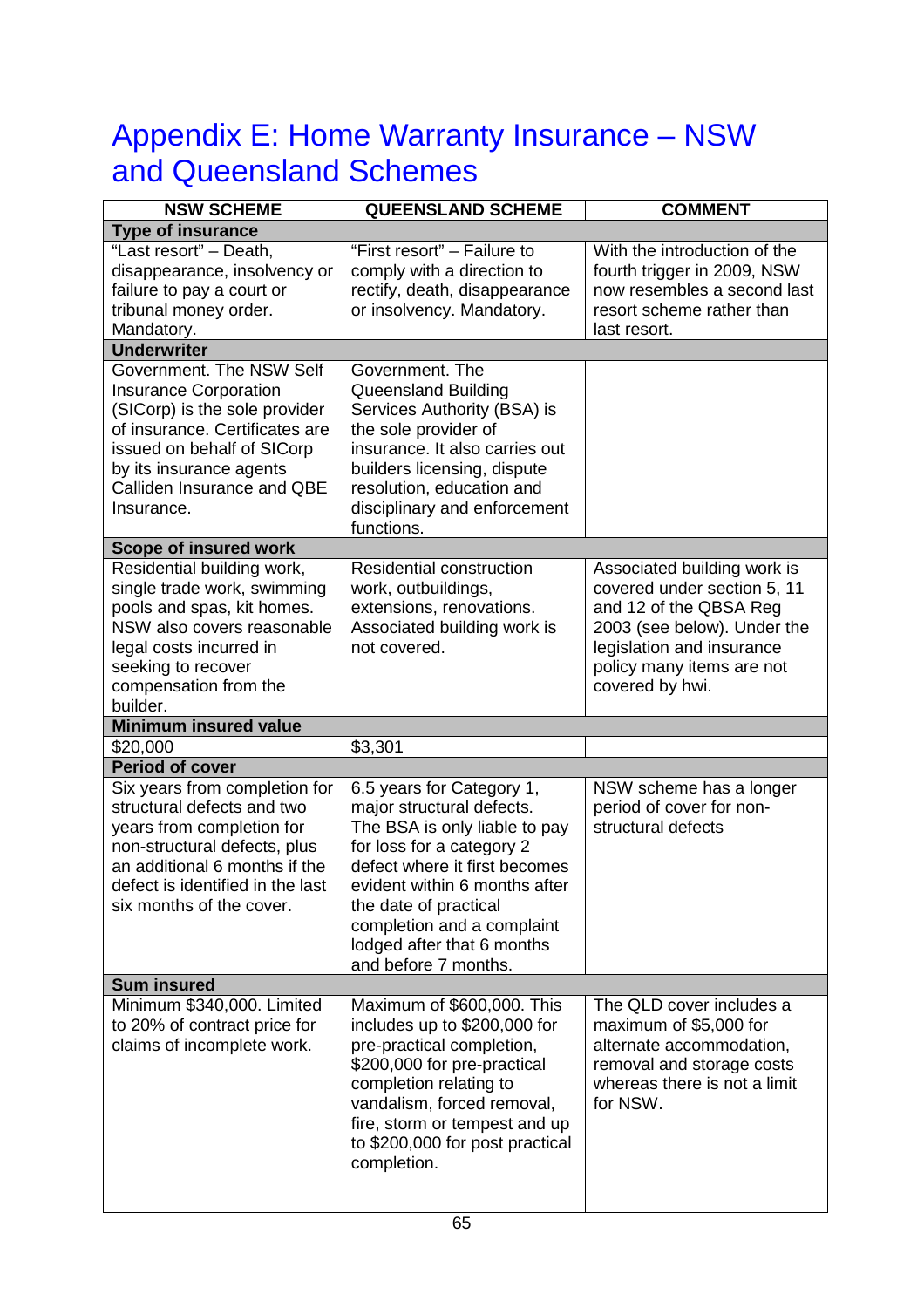| <b>Premiums</b>                                             |                                                         |  |
|-------------------------------------------------------------|---------------------------------------------------------|--|
| Minimum of \$160 for all                                    | Premium calculated on the                               |  |
| projects. Premiums                                          | value of work. Minimum of                               |  |
| calculated on an assessment                                 | \$184.50. Maximum of                                    |  |
| of factors including location,                              | \$4,796.25.                                             |  |
| value and type of work.                                     |                                                         |  |
| Time limit for claim lodgement                              |                                                         |  |
| Six months (equivalent to                                   | 90 days from event.                                     |  |
| 180 days) from becoming                                     | 14 days from event if claim                             |  |
| aware of defect.                                            | relates to non-completion due                           |  |
|                                                             | to vandalism or forcible                                |  |
|                                                             | removal or fire, storm or                               |  |
|                                                             | tempest and must also                                   |  |
|                                                             | include a statement to the                              |  |
| <b>Subsidence</b>                                           | police.                                                 |  |
|                                                             |                                                         |  |
| Cover provided if a result of<br>defective work.            | Cover provided if builder                               |  |
|                                                             | tested the ground in<br>accordance with Australian      |  |
|                                                             | Standards.                                              |  |
| <b>Uninsured consumers</b>                                  |                                                         |  |
| No cover.                                                   | Cover if failure to have                                |  |
|                                                             | insurance policy is due to                              |  |
|                                                             | fraudulent activity by the                              |  |
|                                                             | builder.                                                |  |
| Lodging a claim                                             |                                                         |  |
| Homeowners must lodge a                                     | Homeowners submit a                                     |  |
| claim form to their insurer as                              | <b>Residential and Commercial</b>                       |  |
| a separate application to any                               | <b>Construction Work Complaint</b>                      |  |
| dispute resolution application                              | Form to the BSA and if the                              |  |
| made to Fair Trading or the                                 | work is covered under the                               |  |
| CTTT.                                                       | Queensland Home Warranty                                |  |
|                                                             | Insurance scheme they will                              |  |
|                                                             | consider any insurance                                  |  |
|                                                             | entitlement under the scheme                            |  |
|                                                             | as part of the resolution                               |  |
|                                                             | process                                                 |  |
| <b>Eligibility</b>                                          |                                                         |  |
| SICorp determines eligibility                               | If a builder fulfils the licensing                      |  |
| requirements. Applications                                  | requirements, they are                                  |  |
| for insurance require detailed                              | automatically eligible for                              |  |
| information including recent                                | insurance as the licensing<br>and insurance arms of the |  |
| balance sheet, profit and loss<br>statement or tax returns, | BSA are linked. Builders may                            |  |
| statement of personal assets                                |                                                         |  |
| and liabilities and declaration                             | be subject to a financial<br>soundness test, but do not |  |
| of jobs undertaken and                                      | need to provide a financial                             |  |
| currently insured for the past                              | guarantee. System of demerit                            |  |
| 12 months.                                                  | points leading to possible                              |  |
|                                                             | loss of licence for                                     |  |
|                                                             | infringements.                                          |  |
|                                                             |                                                         |  |
|                                                             |                                                         |  |
|                                                             |                                                         |  |
|                                                             |                                                         |  |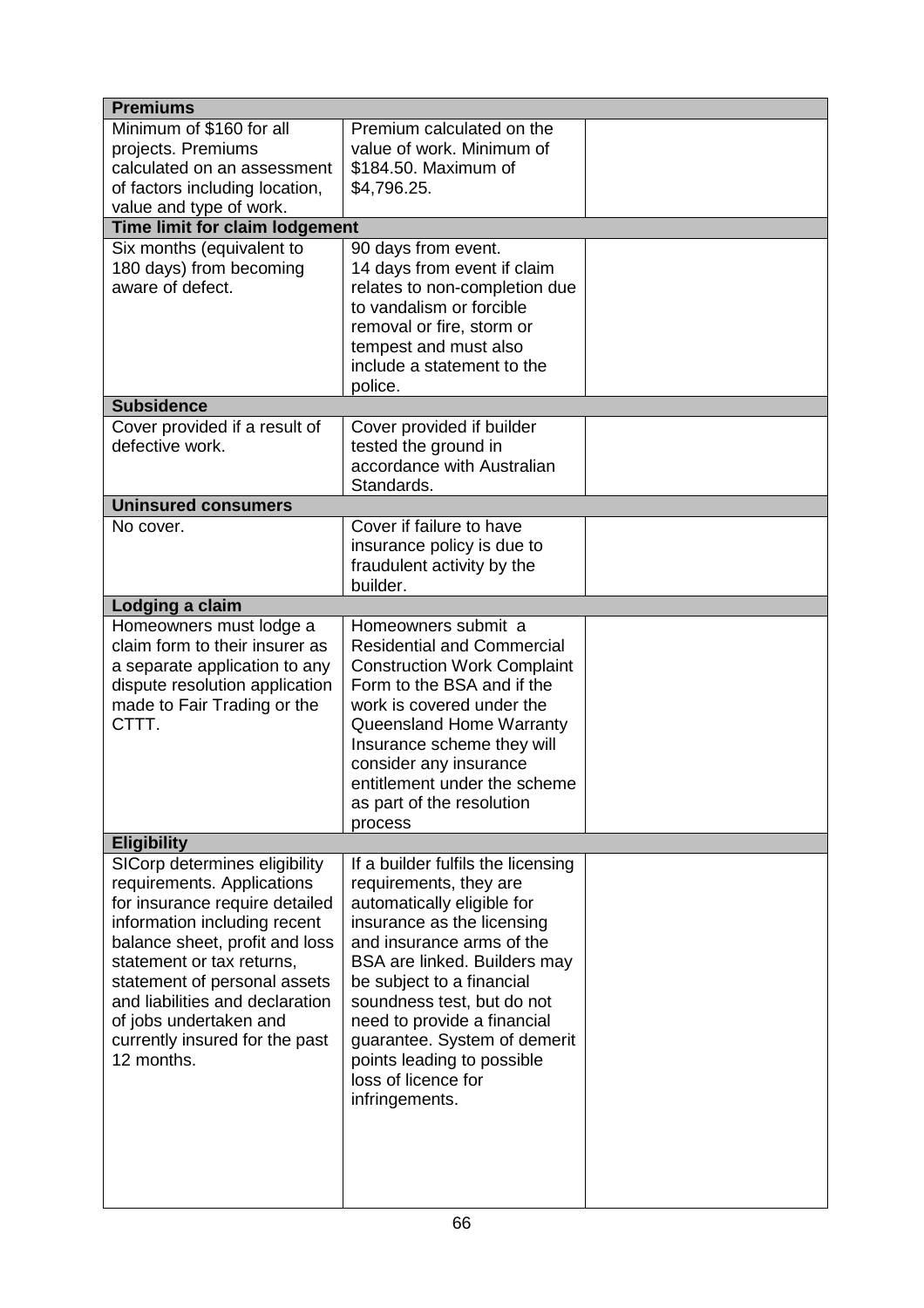| <b>Exemptions and exclusions</b> |                                  |                                |
|----------------------------------|----------------------------------|--------------------------------|
| Construction of multi-storey     | Construction of multi-storey     | NSW policy will cover people   |
| dwellings with 3 or more         | dwellings with 3 or more         | for defective design if it was |
| storeys. Director-General        | storeys.                         | designed by the builder.       |
| can grant exemption if there     |                                  |                                |
| are exceptional                  | Where the insured purchased      |                                |
| circumstances.                   | the land on which the work       |                                |
|                                  | has been performed, they are     |                                |
| Other exclusions include         | not covered where damage,        |                                |
| losses or damage relating to     | destruction, defect or           |                                |
| war, terrorism, unrest, a        | subsidence was evident prior     |                                |
| nuclear event, failure to        | to completing the contract to    |                                |
| maintain appropriate pest        | purchase the land.               |                                |
| control, consequential loss,     | The insured is not entitled to   |                                |
| malfunction in mechanical or     | payment for loss where the       |                                |
| electrical equipment that was    | loss is caused by or             |                                |
| not due to the poor              | contributed to by defective      |                                |
| workmanship of the builder,      | design, the gradual              |                                |
| failure to mitigate fair wear    | deterioration of the work        |                                |
| and tear and others.             | caused by fair wear and tear     |                                |
|                                  | or by the lack of maintenance    |                                |
|                                  | or neglect.                      |                                |
|                                  |                                  |                                |
|                                  | Fire and tempest exclude         |                                |
|                                  | earthquake, erosion, landslip,   |                                |
|                                  | tidal wave, change of water      |                                |
|                                  | course, failure of artificial    |                                |
|                                  | devices for the storage or       |                                |
|                                  | conveyance of water or gas.      |                                |
|                                  | Storm excludes persistent        |                                |
|                                  | bad weather or heavy             |                                |
|                                  | persistent rain by itself, water |                                |
|                                  | rising from the ground and an    |                                |
|                                  | increase in sea level.           |                                |
|                                  | The policy does not cover        |                                |
|                                  | carpet and vinyl floor           |                                |
|                                  | coverings irrespective of        |                                |
|                                  | whether they are defective,      |                                |
|                                  | damaged or improperly            |                                |
|                                  | installed.                       |                                |